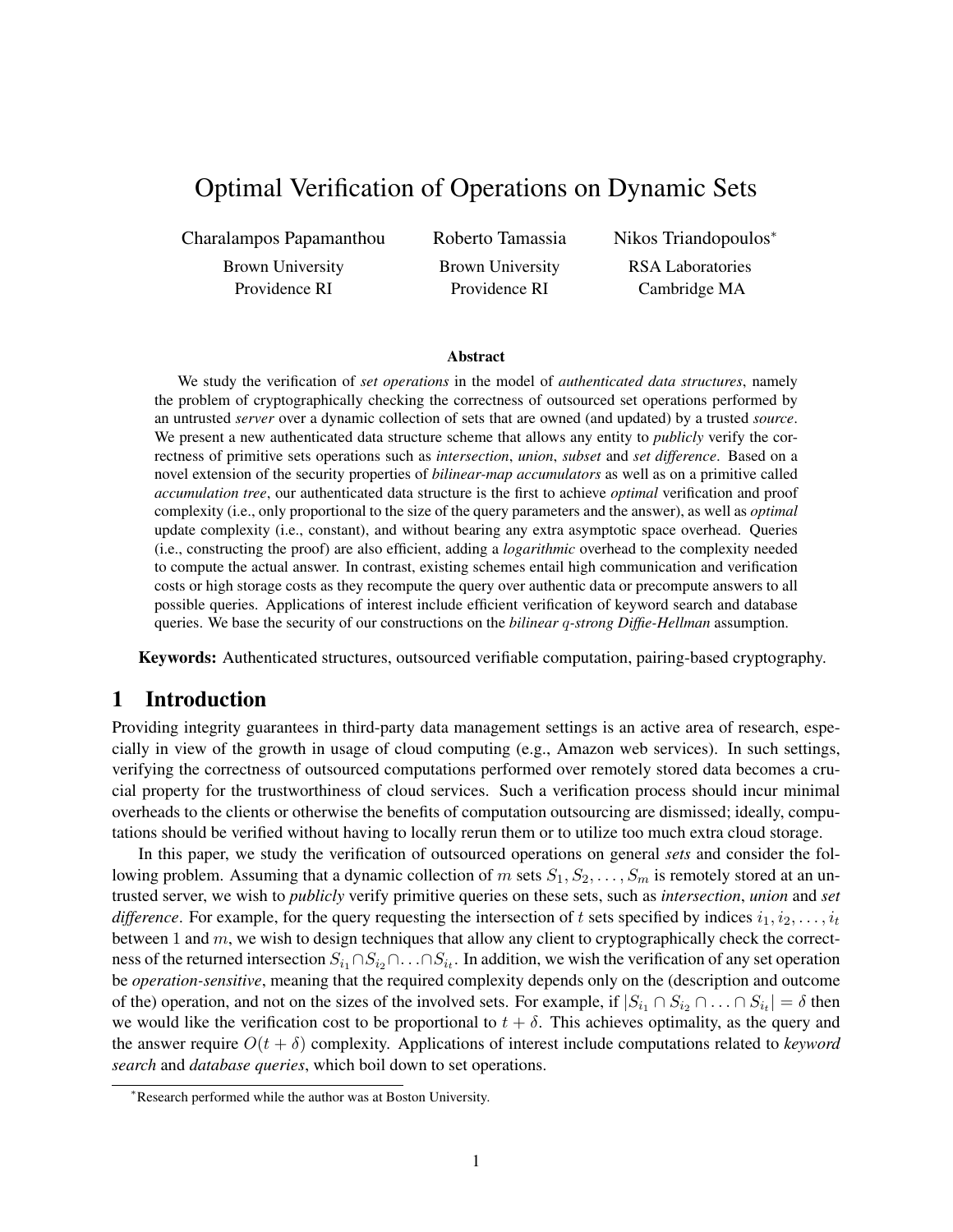Relation to outsourced verifiable computation. Recent works on *outsourced verifiable computation* [\[2,](#page-13-0) [11,](#page-13-1) [17\]](#page-13-2) achieve operation-sensitive verification of general functionalities. Although such approaches completely cover set operations as a special case, clearly meeting our goal with respect to optimal verifiability, they are inherently inadequate to meet our other goals with respect to *public verifiability* and *dynamic updates*, both important properties in the context of data querying. Indeed, the works in  $[2, 11, 17]$  $[2, 11, 17]$  $[2, 11, 17]$  $[2, 11, 17]$  $[2, 11, 17]$  are primarily designed to provide secrecy of the outsourced computations, and as such, the client makes use of some secret information to outsource the computation as a circuit and in an encrypted form. This secret information is also used in the verifying computation, therefore effectively supporting only one verifier; instead, we seek for schemes that allow any client to query the sets collection and verify the returned results. Finally, in  $[2, 11, 17]$  $[2, 11, 17]$  $[2, 11, 17]$  $[2, 11, 17]$  $[2, 11, 17]$ , the description of the circuit is fixed at the initialization of the scheme, therefore effectively supporting no updates in the outsourced data; instead, we seek for schemes supporting efficient updates.

We accordingly study our problem in the model of *authenticated data structures*. A typical setting where an authenticated data structure can be employed involves three participating entities, usually referred to as *three-party* model [\[39\]](#page-15-0) (see Corollary [1\)](#page-10-0): A trusted party called *source*, owns a data structure (a collection of sets in our case), that is replicated along with some cryptographic information to one or more untrusted parties, called *servers*. *Clients* issue data structure queries to the servers and wish to *publicly* verify the answers received by the servers, based only on the trust they have in the source. This trust is conveyed through a time-stamped signature on a *digest* of the data structure (e.g., the roothash of a Merkle tree), that is made available by the source. Updates are performed both by the source and the server. Variations of this model include (a) the *two-party* model [\[33\]](#page-14-0), where the source keeps only a small state (i.e., the digest) and performs both the updates and the queries/verifications—this model is *directly comparable* to the model of outsourced verifiable computation [\[2,](#page-13-0) [11,](#page-13-1) [17\]](#page-13-2), see Corollary [2;](#page-11-0) (b) the *memory checking* model [\[7\]](#page-13-3), where a memory of n cells being accessed through read/write operations is to be verified. However, the absence of the notion of *proof computation* in memory checking (it is just a storage device) as well as the requirement for *public verifiability*[1](#page-1-0) in authenticated data structures make these models fundamentally different.

Achieving operation-sensitive verification. In this work, we design authenticated data structures for the verification of set operations in an operation-sensitive manner, that is, with proof and verification complexity depending only on the description and outcome of the operation and not on the size of the sets involved. Conceptually, this property is similar to the property of *super-efficient verification* that has been studied in certifying algorithms [\[22\]](#page-14-1) and certification data structures [\[20,](#page-14-2) [40\]](#page-15-1) (as well as in the context of *outsourced verifiable computation* [\[2,](#page-13-0) [11,](#page-13-1) [17\]](#page-13-2)), where an answer can be verified in complexity asymptotically less than the complexity required to produce it. Whether the above optimality property is achievable for set operations (with linear storage) was posed as an open problem in [\[13\]](#page-13-4). We close this problem in the affirmative.

All existing schemes for verifying outsourced set operations fall into the following two rather straightforward and highly inefficient solutions. Either short proofs for the answer of every possible set operation query are precomputed allowing for highly imbalanced schemes: optimal verification overhead at the client comes at the cost of exponential storage and update overheads at the source and the server—an undesirable trade-off, as it is against storage outsourcing. Or integrity proofs for all the elements of the sets participating in the query are given to the client who locally verifies the set operation: in this case verification complexity can be linear in the problem size—an undesirable feature, as it is against computation outsourcing.

Intuition of our construction. We achieve optimal verification complexity by departing from the above approaches as follows. We first reduce the problem of verifying set operations to the problem of *verifying the validity of some more primitive relations on sets*, namely *subset containment* and *set disjointness*. Then for each such primitive relation we employ a corresponding cryptographic primitive to optimally verify its validity. In particular, we extend the bilinear-map accumulator to optimally verify *subset containment*, inspired by [\[35\]](#page-15-2). We then employ the extended Euclidean algorithm over polynomials in combination with subset

<span id="page-1-0"></span><sup>&</sup>lt;sup>1</sup>Memory checking might require *secret* memory, e.g., see the PRF construction in [\[7\]](#page-13-3).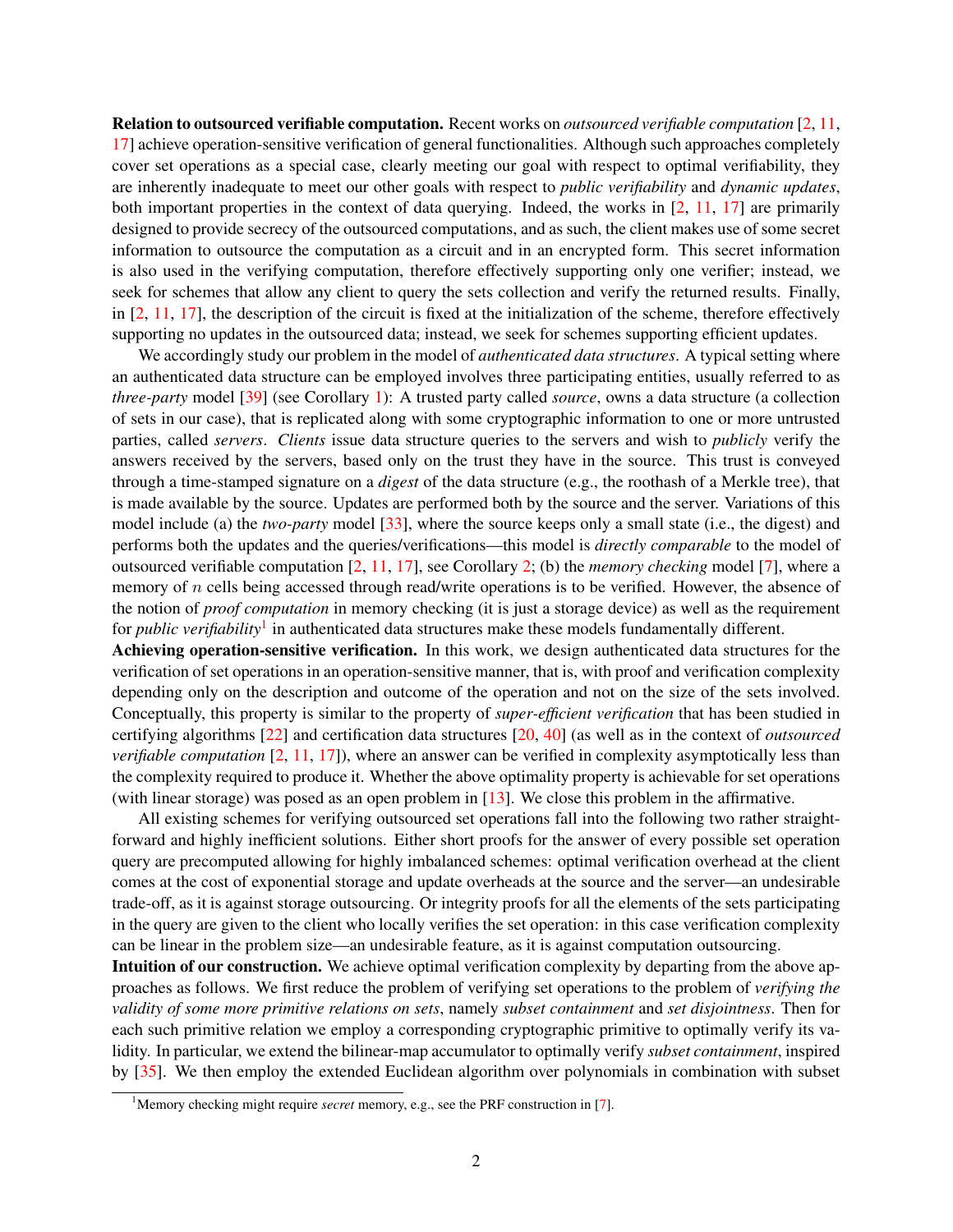<span id="page-2-1"></span>Table 1: Asymptotic *access* and *group* complexities of various schemes defined by algorithms {genkey, setup, update, refresh, query, verify}, for a sets collection data structure of m sets: The sum of sizes of all the sets is  $M, 0 < \epsilon < 1$  is a constant, "Generic CR" stands for "Generic Collision Resistance" and upd is the update information, output by update(). We show complexities for an intersection query on  $t = O(1)$  sets, outputting an intersection  $\delta$  elements. All sizes of the intersected and updated sets are  $\Theta(n)$ .

|          | setup() | update() $\&$     | query()                            | verify() $\&$  | upd              | assumption              |
|----------|---------|-------------------|------------------------------------|----------------|------------------|-------------------------|
|          |         | refresh()         |                                    | proof $\Pi(q)$ |                  |                         |
| [13, 41] | $m+M$   | $\log n + \log m$ | $n + \log m$                       | $n + \log m$   |                  | Generic CR              |
| $[29]$   | $m+M$   | $m+M$             | $\,n$                              | $\, n$         | $\boldsymbol{n}$ | <b>Strong RSA</b>       |
| $[32]$   | $m^t+M$ | $m^t$             |                                    |                | $m^{\iota}$      | D. Log                  |
| this     | $m+M$   |                   | $n \log^3 n + m^{\epsilon} \log m$ |                |                  | Bilinear $q$ -Strong DH |

containment proofs to provide a novel optimal verification test for *set disjointness*. The intuition behind our technique is that disjoint sets can be represented by polynomials mutually indivisible, therefore there exist other polynomials so that the sum of their pairwise products equals to one—this is the test to be used in the proof. However, transmitting (and processing) these polynomials is bandwidth (and time)-prohibitive and does not lead to operation-sensitivity. Taking advantage of bilinearity properties, we can compress their coefficients in the exponent and still use them in a meaningful way, i.e., compute an internal product. This is why although using a conceptually simpler RSA accumulator [\[6\]](#page-13-5) would lead to a mathematically sound solution, a bilinear-map accumulator [\[31\]](#page-14-5) is essential for achieving the desired complexity goal.

Authenticated data structure scheme. To formally describe our solutions and prove their properties we use an *authenticated data structure scheme*, which (informally) comprises a collection of algorithms {genkey, setup, update, refresh, query, verify such that (a) genkey() produces the secret and public key of the system; (b) setup() initializes (i.e., computes) the authenticated data structure auth(D), on input a plain data structure  $D$ ; (c) *having* access to the secret key, update() updates the authenticated data structure digest (e.g., the roothash of a Merkle tree), so that it could be used later for *query verification*; (d) *without having* access to the secret key, refresh() updates the authenticated data structure as a whole, so that it could be used later for *query execution*; (e) query() computes cryptographic proofs  $\Pi(q)$  for answers  $\alpha(q)$  to data structure queries q; (f) verify() processes the proof  $\Pi(q)$  and the answer  $\alpha(q)$  and either *accepts* or *rejects* the answer. Note that both query() and verify() are required to have no access to the secret key. The formal definition of all the algorithms above and the properties they should satisfy (correctness/security) are given in Definition [1.](#page-4-0) We note that both a three-party protocol [\[39\]](#page-15-0) (see Corollary [1\)](#page-10-0) and a two-party protocol [\[33\]](#page-14-0) (see Corollary [2\)](#page-11-0) can be realized via an authenticated data structure scheme.

Complexity model. To explicitly measure complexity with respect to the number of primitive cryptographic operations, without considering the dependency on the security parameter, we adopt the complexity model used in memory checking [\[7,](#page-13-3) [14\]](#page-13-6).[2](#page-2-0) The *access* complexity of an algorithm is defined as the *number of memory accesses* this algorithm performs on the authenticated data structure stored in an indexed memory of  $n$  cells, in order for the algorithm to complete its execution. We require that each memory cell can store up to  $O(poly(\log n))$  bits, a word size used in Blum's original memory checking work [\[7\]](#page-13-3) but also in subsequent work [\[14\]](#page-13-6). For example, a Merkle tree [\[27\]](#page-14-6) has  $O(\log n)$  update access complexity since the update algorithm needs to read and write  $O(\log n)$  memory cells of the authenticated data structure, each cell storing exactly one hash value. In our context, the *group* complexity of a data collection (e.g., proof group complexity) is defined as the number of elementary data objects (e.g., group elements or elements in  $\mathbb{Z}_p$ ) contained in that object. Whenever it is clear from the context, we omit the terms "access" and "group". Related work. The great majority of authenticated data structures involve the use of cryptographic hash-

<span id="page-2-0"></span><sup>&</sup>lt;sup>2</sup>This model was only implicitly used in the literature of the authenticated data structures: here, "access complexity" is used instead of "query complexity" (it also avoids ambiguity when referring to the query() algorithm of the authenticated data structure).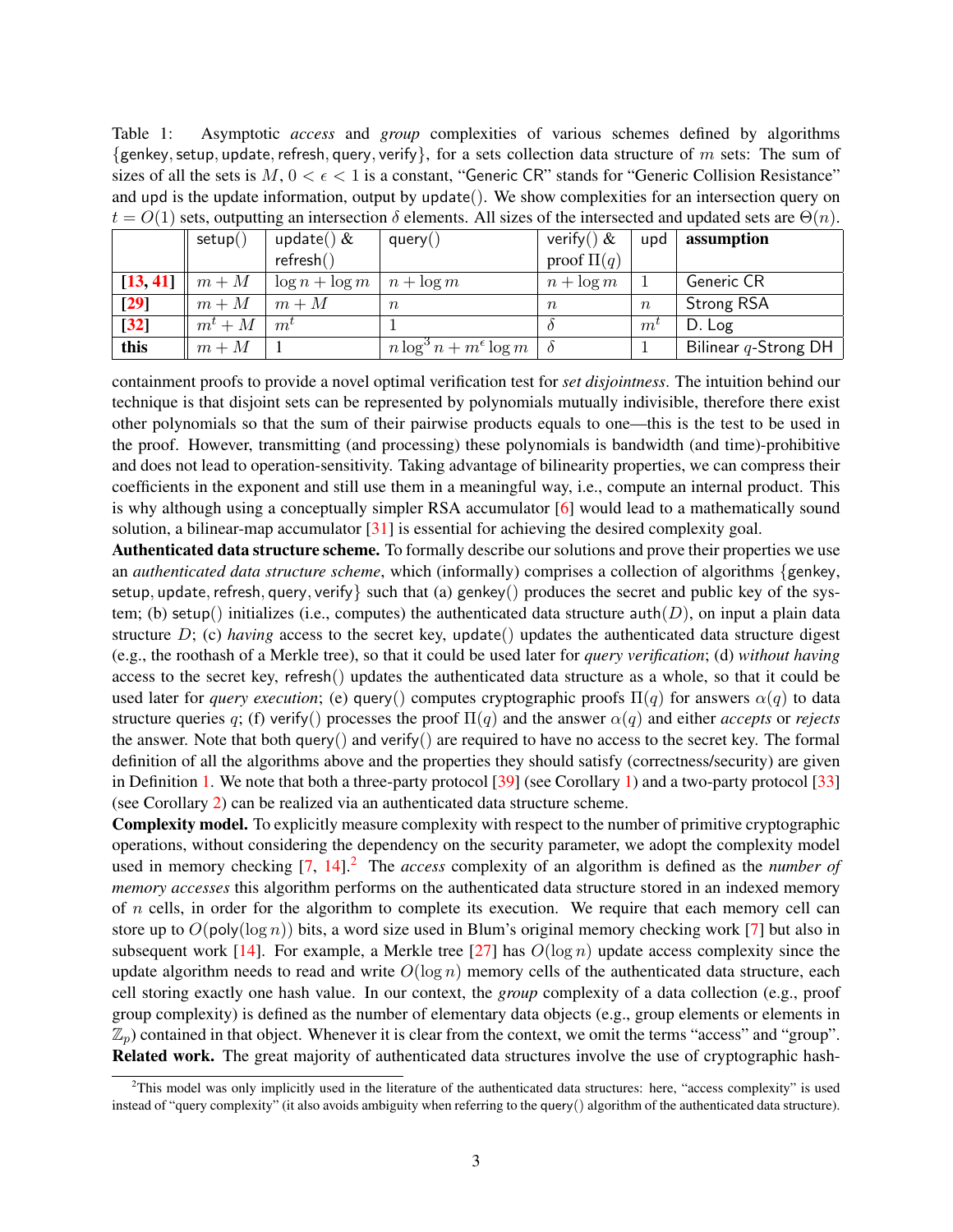ing [\[3,](#page-13-7) [7,](#page-13-3) [19,](#page-14-7) [21,](#page-14-8) [25,](#page-14-9) [26,](#page-14-10) [30\]](#page-14-11) or other primitives [\[18,](#page-14-12) [34,](#page-14-13) [35\]](#page-15-2) to hierarchically compute over the outsourced data one or more secure digests. Most of these schemes incur verification costs that are proportional to the time spent to produce the query answer, thus not achieving operation sensitivity. Some bandwidth-optimal and operation-sensitive solutions for verification of various (e.g., range search) queries appear in [\[3,](#page-13-7) [20\]](#page-14-2).

Despite the fact that privacy-related problems for set operations have been extensively studied in the cryptographic literature (e.g.,  $[9, 15]$  $[9, 15]$  $[9, 15]$ ), existing work on the integrity dimension of set operations appears mostly in the database literature. In  $[13]$ , the importance of coming up with an operation-sensitive scheme is identified. In [\[29\]](#page-14-3), possibly the closest in context work to ours, set intersection, union and difference are authenticated with linear verification and proof costs. Same linear asymptotic bounds are achieved in [\[41\]](#page-15-3). In [\[32\]](#page-14-4), a different approach is taken: In order to achieve operation-sensitivity, expensive pre-processing and exponential space are required (i.e., answers to all possible queries are signed). Finally, related to our work are non-membership proofs, both for the RSA  $[23]$  and the bilinear-map  $[4, 12]$  $[4, 12]$  $[4, 12]$  accumulators.

Contributions. Our main result (Theorem [1\)](#page-9-0) is the first authenticated data structure that achieves *optimal* verification of the sets operations *intersection*, *union*, *subset* and *set difference* (as well as optimal updates). This closes an open problem posed in [\[13\]](#page-13-4). Our scheme is proved secure under the bilinear extension of the q-strong Diffie-Hellman assumption (see, e.g.,  $[8]$ ). In the Appendix, we give applications (Section [11\)](#page-27-0) of our construction to the authentication of keyword-search queries and database queries (e.g., equi-join), as long as some experimental results showing practicality (Section [12\)](#page-28-0). A comparison of our work with existing schemes appears in Table [1.](#page-2-1) The detailed proofs of our results appear in the Appendix.

# <span id="page-3-2"></span>2 Preliminaries

In the following, we denote with k the security parameter and with neg(k) a negligible function<sup>[3](#page-3-0)</sup>.

**Bilinear pairings.** Let  $\mathbb{G}$  be a cyclic multiplicative group of prime order p, generated by q. Let also  $\mathcal{G}$  be a cyclic multiplicative group with the same order p and  $e : \mathbb{G} \times \mathbb{G} \to \mathcal{G}$  be a bilinear pairing with the following properties: (1) Bilinearity:  $e(P^a, Q^b) = e(P, Q)^{ab}$  for all  $P, Q \in \mathbb{G}$  and  $a, b \in \mathbb{Z}_p$ ; (2) Non-degeneracy:  $e(g, g) \neq 1$ ; (3) Computability: There is an efficient algorithm to compute  $e(P, Q)$  for all  $P, Q \in \mathbb{G}$ . We denote with  $(p, \mathbb{G}, \mathcal{G}, e, g)$  the bilinear pairings parameters, output by a PPT algorithm on input  $1^k$ .

**The bilinear-map accumulator.** Let  $(p, \mathbb{G}, \mathcal{G}, e, q)$  be a tuple of bilinear pairing parameters. The bilinearmap accumulator [\[31\]](#page-14-5) is an efficient way to provide short proofs of (non-)membership for elements that (do not) belong to a set: It accumulates elements in  $\mathbb{Z}_p^*$  and the accumulated value is an element in  $\mathbb{G}$ . For a set of elements X in  $\mathbb{Z}_p^*$  the accumulation value  $\text{acc}(\mathcal{X})$  is defined as  $\text{acc}(\mathcal{X}) = g^{\prod_{x \in \mathcal{X}}(x+s)}$ , where  $s \in \mathbb{Z}_p^*$  is a randomly chosen value that constitutes the trapdoor in the scheme. We note here that  $\operatorname{acc}(\mathcal{X})$ can be constructed by only using X and  $g, g^s, g^{s^2}, \ldots, g^{s^q}$  (polynomial interpolation). The proof for *subset containment* of a set  $S \subseteq \mathcal{X}$ —for  $|S| = 1$ , this is a proof of membership—is the witness  $(W_{S,\mathcal{X}}, S)$  where

<span id="page-3-4"></span><span id="page-3-3"></span>
$$
\mathsf{W}_{\mathcal{S},\mathcal{X}} = g^{\prod_{x \in \mathcal{X} - \mathcal{S}} (x+s)}.
$$
\n<sup>(1)</sup>

A verifier can test subset containment for S by checking the relation  $e(W_{\mathcal{S},\mathcal{X}}, g^{\prod_{x\in\mathcal{S}}(x+s)}) \stackrel{?}{=} e$  (acc(X), g). Proving the security of the accumulator properties that we are using here requires the *bilinear* q-strong Diffie-Hellman assumption, a *slightly* stronger assumption than the q-strong Diffie-Hellman assumption [\[8\]](#page-13-12).<sup>[4](#page-3-1)</sup> Assumption 1 (Bilinear q-strong Diffie-Hellman assumption) *Let* k *be the security parameter and let* (p, G, G, e, g) *be a uniformly randomly generated tuple of bilinear pairings parameters. Given the elements*  $g, g^s, \ldots, g^{s^q} \in \mathbb{G}$  for some s chosen at random from  $\mathbb{Z}_p^*$ , where  $q = \text{poly}(k)$ , there is no polynomial-time  $algorithm$  that can output the pair  $(a, e(g, g)^{1/(s+a)}) \in \mathbb{Z}_p^* \times \mathcal{G}$  except with negligible probability  $\mathsf{neg}(k).$ 

<span id="page-3-0"></span><sup>&</sup>lt;sup>3</sup> Function  $f : \mathbb{N} \to \mathbb{R}$  is neg(k) iff for any nonzero polynomial  $p(k)$  there exits N such that for all  $k > N$  it is  $f(k) < 1/p(k)$ .

<span id="page-3-1"></span><sup>4</sup>However, proving just *collision resistance* of the accumulator requires the plain q-strong Diffie-Hellman assumption [\[31\]](#page-14-5).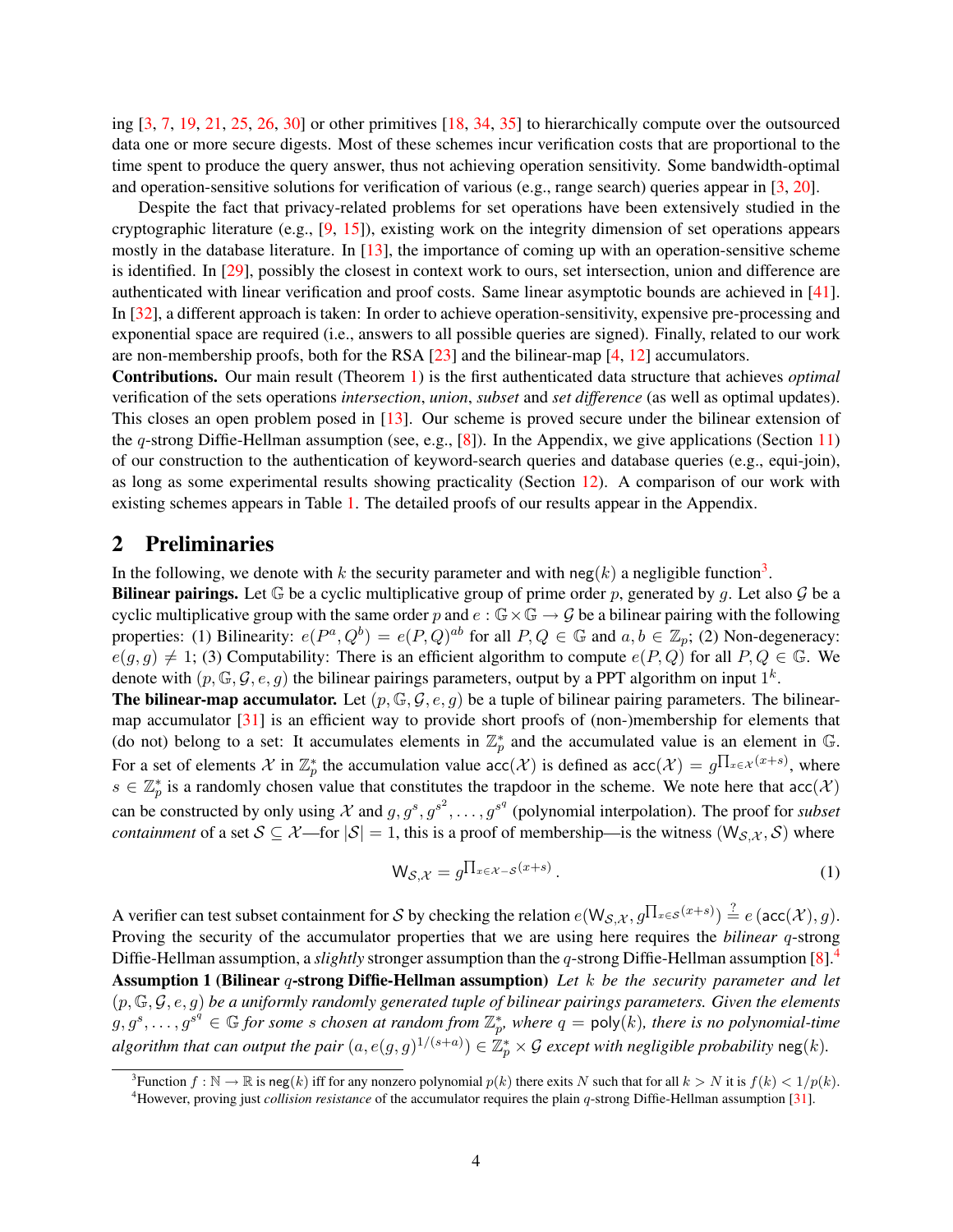We continue with proving security of subset witnesses—the subset witnesses also appeared simultaneously (without a proof though) in [\[10\]](#page-13-13). We note that this proof is a generalization of the one in [\[31\]](#page-14-5):

<span id="page-4-3"></span>**Lemma 1 (Proving subsets)** Let k be the security parameter and let  $(p, \mathbb{G}, \mathcal{G}, e, g)$  be a uniformly randomly generated tuple of bilinear pairings parameters. Given the elements  $g, g^s, \ldots, g^{s^q} \in \mathbb{G}$  for some  $s$  chosen at random from  $\mathbb{Z}_p^*$  and a set of elements  $\mathcal X$  in  $\mathbb{Z}_p$  ( $q\geq |\mathcal X|$ ), suppose there is a polynomial-time algorithm that finds S and W such that  $S \nsubseteq \mathcal{X}$  and  $e(W, g^{\prod_{x \in S}(x+s)}) = e(\mathsf{acc}(\mathcal{X}), g)$ . Then there is a polynomial-time *algorithm for breaking the bilinear* q*-strong Diffie-Hellman assumption.*

<span id="page-4-0"></span>We now define an *authenticated data structure scheme*, by describing the following six algorithms:

Definition 1 (Authenticated data structure scheme) *Let* D *be* any *data structure supporting queries and* updates. We denote with  $\text{auth}(D)$  the authenticated data structure and with d the digest of the authenti*cated data structure, i.e., a constant-size description of* D*. An* authenticated data structure scheme A *is a collection of the following six polynomial-time algorithms* {genkey,setup, update,refresh, query, verify}*:*  $(1)$   $\{sk, pk\}$   $\leftarrow$  genkey $(1^k)$ : Outputs secret and public keys sk and pk, given the security parameter k;  $(2)$  {auth $(D_0), d_0$ }  $\leftarrow$  setup $(D_0, \text{sk}, \text{pk})$ *: Computes the authenticated data structure* auth $(D_0)$  *and the respective digest of it,*  $d_0$ *, given a plain data structure*  $D_0$ *, the secret key* sk *and the public key* pk; (3)  ${D_{h+1}, \text{auth}(D_{h+1}), d_{h+1}, \text{upd}} \leftarrow \text{update}(u, D_h, \text{auth}(D_h), d_h, \text{sk}, \text{pk})$ *: On input an update u on data structure*  $D_h$ , the authenticated data structure auth $(D_h)$  and the digest  $d_h$ , it outputs the updated data struc*ture*  $D_{h+1}$  *along with* auth $(D_{h+1})$ *, the updated digest*  $d_{h+1}$  *and some relative information* upd. It requires *the secret key for execution;* (4)  $\{D_{h+1}, \text{auth}(D_{h+1}), d_{h+1}\}$  ← refresh $(u, D_h, \text{auth}(D_h), d_h, \text{upd}, \text{pk})$ : *On input an update u on data structure*  $D_h$ , the authenticated data structure auth $(D_h)$ , the digest  $d_h$ *and relative information* upd *output by* update()*, it outputs the updated data structure*  $D_{h+1}$  *along with* auth( $D_{h+1}$ ) *and the updated digest*  $d_{h+1}$ , without *having the secret key as input*; **(5)**  $\{\Pi(q), \alpha(q)\}$  ← query(q,  $D_h$ , auth( $D_h$ ), pk)*:* On input a query q on data structure  $D_h$  and auth( $D_h$ ) this algorithm returns *the answer to the query*  $\alpha(q)$ , along with a proof  $\Pi(q)$ ; (6) {accept, reject}  $\leftarrow$  verify $(q, \alpha(q), \Pi(q), d_h, \text{pk})$ : *On input a query q, an answer*  $\alpha(q)$ *, a proof*  $\Pi(q)$ *, a digest d<sub>h</sub> and* pk*, it outputs either "accept" or "reject".* 

Let now {accept, reject} = check $(q, \alpha(q), D_h)$  be a method that decides whether  $\alpha(q)$  is a correct answer for query q on data structure  $D<sub>h</sub>$ . There are two properties that an authenticated data structure scheme should satisfy, i.e., *correctness* and *security* (intuition follows from signature schemes definitions):

<span id="page-4-1"></span>Definition 2 (Correctness of authenticated data structure scheme) *Let* A *be an authenticated data structure scheme* {genkey, setup, update, refresh, query, verify}. We say that the authenticated data structure *scheme* A *is correct if, for all*  $k \in \mathbb{N}$ *, for all* {sk, pk} *output by algorithm* genkey()*, for all*  $D_h$ , auth( $D_h$ ),  $d_h$ *output by one invocation of* setup() *followed by polynomially-many invocations of* refresh()*, where*  $h \geq 0$ *, for all queries q and for all*  $\Pi(q)$ ,  $\alpha(q)$  *output by* query $(q, D_h)$ , auth $(D_h)$ , pk)*, with all but negligible probability, whenever* check $(q, \alpha(q), D_h)$  *accepts, so does* verify $(q, \Pi(q), \alpha(q), d_h, \text{pk})$ .

<span id="page-4-2"></span>Definition 3 (Security of authenticated data structure scheme) *Let* A *be an authenticated data structure scheme* {genkey, setup, update, refresh, query, verify}, k *be the security parameter,*  $\nu(k)$  *be a negligible*  $f$ unction and  $\{sk, pk\} \leftarrow$  genkey $(1^k)$ . Let also Adv *be a polynomially-bounded adversary that is only given* pk*. The adversary has unlimited access to all algorithms of* A*, except for algorithms* setup() *and* update() *to which he has only oracle access. The adversary picks an initial state of the data structure*  $D_0$  *and computes*  $D_0$ , auth $(D_0)$ ,  $d_0$  *through oracle access to algorithm* setup(). Then, for  $i = 0, \ldots, h = \text{poly}(k)$ , Adv *issues an update*  $u_i$  *in the data structure*  $D_i$  *and outputs*  $D_{i+1}$ ,  $\text{auth}(D_{i+1})$  *and*  $d_{i+1}$  *through oracle access to algorithm* update(*). Finally the adversary picks an index*  $0 \le t \le h + 1$ *, a query Q, an answer*  $\alpha(Q)$  and a proof  $\Pi(Q)$ . We say that the authenticated data structure scheme A is secure if for all  $k \in \mathbb{N}$ , *for all* {sk, pk} *output by algorithm* genkey()*, and for all polynomially-bounded adversaries* Adv *it is*

<span id="page-4-4"></span>
$$
\Pr\left[\begin{array}{cc} \{Q,\Pi(Q),\alpha(Q),t\}\leftarrow \mathsf{Adv}(1^k,\mathsf{pk}); & \mathsf{accept} \leftarrow \mathsf{verify}(Q,\alpha(Q),\Pi(Q),d_t,\mathsf{pk}); \\ \mathsf{reject}=\mathsf{check}(Q,\alpha(Q),D_t).\end{array}\right] \leq \nu(k)\,. \quad (2)
$$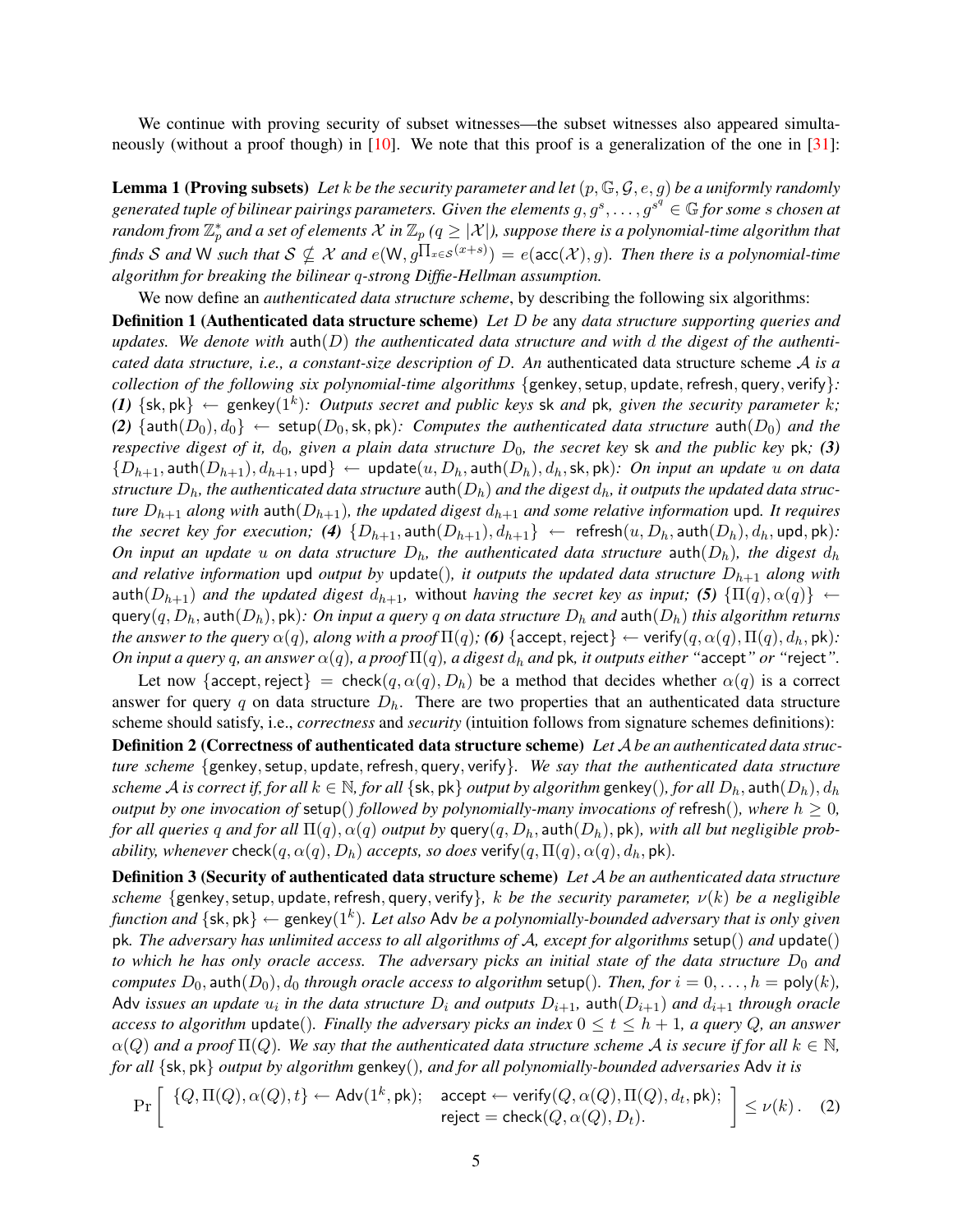# <span id="page-5-3"></span>3 Construction and algorithms

The data structure for which we design an authenticated data structure scheme for is called *sets collection* and is a generalization of the *inverted index* [\[5\]](#page-13-14). We describe it in detail in the following paragraph.

**Sets collection.** The *sets collection* data structure consists of m sets, denoted with  $S_1, S_2, \ldots, S_m$ , each containing elements from a universe  $U$ . Without loss of generality we assume that our universe  $U$  is the set of nonnegative integers in the interval  $[m + 1, p - 1]$ , where p is k-bit prime, m is the number of the sets in our collection that has bit size  $O(\log k)$  and k is the security parameter.<sup>[5](#page-5-0)</sup> Every set  $S_i$  does not contain duplicate elements, however an element  $x$  can appear in more than one set. Each set is sorted. The space usage of the sets collection is  $O(m + M)$ , where M is the sum of the sizes of the sets.

In order to get some intuition, we can view the sets collection as an *inverted index*. The elements are pointers to documents and each set  $S_i$  corresponds to a term  $w_i$  in the dictionary, containing the pointers to documents where term  $w_i$  appears. In this example, m is the number of terms being indexed, which is typically in the hundreds of thousands, while  $M$  is the number of documents being indexed, which is in the billions. For the sake of generality, we refer to *elements*, instead of documents, and to *sets*, instead of terms.

The operations supported by the sets collection data structure consist of *updates* and *queries*. An update is either an *insertion* of an element into a set or a *deletion* of an element from a set. An update on a set of size n takes  $O(\log n)$  time. For simplicity, we assume that the number m of sets does not change. A query is one of the following standard set operations: (1) *Intersection*: Given indices  $i_1, i_2, \ldots, i_t$ , return set  $I = S_{i_1} \cap S_{i_2} \cap \ldots \cap S_{i_t}$ ; (2) *Union*: Given indices  $i_1, i_2, \ldots, i_t$ , return set  $U = S_{i_1} \cup S_{i_2} \cup \ldots \cup S_{i_t}$ ; (3) *Subset query:* Given indices i and j, return true if  $S_i \subseteq S_j$  and false otherwise; (4) *Set difference:* Given indices i and j, return the set  $D = S_i - S_j$ . Finally, and for the remainder of the paper, we denote with  $\delta$  the size of the answer to a query operation, i.e.,  $\delta$  is equal to the size of I, U, or D. For a subset query,  $\delta$  is  $O(1)$ .

In order to verify the integrity of the answers to set operation (under set updates), we are going to describe an authenticated data structure scheme ASC (see Definition [1\)](#page-4-0) for the *sets collection* data structure. Our goal is to have no additional asymptotic overhead in the communication and verification complexity. I.e., for a query with t parameters and answer size  $\delta$ , we want the proof and its verification to have optimal complexity  $O(t + \delta)$ . Also, we want algorithms query(), update() and refresh() to have low complexity. *Algorithms of the scheme*. We now describe the algorithms of an authenticated data structure scheme ASC (Definition [1\)](#page-4-0) for a sets collection data structure and prove they satisfy the complexities of Table [1.](#page-2-1) Algorithm  $\{sk, pk\} \leftarrow$  genkey $(1^k)$ : Pick bilinear pairings parameters  $(p, \mathbb{G}, G, e, g)$  and an element  $s \in \mathbb{Z}_p^*$ at random. Subsequently, an one-to-one function  $h(\cdot):\mathbb{G}\to\mathbb{Z}_p^*$  is used. This function just outputs the bit description of the elements of G. Finally the algorithm outputs sk = s and pk = { $h(\cdot)$ , (p, G, G, e, g), { $g^{s^i}$ :  $i = 1, \ldots, q$ }, where  $q \ge \max\{m, \max_{i=1,\ldots,m} \{|S_i|\}\}\)$ . The algorithm has  $O(1)$  access complexity. Algorithm  $\{D_0, \text{auth}(D_0), d_0\}$   $\leftarrow$  setup $(D_0, \text{sk}, \text{pk})$ : Let  $D_0$  be our initial data structure, i.e., the sets  $S_1, S_2, \ldots, S_m$ . The authenticated data structure auth $(D_0)$  is built as follows: First of all, for each set  $S_i$ , the accumulation value of  $S_i$ ,  $\text{acc}(S_i) = g^{\prod_{x \in S_i}(s+x)}$ , is computed (see Section [2\)](#page-3-2).<sup>[6](#page-5-1)</sup> Subsequently, the algorithm picks a constant  $0 < \epsilon < 1$ . Let T be a tree structure that has  $l = \lfloor 1/\epsilon \rfloor$  levels and m leaves, numbered 1, 2, ..., m, where m is the *number* of the sets of our sets collection data structure. Since this is a *constant-height* tree, the degree of any internal node of T is  $O(m^{\epsilon})$ . We call such a tree an *accumulation tree*, which was originally introduced (combined with different cryptography) in [\[35\]](#page-15-2). For each node of the tree v, the algorithm recursively computes the *digest*  $d(v)$  of v as follows: If v is a leaf corresponding to set  $S_i$ , where  $1 \le i \le m$ , the algorithm sets  $d(v) = \text{acc}(S_i)^{(s+i)}$  (accumulating  $s + i$  in the exponent, under the constraint that  $i \leq m$ , is used to prove that  $S_i$  refers to  $\operatorname{acc}(S_i)$ ). If node v is not a leaf, then

<span id="page-5-2"></span>
$$
d(v) = g^{\prod_{w \in \mathcal{N}(v)} (s + h(d(w)))}, \tag{3}
$$

<span id="page-5-0"></span><sup>&</sup>lt;sup>5</sup>We could easily set our universe to be  $\mathbb{Z}_p^*$  by using CRHFs, but we choose not to do so in sake of a cleaner presentation.

<span id="page-5-1"></span><sup>&</sup>lt;sup>6</sup>The polynomial  $\prod_{x \in S_i} (s + x)$  is called *characteristic polynomial* of set  $S_i$  in the literature (e.g., see [\[28\]](#page-14-15)).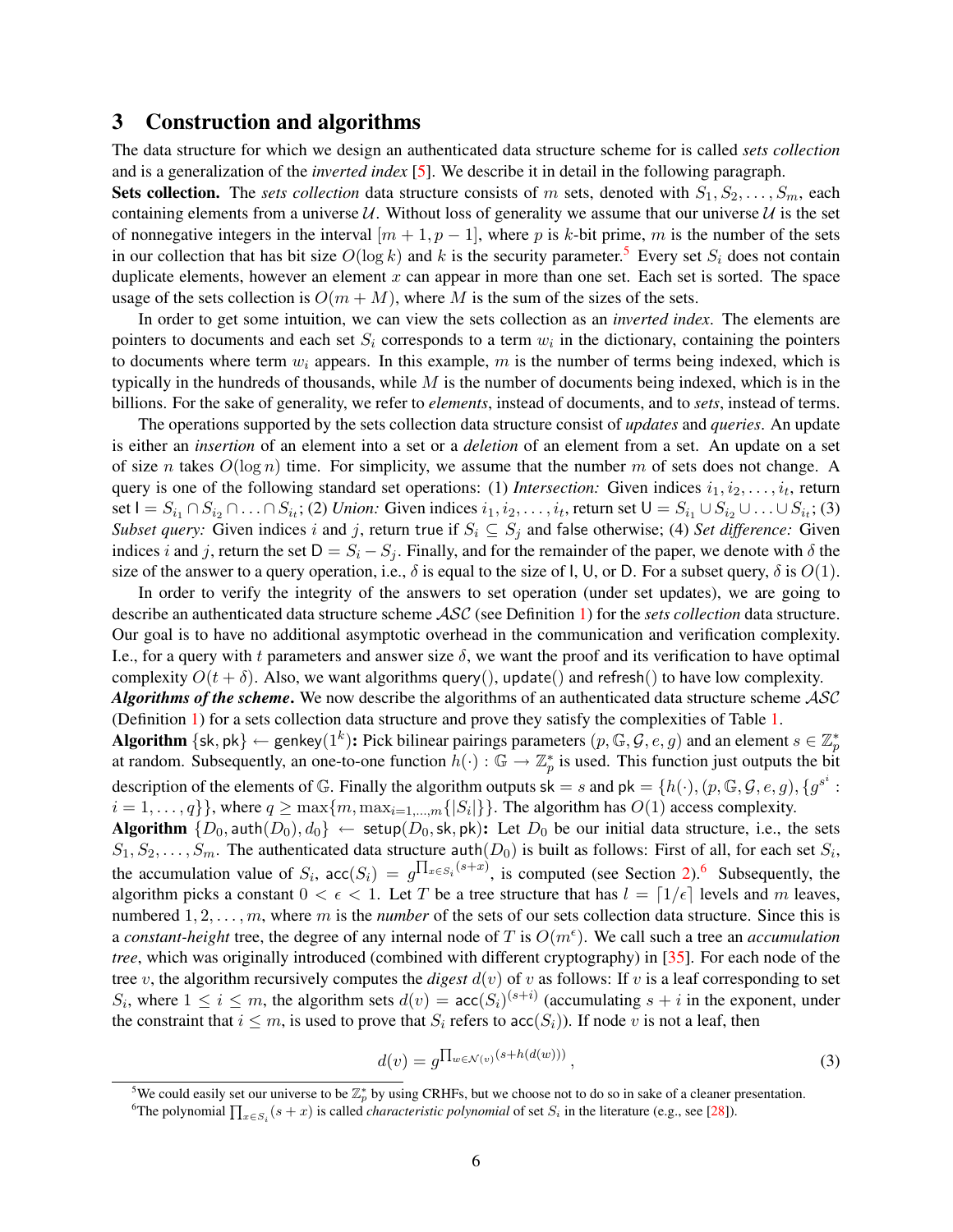where  $\mathcal{N}(v)$  denotes the set of children of node v. The algorithm outputs all the sets  $S_i$  as the data structure  $D_0$ , all the accumulation values  $\operatorname{acc}(S_i)$  for  $1 \leq i \leq m$ , the tree T and all the digests  $d(v)$  for all  $v \in T$  as auth $(D_0)$ . Finally, the algorithm sets  $d_0 = d(r)$ ,<sup>[7](#page-6-0)</sup> where r is the root of T (i.e., the *digest* of the authenticated data structure is defined as in a Merkle tree). The access complexity of the algorithm is  $O(m+M)$  (postorder traversal of T and computation of  $\textsf{acc}(S_i)$ ), where  $M = \sum_{i=1}^{m} |S_i|$  and the group complexity of  $\textsf{auth}(D_0)$ is also  $O(m+M)$  since the algorithm stores one digest per node of T, T has  $O(m)$  nodes and there are also M elements contained in the stored sets, as part of  $\text{auth}(D_0)$ .

Algorithm  $\{D_{h+1}, \text{auth}(D_{h+1}), d_{h+1}, \text{upd}\}$   $\leftarrow$  update $(u, D_h, \text{auth}(D_h), d_h, \text{sk}, \text{pk})$ : Suppose the update is "insert element  $x \in \mathcal{U}$  into set  $S_i$ ". Let  $v_0$  be the leaf node of T referring to set i. Let  $v_0, v_1, \ldots, v_l$ be the path in  $T(\epsilon)$  from node  $v_0$  to the root of the tree, where  $l = \lfloor 1/\epsilon \rfloor$ . The algorithm initially sets  $d'(v_0) = \text{acc}(S_i)^{x+s}$ , i.e., it updates the accumulation value that corresponds to the updated set. Note that in the case of deleting x from  $S_i$ , the algorithm sets  $d'(v_0) = \text{acc}(S_i)^{(x+1)/2}$ . Then the algorithm sets

<span id="page-6-4"></span>
$$
d'(v_j) = d(v_j)^{(h(d'(v_{j-1})) + s)(h(d(v_{j-1})) + s)^{-1}} \text{ for } j = 1, ..., l,
$$
\n(4)

where  $d(v_{j-1})$  is the previous digest of  $v_j$  and  $d'(v_{j-1})$  is the updated digest of  $v_{j-1}$ .<sup>[8](#page-6-1)</sup> All these values are stored by the algorithm after they have been computed. The algorithm also outputs the new digests  $d'(v_{j-1})$   $(i = 1, \ldots, l)$  as the information upd along the path from the updated set to the root of the tree. Information upd also includes x and  $d'(v_l)$ . Also it sets  $d_{h+1} = d'(v_l)$ , i.e., the updated digest is the updated digest of the root of T. Finally the new authenticated data structure  $\text{auth}(D_{h+1})$  is computed as follows. Let auth $(D_h)$  be the previous authenticated data structure that is input the algorithm. Overwrite the values  $d(v_{j-1})$   $(j = 1, \ldots, l)$  with the new values  $d'(v_{j-1})$   $(j = 1, \ldots, l)$  and output the updated structure. All the operations performed are proportional to  $1/\epsilon$ , therefore the access complexity of the algorithm is  $O(1)$ . Algorithm  $\{D_{h+1}, \text{auth}(D_{h+1}), d_{h+1}\}$   $\leftarrow$  refresh $(u, D_h, \text{auth}(D_h), d_h, \text{upd}, \text{pk})$ : Suppose the update is "insert element  $x \in \mathcal{U}$  into set  $S_i$ ". Let  $v_0$  be the node of  $T(\epsilon)$  referring to set  $S_i$ . Let  $v_0, v_1, \ldots, v_l$  be the path in T from node  $v_0$  to the root of the tree. The algorithm, for  $j = 0, \ldots, l$ , sets  $d(v_j) = d'(v_j)$ , i.e., it updates the digests that correspond to the updated path by using the information upd. Finally it outputs the updated sets collection as  $D_{h+1}$ , the updated digests  $d(v_i)$  (along with the ones that belong to the nodes that are not updated) as auth $(D_{h+1})$  and  $d'(v_l)$  (contained in upd) as  $d_{h+1}$ .<sup>[9](#page-6-2)</sup> The algorithm has  $O(1)$  access complexity since it performs a number of operations proportional to  $1/\epsilon$ .

#### 3.1 Queries and verification

In this section, we show how compact proofs for the answers to set queries (e.g., intersection, union) can be constructed using the authenticated sets collection data structure presented earlier. The proofs have optimal size  $O(t + \delta)$ , where t is the size of the query parameters (e.g.,  $t = 2$  for an intersection of two sets) and  $\delta$  is the answer size (e.g.,  $\delta = 1$  if the intersection consists of one element). Our solutions use polynomial arithmetic. The following result is derived by using an FFT algorithm (e.g., see Preparata and Sarwate [\[37\]](#page-15-4) note that there is no requirement for existence of an *n*-th root of unity in  $\mathbb{Z}_p$  for the algorithm to work) that computes the DFT in a finite field (e.g.,  $\mathbb{Z}_p$ ) for arbitrary n and with  $O(n \log n)$  field operations.

<span id="page-6-3"></span>**Lemma 2 (Polynomial interpolation with FFT [\[37\]](#page-15-4))** Let  $\prod_{i=1}^{n}(s + x_i) = \sum_{i=0}^{n}a_is^i$  be a degree-n poly*nomial. The coefficients*  $a_n, a_{n-1}, \ldots, a_0$  *can be computed with*  $O(n \log n)$  *complexity, given*  $x_1, x_2, \ldots, x_n$ *.* 

Lemma [2](#page-6-3) describes how we can compute the coefficients  $a_n, a_{n-1}, \ldots, a_0$  of a polynomial, given its roots. In the following, we give a result, related to *certifying algorithms* [\[22\]](#page-14-1), stating that if the vector coefficients  $\mathbf{a} = [a_n, a_{n-1}, \dots, a_0]$  is claimed to be correct, it can be certified, with high probability, with

<span id="page-6-0"></span><sup>&</sup>lt;sup>7</sup>Digest  $d(r)$  is a "secure" succinct description of the set collection data structure. Namely, the accumulation tree protects the integrity of  $\operatorname{acc}(S_i)$  and the accumulation value  $\operatorname{acc}(S_i)$  protects the integrity of the elements contained in set  $S_i$ .

<span id="page-6-2"></span><span id="page-6-1"></span> $8$ Note that this algorithm is efficient because it has access to the secret key s.

<sup>9</sup>Note that information upd is not *required* for refresh() to execute but is used for efficiency. Namely, algorithm refresh() could compute the updated values  $d(v_j)$  by doing polynomial interpolation, which would have  $O(m^{\epsilon} \log m)$  complexity (see Lemma [2\)](#page-6-3).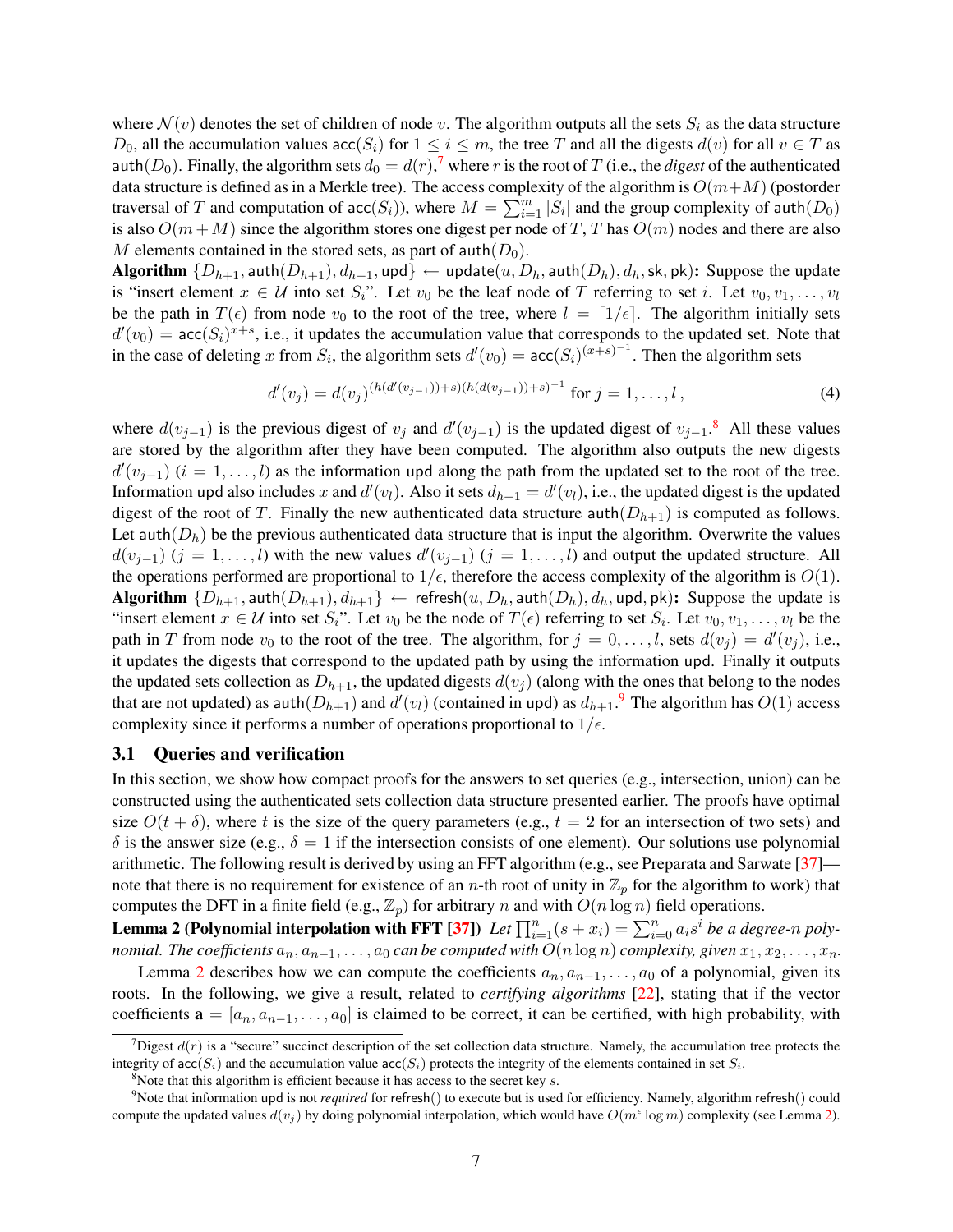complexity less than  $O(n \log n)$ , i.e., without an FFT computation from scratch and given the vector of roots  $\mathbf{x} = [x_1, x_2, \dots, x_n]$ . This can be achieved with the following algorithm (not part of the ASC scheme):

 $\textbf{Algorithm}\; \{\textsf{accept}, \textsf{reject}\} \leftarrow \textsf{certify}(\mathbf{a}, \mathbf{x}, \textsf{pk}) \textbf{: Pick a random } \kappa \in \mathbb{Z}_p^*. \; \text{If} \; \sum_{i=0}^n a_i \kappa^i = \prod_{i=1}^m (\kappa + x_i),$ then the algorithm outputs accept, else it outputs reject.

**Lemma 3 (Verification of polynomial coefficients)** Let  $\mathbf{a} = [a_n, a_{n-1}, \ldots, a_0]$  and  $\mathbf{x} = [x_1, x_2, \ldots, x_n]$ . *Algorithm* certify( $\mathbf{a}, \mathbf{x}, \mathbf{pk}$ ) *has*  $O(n)$  *complexity. Also, if* accept  $\leftarrow$  certify( $\mathbf{a}, \mathbf{x}, \mathbf{pk}$ )*, then*  $a_n, a_{n-1}, \ldots, a_0$ *are the coefficients of the polynomial*  $\prod_{i=1}^{n} (s + x_i)$  *with probability*  $\Omega(1 - \text{neg}(k))$ *.* 

*Proof of accumulation values*. Essential for our methods to work is the construction and the verification of proofs for the accumulation values  $\operatorname{acc}(S_i)$ , stored at leaf i of the tree T, for  $i = 1, \ldots, m$ . Such proofs are a collection of  $O(1)$  accumulator witnesses: For accumulation value  $\text{acc}(S_i)$ , the proof  $\Pi_i$  is the ordered sequence  $\pi_1, \pi_2, \ldots, \pi_l$ , where  $\pi_j$  is a tuple of a digest  $d(.)$  and a witness that authenticates every node of the path  $v_0, v_1, \ldots, v_l$  from the accumulation value  $\operatorname{acc}(S_i)$  (we recall that  $v_0$  stores the accumulation value acc(S<sub>i</sub>)) in question to the root  $v_l$  of T. Thus, item  $\pi_j$  is defined as  $\pi_j = (d(v_{j-1}), W_{v_{j-1}(v_j)})$ , where

<span id="page-7-3"></span><span id="page-7-2"></span><span id="page-7-1"></span><span id="page-7-0"></span>
$$
\mathsf{W}_{v_{j-1}(v_j)} = g^{\prod_{w \in \mathcal{N}(v_j) - \{v_{j-1}\}} (s + h(d(w)))},\tag{5}
$$

is the witness for a subset of *one* element (i.e., the element  $h(d(v_{i-1})))$ , as defined in Section [2.](#page-3-2) For simplicity, we set  $\beta_j = d(v_{j-1})$  (note that  $d(v_0) = \text{acc}(S_i)^{s+i}$ ) and  $\gamma_j = W_{v_{j-1}(v_j)}$ . Note that each  $\pi_j$  has group complexity  $O(1)$  and can be constructed with  $O(m^{\epsilon} \log m)$  complexity, using polynomial interpolation (due to the degree bound of an internal node of T and Lemma [2\)](#page-6-3). Also, since proof  $\Pi_i$ consists of  $O(1)$  such  $\pi_i$  tuples, we conclude that the proof  $\Pi_i$  for an accumulation value acc( $S_i$ ) can be constructed with  $O(m^{\epsilon} \log m)$  complexity and has  $O(1)$  group complexity. In the following we formally give the algorithms queryTree() and verifyTree() for the construction and the verification of such proofs respectively. Similar methods have been described in [\[35\]](#page-15-2).

Algorithm  $\{\Pi_i, \alpha_i\} \leftarrow$  queryTree $(i, D_h)$ , auth $(D_h)$ , pk): Let  $v_0, v_1, \ldots, v_l$  be the path of  $T$  from the node storing acc( $S_i$ ) to the root of T. The algorithm sets  $\Pi_i = (\pi_1, \pi_2, \dots, \pi_l)$ , where  $\pi_j = (d(v_{j-1}), W_{v_{j-1}(v_j)})$ and  $W_{v_{j-1}(v_j)}$  is given in Relation [5,](#page-7-0) computed by Lemma [2.](#page-6-3) The algorithm sets  $\alpha_i = \text{acc}(S_i)$  as an answer.  ${\bf Algorithm\ }\{ \textsf{accept}, \textsf{reject} \} \leftarrow \textsf{verifyTree}(i, \alpha_i, \Pi_i, d_h, \textsf{pk}) {\bf : } \textsf{Let } \Pi_i = (\pi_1, \pi_2, \ldots, \pi_l) \text{ be the proof, where }$  $\pi_j = (\beta_j, \gamma_j)$ . The algorithm outputs "reject" if one of the following is true (note that the verification algorithm is using the bilinear map function  $e(., .)$ : (a)  $e(\beta_1, g) \neq e(\alpha_i, g^s g^i)$ ; (b)  $e(\beta_j, g) \neq$  $e(\gamma_{j-1}, g^s g^{h(\beta_{j-1})})$  for some  $2 \leq j \leq l$ ; (c)  $e(d_h, g) \neq e(\gamma_l, g^s g^{h(\beta_l)})$ .

**Lemma 4** *Algorithm* queryTree() *has*  $O(m^{\epsilon} \log m)$  *access complexity, outputting a proof of*  $O(1)$  *group complexity. Moreover algorithm* verifyTree() *has* O(1) *access complexity.*

We now give the security property that holds for this construction. Lemma [5](#page-7-1) is going to be used as a building block of the proof of security (Theorem [1\)](#page-9-0) of the whole scheme (see proof in the Appendix):

Lemma 5 *For any adversarially chosen proof*  $\Pi_i$  ( $1 \leq i \leq m$ ), if algorithm verifyTree $(i, \alpha_i, \Pi_i, d_h, \mathsf{pk})$ *accepts, then*  $\alpha_i = \text{acc}(S_i)$  *with probability*  $\Omega(1 - \text{neg}(k))$ *.* 

In the following we describe the algorithms for an *intersection* and a *union* query in detail. The details of the the *subset* and the *set difference* query are in the Appendix (Section [9\)](#page-18-0). The parameters of an intersection or a union query are t indices, namely the indices  $i_1, i_2, \ldots, i_t$ , with  $1 \le t \le m$ . To simplify the notation, we assume without loss of generality that these indices are  $1, 2, \ldots, t$ . We denote with  $n_i$  the size of set  $S_i$  $(i = 1, 2, \ldots, t)$  and we define  $N = \sum_{i=1}^{t} n_i$ . I.e., N is the total size of the sets involved in the intersection or the union and  $\delta$  is the size of the intersection or union. Note, that in all cases  $\delta = O(N)$  and that performing the actual operations has  $O(N)$  complexity, by using a generalized merge.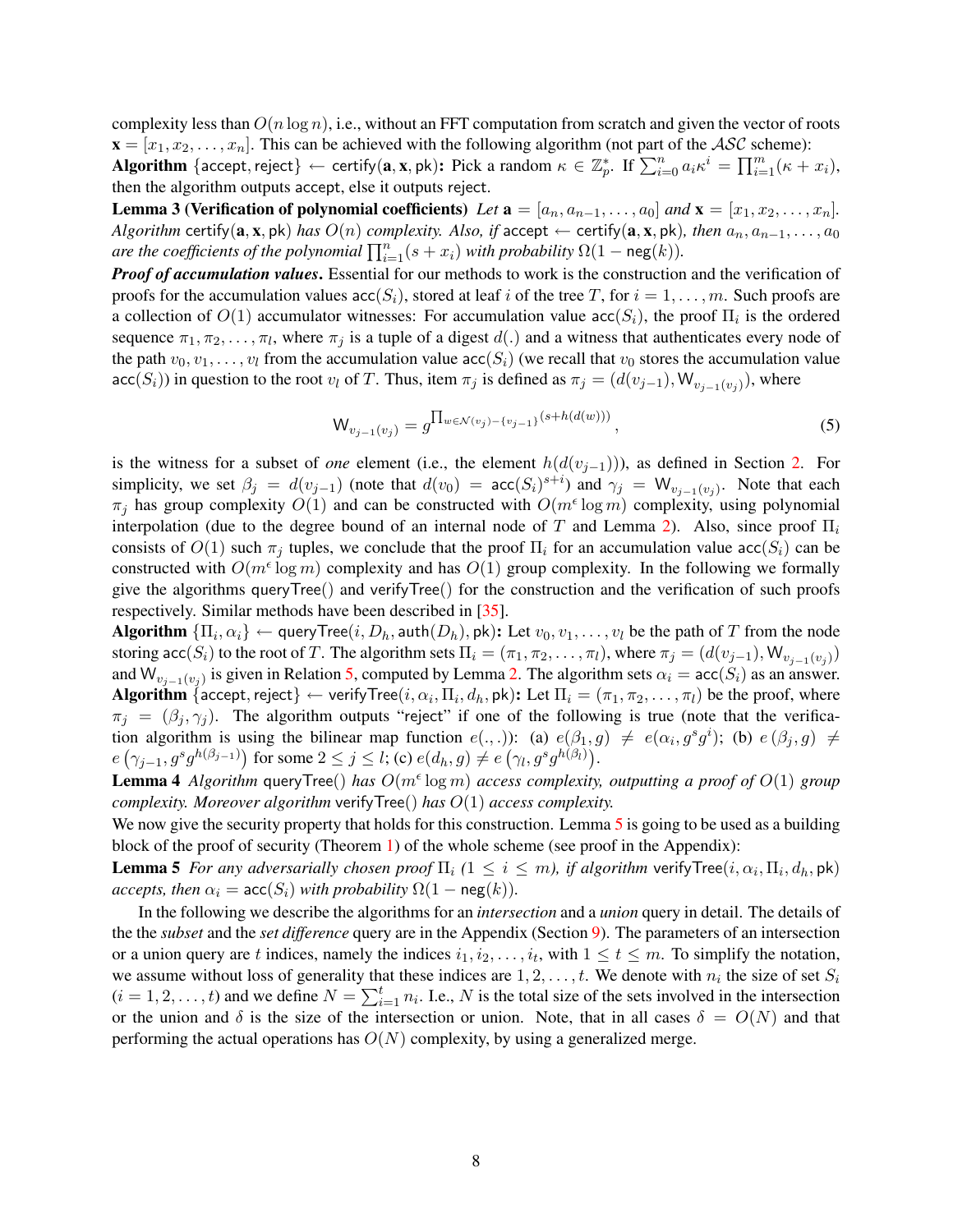**Intersection query.** Let  $I = S_1 \cap S_2 \cap \ldots \cap S_t = \{y_1, y_2, \ldots, y_\delta\}$ . We express the correctness of the answer I to the intersection query by means of the following two conditions:

<span id="page-8-0"></span>Subset condition: 
$$
1 \subseteq S_1 \land 1 \subseteq S_2 \land ... \land 1 \subseteq S_t
$$
 ; (6)

<span id="page-8-1"></span>**Completeness condition:** 
$$
(S_1 - I) \cap (S_2 - I) \cap ... \cap (S_t - I) = \emptyset
$$
. (7)

Note the completeness condition in Equation [7](#page-8-0) is necessary since I should contain *all* the common elements. Given an intersection I, and for every set  $S_j$ , we define polynomial  $P_j(s) = \prod_{x \in S_j - 1}(x + s)$ , of degree  $n_i$ . We can now state the following lemma: (see proof in the Appendix):

**Lemma 6** Set *L* is the intersection of sets  $S_1, S_2, \ldots, S_t$  if and only if there exist polynomials  $q_1(s), q_2(s)$ ,  $\ldots$ ,  $q_t(s)$  *such that*  $q_1(s)P_1(s) + q_2(s)P_2(s) + \ldots + q_t(s)P_t(s) = 1$ *. Moreover, computing polynomials*  $q_1(s), q_2(s), \ldots, q_t(s)$  has  $O(N \log^2 N \log \log N)$  complexity.

We can now use Lemmata [2](#page-6-3) and [6](#page-8-0) to construct efficient proofs for both conditions in Equations 6 and [7:](#page-8-0) *Proof of subset condition*. For each set  $S_j, 1 \le j \le t$ , the *subset witnesses*  $\mathsf{W}_{1,j} = g^{P_j(s)} = g^{\prod_{x \in S_j - 1}(x+s)}$ are computed, as defined in Section [2:](#page-3-2) Witness  $W_{1,j}$  will serve as a proof that I is a subset of set  $S_j$ . By using Lemma [2,](#page-6-3) computing each such witness has complexity  $O(n_j \log n_j)$ . Thus, the total complexity for computing all the t subset witnesses is  $O(N \log N)$ , where  $N = \sum_{i=1}^{t} n_i$ .<sup>[[10](#page-8-2)</sup>]

*Proof of completeness condition.* Suppose  $q_1(s), q_2(s), \ldots, q_t(s)$  are polynomials computed in Lemma [6](#page-8-1) that satisfy  $q_1(s)P_1(s) + q_2(s)P_2(s) + \ldots + q_t(s)P_t(s) = 1$ . For  $j = 1, \ldots, t$ , the *completeness witnesses*  $F_{1,j} = g^{q_j(s)}$  are computed. By Lemma [6,](#page-8-1) computing the completeness witnesses has  $O(N \log^2 N \log \log N)$ complexity. We can now formally define algorithms query() and verify() of the authenticated data structure scheme ASC and for the *intersection* query:

Algorithm  $\{\Pi(q), \alpha(q)\} \leftarrow$  query $(q, D_h, \text{auth}(D_h), \text{pk})$ : (*intersection*)

The query q is the set of indices  $\{1, 2, \ldots, t\}$ , requiring the intersection of  $S_1, S_2, \ldots, S_t$ . Let  $\alpha(q)$  =  $\{y_1, y_2, \ldots, y_\delta\}$  be the intersection I. The proof  $\Pi(q)$  consists of the following parts: (1) *Coefficients*  $b_{\delta}, b_{\delta-1}, \ldots, b_0$  of polynomial  $(s+y_1)(s+y_2)\ldots(s+y_\delta)$  associated with the intersection  $I = \{y_1, y_2, \ldots, y_\delta\}$ , computed with O(δ log δ) complexity (Lemma [2\)](#page-6-3), and of total group complexity O(δ); (2) *Accumulation values*  $\text{acc}(S_i)$  associated with the sets  $S_i$ , along with their respective proofs  $\Pi_i$ , output by calling algorithm queryTree $(j, D_h, \mathsf{auth}(D_h), \mathsf{pk})$ , for  $j = 1, \ldots, t$ , the computation of which has  $O(tm^{\epsilon} \log m)$  complexity (Lemma [4\)](#page-7-2). Moreover the group complexity of all  $\Pi_j$  is  $O(t)$  (Lemma 4); (3) *Subset witnesses*  $W_{1,j}$  (see above) for  $j = 1, ..., t$ , the computation of which has  $O(N \log N)$  complexity (Lemma [2\)](#page-6-3). Also the subset witnesses have total group complexity  $O(t)$ ; (4) *Completeness witnesses*  $F_{1,j} = g^{q_j(s)}$  (see above) for  $j = 1, \ldots, t$ , the computation of which has  $O(N \log^2 N \log \log N)$  complexity (Lemma [6\)](#page-8-1). The completeness witnesses have group complexity  $O(t)$ .

Algorithm {accept, reject}  $\leftarrow$  verify $(q, \alpha(q), \Pi(q), d_h, \text{pk})$ : (*intersection*)

The verification algorithm performs the following steps: (1) First it uses  $\mathbf{b} = [b_{\delta}, b_{\delta-1}, \dots, b_0]$  and the answer  $\alpha(q) = \{y_1, y_2, \dots, y_\delta\}$ , and calls certify(**b**,  $\alpha(q)$ , **pk**) in order to certify the validity of  $b_\delta, b_{\delta-1}, \dots, b_0$ . This step, by Lemma [3,](#page-7-3) has  $O(\delta)$  complexity. If certify() rejects, the algorithm outputs reject;<sup>[11](#page-8-3)</sup> (2) Subsequently, the algorithm uses the proofs  $\Pi_i$  to verify the integrity of  $\operatorname{acc}(S_i)$ , for  $j = 1, \ldots, t$ , by using algorithm verifyTree(j,  $\mathrm{acc}(S_i)$ ,  $\Pi_i$ ,  $d_h$ , pk). This step has  $O(t)$  complexity (Lemma [4\)](#page-7-2). If the verification fails for at least one of  $acc(S_i)$ , it outputs reject; (3) Next, the *subset condition* is checked:<sup>[12](#page-8-4)</sup>

$$
e\left(\prod_{i=0}^{\delta}\left(g^{s^i}\right)^{b_i}, \mathsf{W}_{\mathsf{I},j}\right) \stackrel{?}{=} e\left(\mathsf{acc}(S_j), g\right) \text{ for } j = 1, \dots, t.
$$
\n
$$
(8)
$$

<span id="page-8-2"></span><sup>&</sup>lt;sup>10</sup>This is because  $\sum n_j \log n_j \leq \log N \sum n_j = N \log N$ .

<span id="page-8-3"></span><sup>&</sup>lt;sup>11</sup> Algorithm certify() is used to achieve optimal verification and avoid an  $O(\delta \log \delta)$  FFT computation from scratch.

<span id="page-8-4"></span><sup>&</sup>lt;sup>12</sup>Computing the quantity  $\prod_{i=0}^{\delta} g^{b_i s^i} = g^{(s+y_1)(s+y_2)\dots(s+y_\delta)}$  has  $O(\delta)$  complexity, and is done once.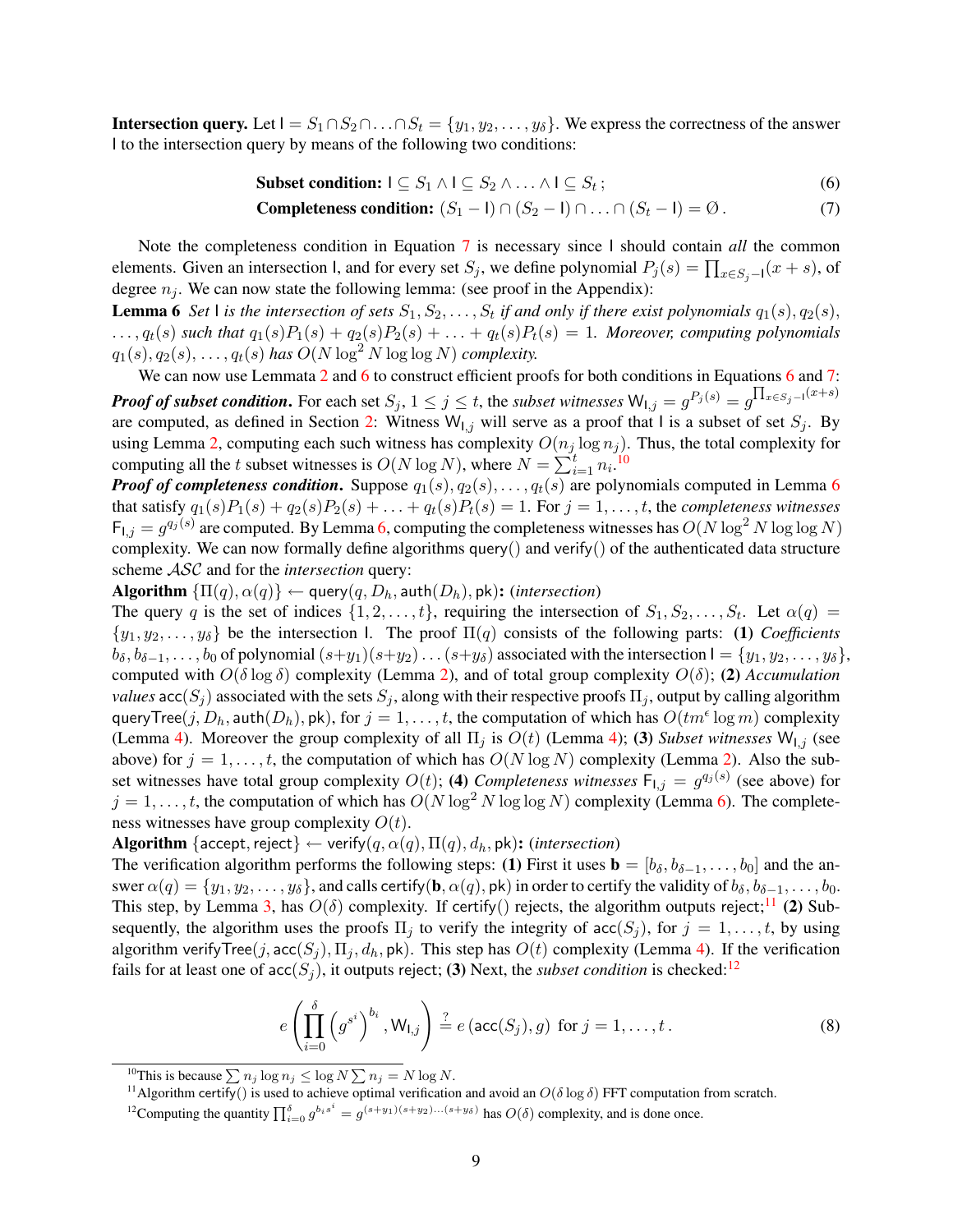This step has  $O(t+\delta)$  complexity. If any of the above checks fails, the algorithm outputs reject; (4) Finally, the *completeness condition* is checked:

<span id="page-9-1"></span>
$$
\prod_{j=1}^{t} e(\mathsf{W}_{\mathsf{I},j}, \mathsf{F}_{\mathsf{I},j}) \stackrel{?}{=} e(g, g).
$$
\n(9)

If this relation holds, the algorithm accepts  $\alpha(q)$  as the *correct* intersection. This step has  $O(t)$  complexity.

We note that for Relation [9,](#page-9-1) it indeed holds  $\prod_{j=1}^{t} e(W_{1,j}, F_{1,j}) = e(g, g)^{\sum_{j=1}^{t} q_j(s)P_j(s)} = e(g, g)$  when all the subset witnesses  $W_{1,j}$ , all the completeness witnesses  $F_{1,j}$  and all the sets accumulation values acc( $S_j$ ) have been computed *honestly*, since  $q_1(s)P_1(s) + q_2(s)P_2(s) + \ldots + q_t(s)P_t(s) = 1$ . This is a required step for proving that the authenticated data structure is *correct*, as defined in Definition [2](#page-4-1) (proof in the Appendix). We continue with describing the remaining queries such as *union*, *subset* and *set difference*.

**Union query.** The answer to a union query is the set  $U = S_1 \cup S_2 \cup \ldots \cup S_t = \{y_1, y_2, \ldots, y_\delta\}$ . We express the correctness of the answer U to the union query by means of the following two conditions:

**Membership condition:** 
$$
\forall y_i \in \mathsf{U} \,\exists j \in \{1, 2, \ldots, t\} : y_i \in S_j;
$$
 (10)

Superset condition: 
$$
(U \supseteq S_1) \land (U \supseteq S_2) \land \ldots \land (U \supseteq S_t)
$$
. (11)

Note that the *superset condition* is needed to make sure that no element has been excluded from the returned answer U. We now formally describe algorithms query() and verify() for the *union* query.

**Algorithm** 
$$
\{\Pi(q), \alpha(q)\} \leftarrow \text{query}(q, D_h, \text{auth}(D_h), \text{pk})
$$
: *(union)*

The query q is the union of the sets  $S_1, S_2, \ldots, S_t$ . Let  $\alpha(q) = \{y_1, y_2, \ldots, y_\delta\}$  be the union U. The proof  $\Pi(q)$  consists of the following parts: (1) *Coefficients*  $b_{\delta}, b_{\delta-1}, \ldots, b_0$  of polynomial  $(s+y_1)(s+y_2) \ldots (s+b)$  $y_\delta$ ) associated with the union  $I = \{y_1, y_2, \ldots, y_\delta\}$ ; (2) *Accumulation values*  $\text{acc}(S_i)$  associated with the sets  $S_j$ , along with their respective proofs  $\Pi_j$ , output by calling algorithm queryTree $(j, D_h)$ , auth $(D_h)$ , pk), for  $j = 1, \ldots, t$ ; (3) For each  $y_i$ ,  $i = 1, \ldots, \delta$ , a *membership witness*  $W_{y_i, S_k}$  is provided (see Relation [1\)](#page-3-3). This proves that  $y_i$  belongs to *some* set  $S_k$  for some  $k = 1, \ldots, t$ . These  $\delta$  witnesses have  $O(\delta)$  group complexity and constructing them has  $O(N \log N)$  complexity (Lemma [2\)](#page-6-3); (4) Finally, for each  $j = 1, ..., t$  a *subset witness*  $W_{S_i, U}$  is provided—as defined in Relation [1.](#page-3-3) This proves that U is a superset of  $S_j$ . These witnesses have group complexity  $O(t)$ . Constructing them has  $O(N \log N)$  complexity (Lemma [2\)](#page-6-3).

Algorithm {accept, reject}  $\leftarrow$  verify $(q, \alpha(q), \Pi(q), d_h, \text{pk})$ : (*union*)

The verification algorithm performs the following steps: (1) First it uses  $\mathbf{b} = [b_{\delta}, b_{\delta-1}, \ldots, b_0]$  and the answer  $\alpha(q) = \{y_1, y_2, \dots, y_\delta\}$ , and calls certify(**b**,  $\alpha(q)$ , pk) in order to certify the validity of  $b_\delta, b_{\delta-1}, \dots, b_0$ ; (2) Subsequently, the algorithm uses the proofs  $\Pi_j$  to verify the integrity of  $\operatorname{acc}(S_j)$ , for  $j = 1, \ldots, t$ , by using algorithm verify Tree(j,  $\text{acc}(S_i)$ ,  $\Pi_i$ ,  $d_h$ ,  $pk$ ). If the verification fails for at least one of  $\text{acc}(S_i)$ , it outputs reject; (3) Then the algorithm verifies that each element  $y_i$  ( $i = 1, \ldots, \delta$ ) of the reported union belongs to some set  $S_k$ , for some  $k = 1, \ldots, t$  ( $O(\delta)$  complexity). This is done by checking that the following relation holds  $e(W_{y_i,S_k}, g^{y_i}g^s) = e(\text{acc}(S_k), g)$  for all  $i = 1,\ldots,\delta$  (else output reject); (4) Finally, the algorithm verifies that all sets of the query are *subsets* of the union, by checking the following conditions:

<span id="page-9-0"></span>
$$
e\left(\mathsf{W}_{S_j,\mathsf{U}},\mathsf{acc}(S_j)\right) \stackrel{?}{=} e\left(\prod_{i=0}^{\delta}\left(g^{s^i}\right)^{b_i},g\right) \text{ for } j=1,\ldots,t\,.
$$

If any of the above checks fails, reject is output. Else  $\{y_1, y_2, \ldots, y_\delta\}$  is accepted as the correct union. Subset and set difference query. For a subset query (positive or negative), we use the property  $S_i \subseteq S_j \Leftrightarrow$  $\forall y \in S_i : y \in S_j$ . For a set difference query we use the property  $D = S_i - S_j \Leftrightarrow D \subseteq S_i \wedge S_i - D = S_i \cap S_j$ . The details of the algorithms concerning these queries can be found in Section [9](#page-18-0) in the Appendix. We now give the final theorem of our work. Its proof is in the Appendix, including detailed proof of security.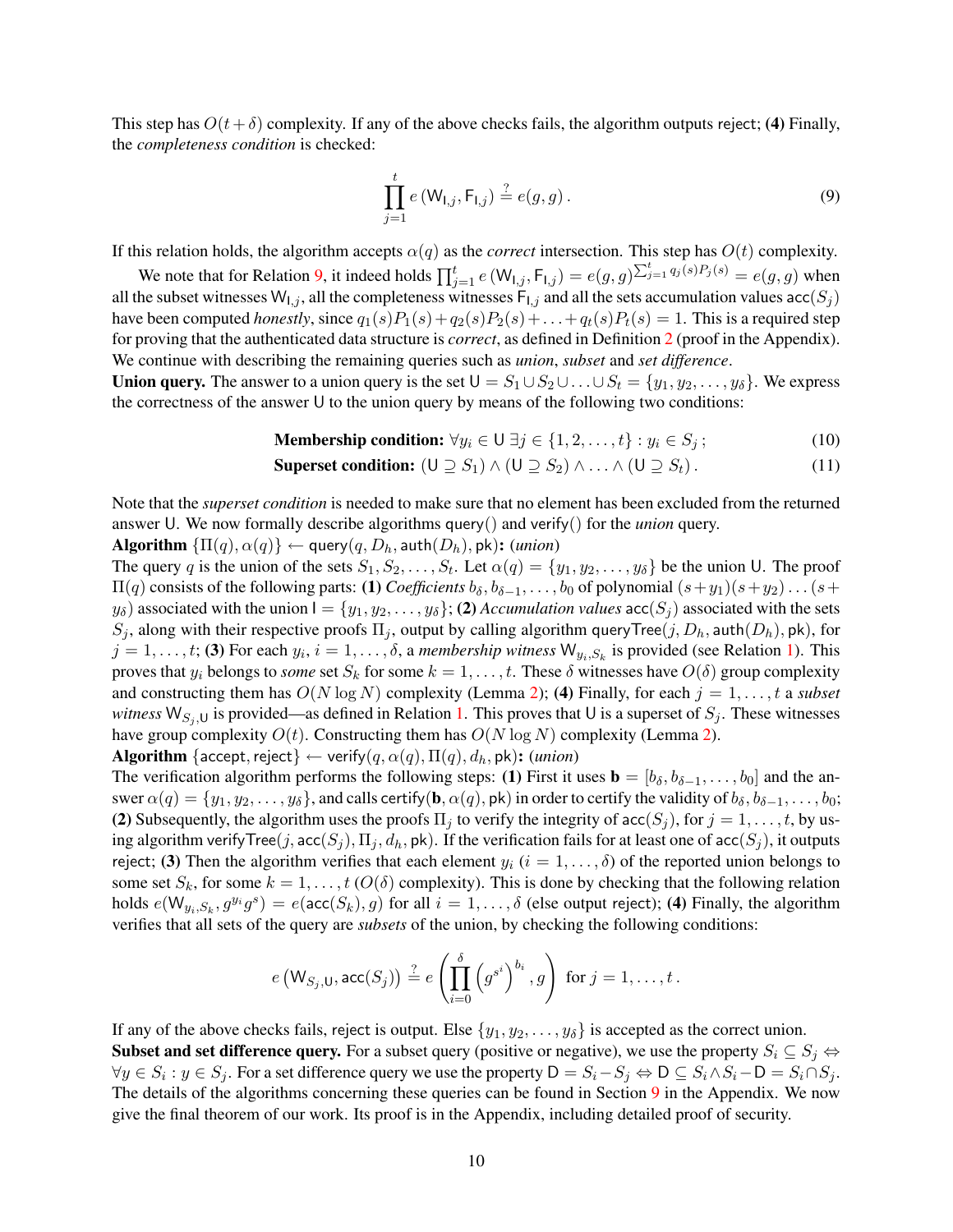**Theorem 1** *Consider a collection of m sets*  $S_1, \ldots, S_m$  *and let*  $M = \sum_{i=1}^m |S_i|$  *and*  $0 < \epsilon < 1$ *. For a query operation involving* t *sets, let* N *be the sum of the sizes of the involved sets, and* δ *be the answer size. There exists an authenticated data structure scheme*  $\mathcal{A}\mathcal{S}\mathcal{C} = \{\text{genkey}, \text{setup}, \text{update}, \text{refresh}, \text{query}, \text{verify}\}\$ *for a sets collection data structure* D *with the following properties: (1) it is correct and secure according to Definitions [2](#page-4-1) and [3](#page-4-2) and based on the bilinear* q*-strong Diffie-Hellman assumption; (2) The access complexity of algorithm (i)* genkey() *is*  $O(1)$ ; *(ii)* setup() *is*  $O(m + M)$ ; *(iii)* update() *is*  $O(1)$  *outputting information* upd *of* O(1) *group complexity; (iv)* refresh() *is* O(1)*; (3) For all queries* q *(intersection/union/subset/difference), algorithm* query() *has* O(N log<sup>2</sup> N log log N +tm log m) *access complexity, algorithm* verify() has  $O(t + \delta)$  *access complexity and the proof*  $\Pi(q)$  has  $O(t + \delta)$  *group complexity; (4) The group complexity of the authenticated data structure*  $\text{auth}(D)$  *is*  $O(m + M)$ *.* 

# 4 Security, protocols and applications

In this section we give a proof sketch for the security (based on Definition [3\)](#page-4-2) of one query, i.e., that of the intersection and comment on how our authenticated data structure scheme can be used by a three-party protocol [\[39\]](#page-15-0) and a two-party protocol [\[33\]](#page-14-0). We also talk about some applications.

Security proof sketch. Let  $D_0$  be a sets collection data structure consisting of m sets  $S_1, S_2, \ldots, S_m$ and let  $\mathcal{A}\mathcal{S}\mathcal{C} = \{\text{genkey}, \text{setup}, \text{update}, \text{refresh}, \text{query}, \text{verify}\}\$  be our authenticated data structure scheme. Let k be the security parameter and let  $\{sk, pk\} \leftarrow$  genkey $(1^k)$ . The adversary is given the public key pk, namely the values  $\{h(.), (p, \mathbb{G}, \mathcal{G}, e, g), g^s, g^{s^2}, \ldots, g^{s^q}\}\$  and unlimited access to all the algorithms of  $\mathcal{A}\mathcal{S}\mathcal{C}$ , except for setup() and update() to which he only has oracle access. The adversary initially outputs the authenticated data structure auth $(D_0)$  and the digest  $d_0$ , through an oracle call to algorithm setup(). Then the adversary picks a polynomial number of updates  $u_i$  (e.g., insert an element x into a set  $S_r$ ) and outputs the data structure  $D_i$ , the authenticated data structure auth $(D_i)$  and the digest  $d_i$  through oracle access to update(). Then he picks a set of indices  $q = \{1, 2, ..., t\}$  (wlog), all between 1 and m and outputs a proof  $\Pi(q)$  and an answer  $\mathcal{I} \neq I = S_1 \cap S_2 \cap \ldots \cap S_t$  which is rejected by check() (incorrect). Suppose the answer  $\alpha(q)$  contains d elements. The proof  $\Pi(q)$  contains (i) *Some* coefficients  $\beta_0, \beta_1, \ldots, \beta_d$ ; (ii) *Some* accumulation values  $\text{acc}_j$  with *some* respective proofs  $\Pi_j$ , for  $j = 1, \ldots, t$ ; (iii) *Some* subset witnesses  $W_j$  with *some* body witnesses  $F_j$ , for  $j = 1, \ldots, t$  (this is what algorithm verify() expects for input). Suppose verify() accepts. Then: (a) By Lemma [3,](#page-7-3)  $\beta_0, \beta_1, \ldots, \beta_d$  are *indeed* the coefficients of the polynomial  $\prod_{x \in \mathcal{I}} (x + s)$ , except with negligible probability; (b) By Lemma [5,](#page-7-1) values acc<sub>j</sub> are *indeed* the accumulation values of sets  $S_j$ , except with negligible probability; (c) By Lemma [1,](#page-4-3) values  $W_j$  are *indeed* the subset witnesses for set  $\mathcal I$  (with reference to  $S_j$ ), i.e.,  $\mathsf W_j = g^{P_j(s)}$ , except with negligible probability; (d) However,  $P_1(s), P_2(s), \ldots, P_t(s)$  are not coprime since  $\mathcal I$  is incorrect and therefore  $\mathcal I$  cannot contain *all* the elements. By the verification of Relation [9](#page-9-1) (completeness condition), we can derive a polynomial-time algorithm that outputs a bilinear q-strong Diffie-Hellman challenge  $(a, e(g, g)^{1/(s+a)})$  for an element a that is a common factor of the polynomials  $P_1(s), P_2(s), \ldots, P_t(s)$ . The full proof is in the Appendix.

<span id="page-10-0"></span>**Protocols.** As we mentioned in the introduction, an authenticated data structure scheme  $A$  may be used by a three-party protocol [\[39\]](#page-15-0): A trusted entity, called *source*, owns a data structure  $D_h$ , but desires to outsource query answering, in a trustworthy (verifiable) way. The source runs genkey() and setup(), outputs the authenticated data structure auth $(D_h)$  along with the digest  $d_h$ . The source subsequently signs the digest  $d_h$ , and it outsources auth $(D_h)$ ,  $D_h$ , the digest  $d_h$  and its signature (which is forwarded to the *clients* during verification) to some untrusted entities, called *servers*. On input a data structure query q sent by the clients, the servers use auth $(D_h)$  and  $D_h$  to compute proofs  $\Pi(q)$ , by running algorithm query(). Clients can verify these proofs  $\Pi(q)$  by running algorithm verify(), and since they have access to the signature of  $d_h$ . When there is an update in the data structure—issued by the source—, the source uses algorithm update() to produce the new digest  $d'_h$  to be used for the next verification, while the servers update the authenticated data structure through refresh(). The corollary below summarizes the three-party protocol: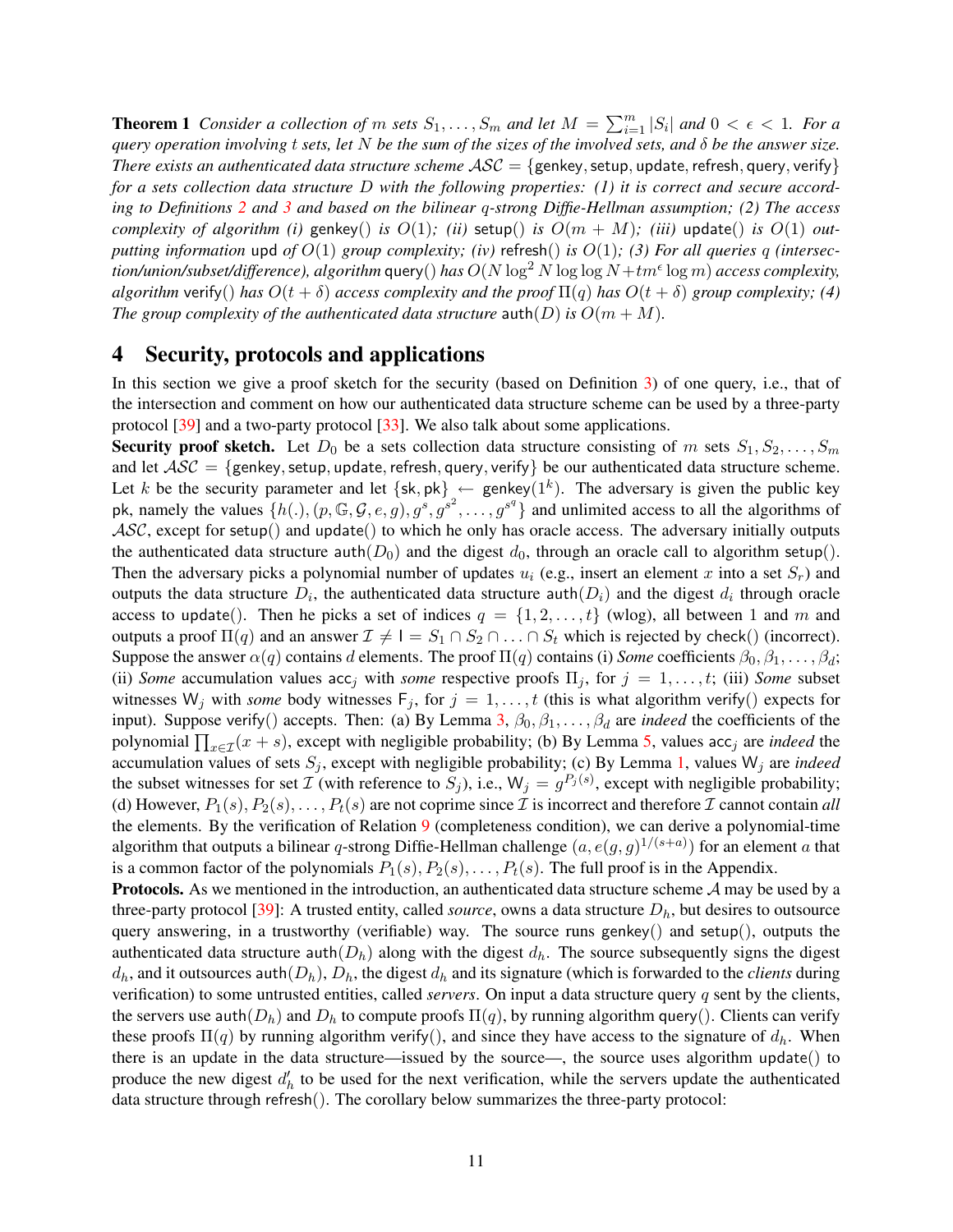**Corollary 1 (Three-party protocol)** Let k be the security parameter,  $S_1, \ldots, S_m$  be a sets collection data *structure* D,  $M = \sum_{i=1}^{m} |S_i|$ ,  $0 < \epsilon < 1$  and ASC be a correct and secure authenticated data structure *scheme for* D*. For a query operation involving* t *sets, let* N *be the sum of the sizes of the involved sets and* δ *be the answer size. There exists a three-party authenticated data structures protocol involving a trusted source, an untrusted server and a client for verifying queries on* D *such that: (a) The setup at the source has*  $O(m + M)$  *access complexity; (b) The update at the source has*  $O(1)$  *access complexity; (c) The space needed at the source and the server has* O(m + M) *group complexity; (d) The communication between the source and the server has* O(1) *group complexity; (e) The update at the server has* O(1) *access complexity; (f) For all queries* q *(intersection/union/subset/set difference), the query at the server has*  $O(N \log^2 N \log \log N + t m^{\epsilon} \log m)$  *access complexity, the verification at the client has*  $O(t + \delta)$  *access complexity and the proof*  $\Pi(q)$  *has*  $O(t + \delta)$  *group complexity; (g) For a query q sent by the client to the server at any time (even after updates), let* α *be an answer and let* π *be a proof returned by the server. With probability*  $\Omega(1 - \text{neg}(k))$ *, the client accepts the answer*  $\alpha$  *if and only if*  $\alpha$  *is correct.* 

We note here that an authenticated data structure scheme A can also be used by a *non-interactive* twoparty authenticated data structures protocol [\[33\]](#page-14-0): In this case, the *source* and the *client* coincide (i.e., the source issues both the updates and the queries) and the source is required to keep only constant state, i.e., the digest. A non-interactive two-party protocol that uses an authenticated data structure scheme for a data structure D is *directly* comparable with the recently appeared model of *outsourced verifiable computation* [\[2,](#page-13-0) [11,](#page-13-1) [17\]](#page-13-2) for the functionalities offered by the data structure  $D$ , e.g., computation of intersection, union, etc.:

<span id="page-11-0"></span>**Corollary 2 (Two-party protocol)** Let k be the security parameter,  $S_1, \ldots, S_m$  be a sets collection data *structure* D,  $M = \sum_{i=1}^{m} |S_i|$ ,  $0 < \epsilon < 1$  and ASC be a correct and secure authenticated data structure *scheme for* D*. For a query operation involving* t *sets, let* N *be the sum of the sizes of the involved sets and* δ *be the answer size. There exists a non-interactive two-party authenticated data structures protocol involving a trusted source and an untrusted server for verifying queries on* D *such that: (a) The setup at the source has*  $O(m + M)$  *access complexity; (b) The update at the source has*  $O(1)$  *access complexity; (c) The space needed at the source has*  $O(1)$  *group complexity while the space needed at the server has*  $O(m + M)$ group complexity; (d) The update at the server has  $O(m^{\epsilon} \log m)$  access complexity; (e) For all queries q (intersection/union/subset/set difference), the query at the server has  $O(N \log^2 N \log \log N + t m^{\epsilon} \log m)$ *access complexity, the verification at the client has*  $O(t + \delta)$  *access complexity and the proof*  $\Pi(q)$  *has*  $O(t + \delta)$  group complexity; (f) For a query q sent by the source to the server at any time (even after *updates), let*  $\alpha$  *be an answer and let*  $\pi$  *be a proof returned by the server. With probability*  $\Omega(1 - \text{neg}(k))$ , *the source accepts the answer*  $\alpha$  *if and only if*  $\alpha$  *is correct.* 

Applications. First of all, our scheme can be used to verify *keyword-search queries* implemented by the *inverted index* data structure [\[5\]](#page-13-14): Each term in the dictionary corresponds to a set in our sets collection data structure which contains all the documents that include this term. A usual text query for terms  $m_1$  and  $m_2$  returns those documents that are included in both the sets that are represented by  $m_1$  and  $m_2$ , i.e., their intersection. Moreover, the derived *authenticated inverted index* can be efficiently updated as well. However, sometimes in keyword searches (e.g., keyword searches in the email inbox) it is desirable to introduce a "second" dimension: For example, a query could be "give me the emails that contain terms  $m_1$  and  $m_2$  and which were received between time  $t_1$  and  $t_2$ ", where  $t_1 < t_2$ . We call this procedure timestamped keyword-search. One solution for that could be to embed a timestamp in the documents (e.g., each email message) and have the client do the filtering locally, after he has verified—using our scheme the intersection of the sets that correspond to terms  $m_1$  and  $m_2$ . However, this is not *operation-sensitive* at all: The intersection can be a lot bigger than the set resulted after the application of the local filtering, making this straightforward solution inefficient. By using a *segment-tree* data structure [\[38\]](#page-15-5), we show in the Appendix how this problem is solved efficiently (see Theorem [2\)](#page-27-1). Finally, in Theorem [3](#page-28-1) in the Appendix we show how to use our method for the verification of equi-join queries over relational tables. Experimental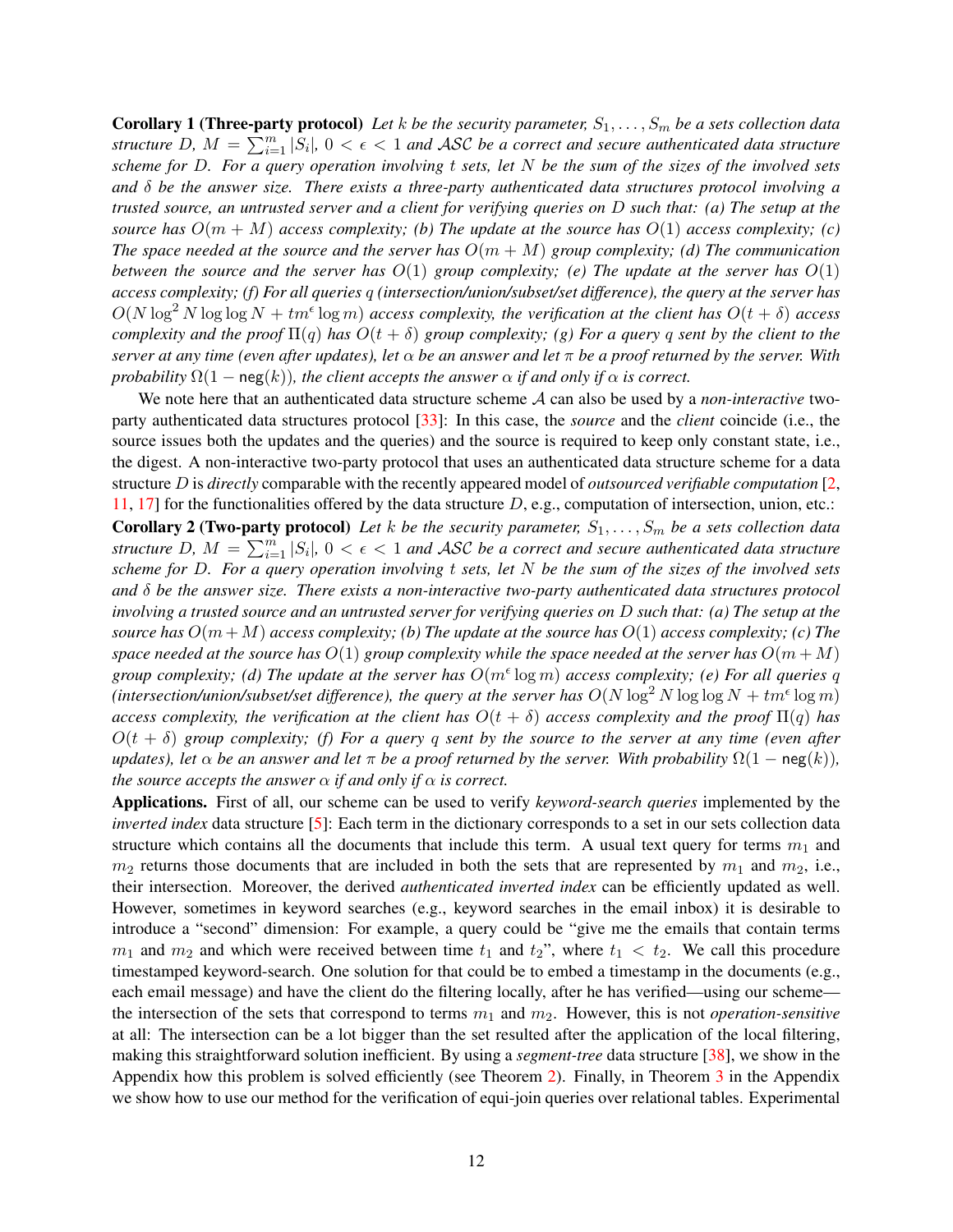results in the Appendix (Section [12\)](#page-28-0) indicate that our schemes compare favorably with existing work. Conclusions and open problems. In this paper, we presented an authenticated data structure for the optimal verification of set operations. The achieved efficiency is mainly due to new, extended security properties of accumulators based on pairing-based cryptography. Our solution provides two important properties, namely *public verifiability* and *efficiency*, as opposed to the outsourced verifiable computation model. A natural question to ask is whether outsourced verifiable computation with *secrecy*, *public verifiability* and *efficiency* exists. Analogously, which other specific functionalities can be optimally and publicly verified? Finally, according to a recently proposed definition of optimality [\[36\]](#page-15-6), our construction is *nearly* optimal—only *verification costs* (hence the title) and updates are optimal. It is interesting to explore whether an *optimal* authenticated sets collection data structure is possible, i.e., one that asymptotically matches the bounds of the plain sets collection data structure, reducing the query time from  $O(N \log^2 N)$  to  $O(N)$ .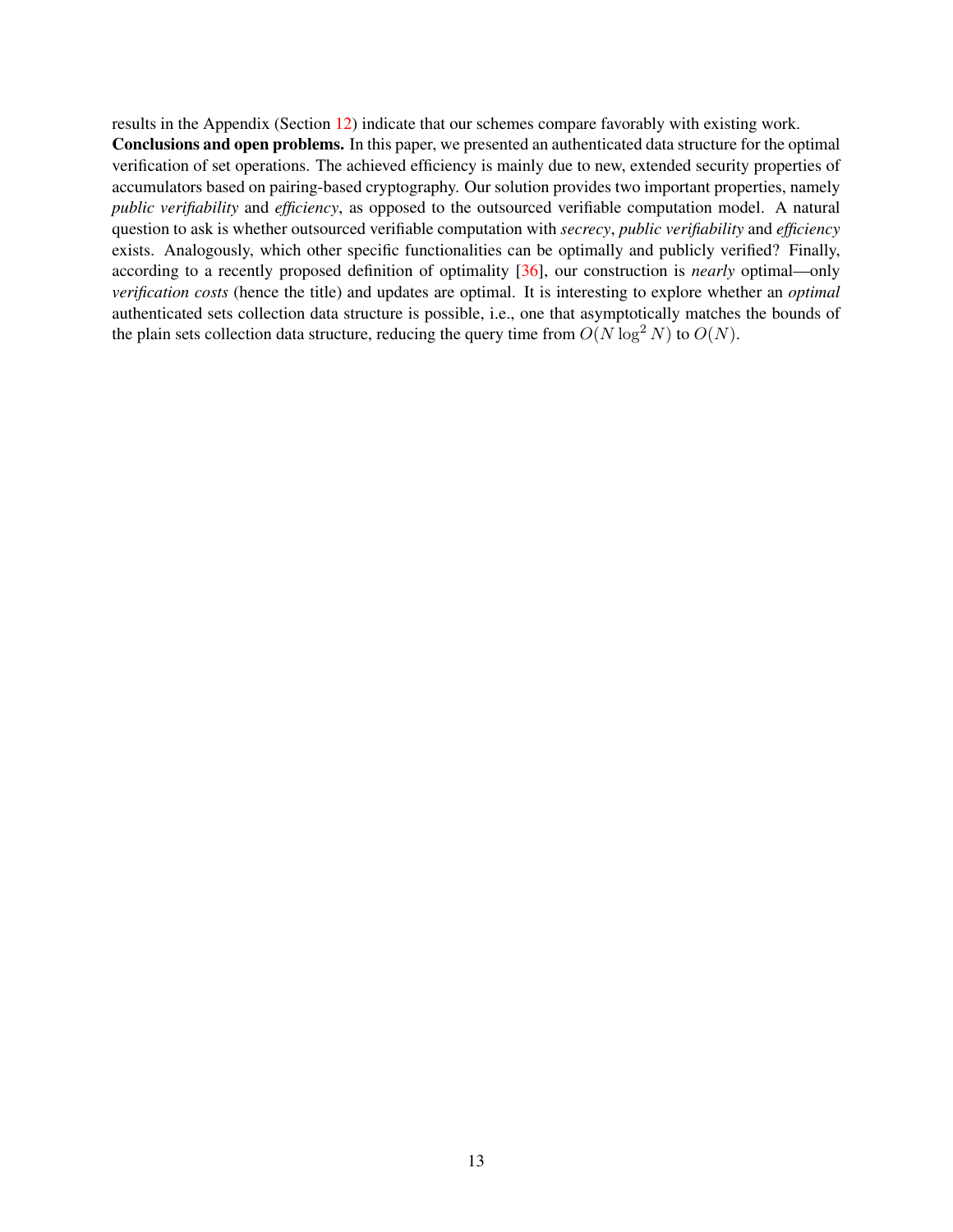# References

- <span id="page-13-16"></span>[1] PBC: The pairing-based cryptography library. http://crypto.stanford.edu/pbc/.
- <span id="page-13-0"></span>[2] B. Applebaum, Y. Ishai, and E. Kushilevitz. From secrecy to soundness: Efficient verification via secure computation. In *International Colloquium on Automata, Languages and Programming (ICALP)*, pages 152–163. Springer, 2010.
- <span id="page-13-7"></span>[3] M. J. Atallah, Y. Cho, and A. Kundu. Efficient data authentication in an environment of untrusted third-party distributors. In *Proceedings of International Conference on Data Engineering (ICDE)*, 2008.
- <span id="page-13-10"></span>[4] M. H. Au, P. P. Tsang, W. Susilo, and Y. Mu. Dynamic universal accumulators for DDH groups and their application to attribute-based anonymous credential systems. In *Proc. Cryptographers' Track at the RSA Conference (CT-RSA)*, pages 295–308. Springer, 2009.
- <span id="page-13-14"></span>[5] R. Baeza-Yates and B. Ribeiro-Neto. *Modern Information Retrieval*. Addison-Wesley Publishing Company, Reading, Mass., 1999.
- <span id="page-13-5"></span>[6] M. Bellare and D. Micciancio. A new paradigm for collision-free hashing: Incrementality at reduced cost. In *EUROCRYPT: Advances in Cryptology: Proceedings of EUROCRYPT, LNCS 1233*, pages 163–192. Springer-Verlag, 1997.
- <span id="page-13-3"></span>[7] M. Blum, W. S. Evans, P. Gemmell, S. Kannan, and M. Naor. Checking the correctness of memories. *Algorithmica*, 12(2/3):225–244, 1994.
- <span id="page-13-12"></span>[8] D. Boneh and X. Boyen. Short signatures without random oracles and the SDH assumption in bilinear groups. *J. Cryptology*, 21(2):149–177, 2008.
- <span id="page-13-8"></span>[9] D. Boneh and B. Waters. Conjunctive, subset, and range queries on encrypted data. In *TCC*, pages 535–554, 2007.
- <span id="page-13-13"></span>[10] S. Canard and A. Gouget. Multiple denominations in e-cash with compact transaction data. In *Financial Cryptography*, pages 82–97, 2010.
- <span id="page-13-1"></span>[11] K.-M. Chung, Y. Kalai, and S. Vadhan. Improved delegation of computation using fully homomorphic encryption. In *CRYPTO*, 2010.
- <span id="page-13-11"></span>[12] I. Damgård and N. Triandopoulos. Supporting non-membership proofs with bilinear-map accumulators. Cryptology ePrint Archive, Report 2008/538, 2008. <http://eprint.iacr.org/>.
- <span id="page-13-4"></span>[13] P. Devanbu, M. Gertz, C. Martel, and S. G. Stubblebine. Authentic third-party data publication. In *Fourteenth IFIP 11.3 Conference on Database Security*, 2000.
- <span id="page-13-6"></span>[14] C. Dwork, M. Naor, G. N. Rothblum, and V. Vaikuntanathan. How efficient can memory checking be? In *Theoretical Cryptography Conference (TCC)*, pages 503–520, 2009.
- <span id="page-13-9"></span>[15] M. J. Freedman, K. Nissim, and B. Pinkas. Efficient private matching and set intersection. In *EURO-CRYPT*, pages 1–19, 2004.
- <span id="page-13-15"></span>[16] J. V. Z. Gathen and J. Gerhard. *Modern Computer Algebra*. Cambridge University Press, New York, NY, USA, 2003.
- <span id="page-13-2"></span>[17] R. Gennaro, C. Gentry, and B. Parno. Non-interactive verifiable computing: Outsourcing computation to untrusted workers. In *CRYPTO*, 2010.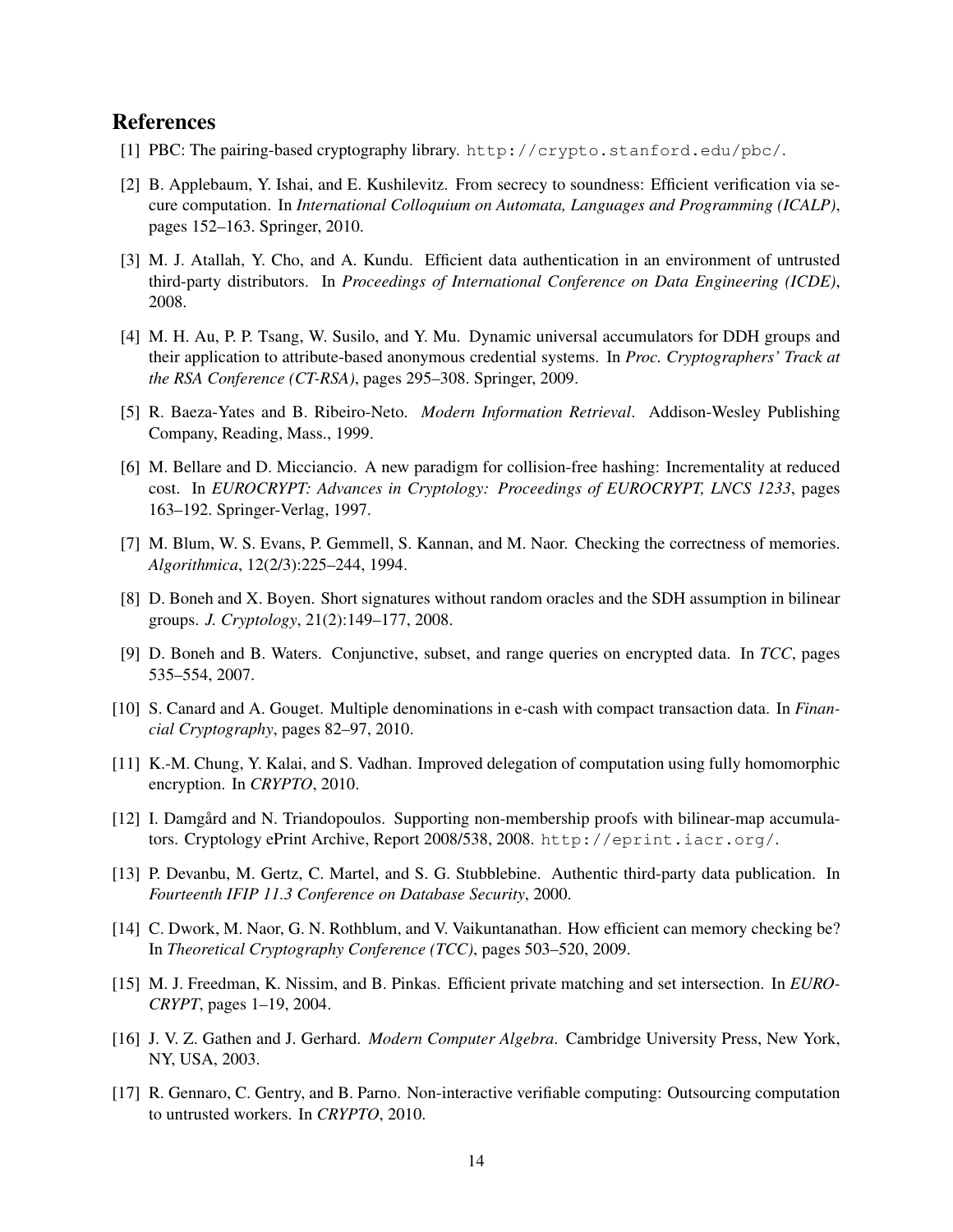- <span id="page-14-12"></span>[18] M. T. Goodrich, R. Tamassia, and J. Hasic. An efficient dynamic and distributed cryptographic accumulator. In *Proc. Information Security Conference (ISC)*, volume 2433 of *LNCS*, pages 372–388. Springer, 2002.
- <span id="page-14-7"></span>[19] M. T. Goodrich, R. Tamassia, and A. Schwerin. Implementation of an authenticated dictionary with skip lists and commutative hashing. In *Proc. DARPA Information Survivability Conference and Exposition II (DISCEX II)*, pages 68–82, 2001.
- <span id="page-14-2"></span>[20] M. T. Goodrich, R. Tamassia, and N. Triandopoulos. Super-efficient verification of dynamic outsourced databases. In *Proc. RSA Conference, Cryptographers' Track (CT-RSA)*, volume 4964 of *LNCS*, pages 407–424. Springer, 2008.
- <span id="page-14-8"></span>[21] M. T. Goodrich, R. Tamassia, and N. Triandopoulos. Efficient authenticated data structures for graph connectivity and geometric search problems. *Algorithmica*, 2009. Online First.
- <span id="page-14-1"></span>[22] D. Kratsch, R. M. McConnell, K. Mehlhorn, and J. P. Spinrad. Certifying algorithms for recognizing interval graphs and permutation graphs. In *SODA*, pages 158–167. SIAM, 2003.
- <span id="page-14-14"></span>[23] J. Li, N. Li, and R. Xue. Universal accumulators with efficient nonmembership proofs. In *Proc. Applied Cryptography and Network Security (ACNS)*, pages 253–269, 2007.
- <span id="page-14-16"></span>[24] B. Lynn. *On the implementation of pairing-based cryptosystems*. PhD thesis, Stanford University, November 2008.
- <span id="page-14-9"></span>[25] K. M. Man Lung Yiu, Yimin Lin. Efficient verification of shortest path search via authenticated hints. In *ICDE*, pages 237–248, 2010.
- <span id="page-14-10"></span>[26] C. Martel, G. Nuckolls, P. Devanbu, M. Gertz, A. Kwong, and S. G. Stubblebine. A general model for authenticated data structures. *Algorithmica*, 39(1):21–41, 2004.
- <span id="page-14-6"></span>[27] R. C. Merkle. A certified digital signature. In G. Brassard, editor, *Proc. CRYPTO '89*, volume 435 of *LNCS*, pages 218–238. Springer-Verlag, 1989.
- <span id="page-14-15"></span>[28] Y. Minsky, A. Trachtenberg, and R. Zippel. Set reconciliation with nearly optimal communication complexity. *IEEE Transactions on Information Theory*, 49(9):2213–2218, 2003.
- <span id="page-14-3"></span>[29] R. Morselli, S. Bhattacharjee, J. Katz, and P. J. Keleher. Trust-preserving set operations. In *INFOCOM*, 2004.
- <span id="page-14-11"></span>[30] M. Naor and K. Nissim. Certificate revocation and certificate update. In *Proc. 7th USENIX Security Symposium*, pages 217–228, Berkeley, 1998.
- <span id="page-14-5"></span>[31] L. Nguyen. Accumulators from bilinear pairings and applications. In *Proc. RSA Conference, Cryptographers' Track (CT-RSA) , LNCS 3376, pp. 275-292, Springer.*, 2005.
- <span id="page-14-4"></span>[32] H. Pang and K.-L. Tan. Authenticating query results in edge computing. In *Proc. Int. Conf. on Data Engineering*, pages 560–571, 2004.
- <span id="page-14-0"></span>[33] C. Papamanthou and R. Tamassia. Time and space efficient algorithms for two-party authenticated data structures. In *Proc. Int. Conference on Information and Communications Security (ICICS)*, volume 4861 of *LNCS*, pages 1–15. Springer, 2007.
- <span id="page-14-13"></span>[34] C. Papamanthou and R. Tamassia. Update-optimal authenticated structures based on lattices. Cryptology ePrint Archive, Report 2010/128, 2010. <http://eprint.iacr.org/>.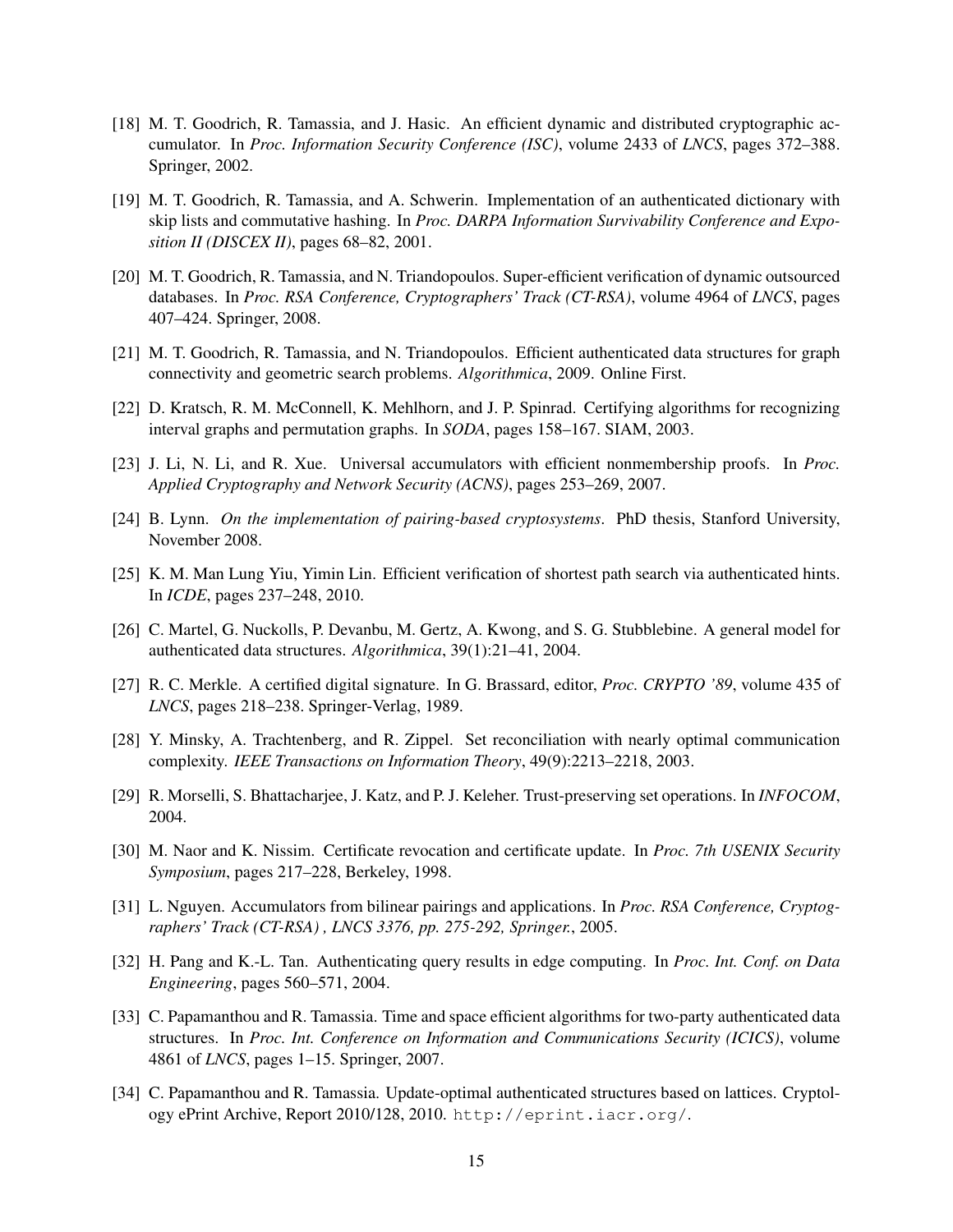- <span id="page-15-2"></span>[35] C. Papamanthou, R. Tamassia, and N. Triandopoulos. Authenticated hash tables. In *Proc. ACM Conference on Computer and Communications Security (CCS)*, pages 437–448. ACM, October 2008.
- <span id="page-15-6"></span>[36] C. Papamanthou, R. Tamassia, and N. Triandopoulos. Optimal authenticated data structures with multilinear forms. In *Proc. Int. Conference on Pairing-Based Cryptography (PAIRING)*, pages 246– 264, 2010.
- <span id="page-15-4"></span>[37] F. P. Preparata and D. V. Sarwate. Computational complexity of Fourier transforms over finite fields. *Mathematics of Computation*, 31(139):pp. 740–751, 1977.
- <span id="page-15-5"></span>[38] F. P. Preparata and M. I. Shamos. *Computational Geometry: An Introduction*. Springer-Verlag, New York, NY, 1985.
- <span id="page-15-0"></span>[39] R. Tamassia. Authenticated data structures. In *Proc. European Symp. on Algorithms*, volume 2832 of *LNCS*, pages 2–5. Springer-Verlag, 2003.
- <span id="page-15-1"></span>[40] R. Tamassia and N. Triandopoulos. Certification and authentication of data structures. In *Proc. Alberto Mendelzon Workshop on Foundations of Data Management*, 2010.
- <span id="page-15-3"></span>[41] Y. Yang, D. Papadias, S. Papadopoulos, and P. Kalnis. Authenticated join processing in outsourced databases. In *ACM International Conference on Management of Data (SIGMOD)*, pages 5–18, 2009.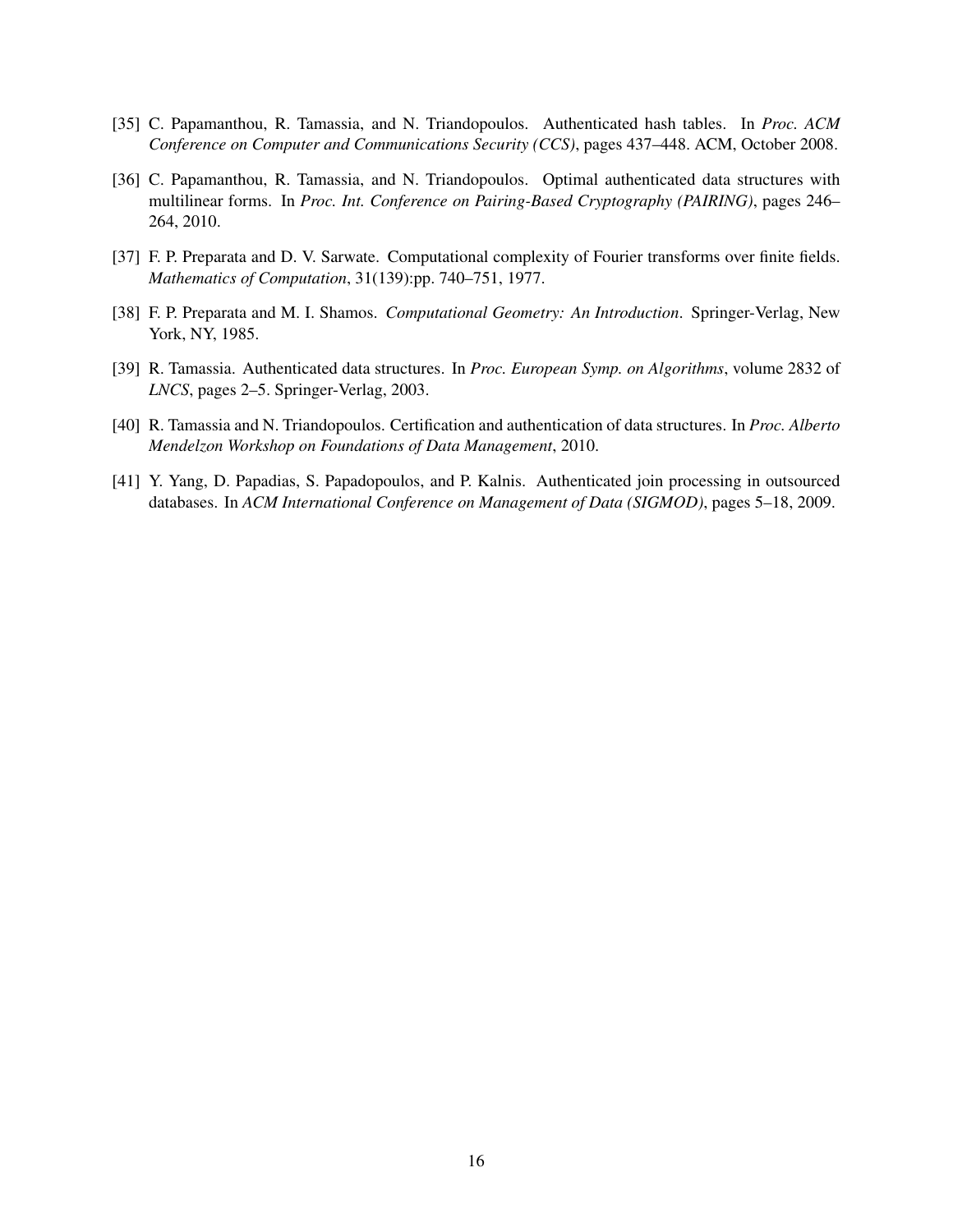# Appendix

# 5 Proof of Lemma [1](#page-4-3)

Suppose there is a polynomial-time algorithm that computes such a set  $S = \{y_1, y_2, \ldots, y_\ell\}$ . Let  $\mathcal{X} =$  ${x_1, x_2, \ldots, x_n}$  and  $y_i \notin \mathcal{X}$  for some  $1 \leq j \leq \ell$ . That means that

$$
e(\mathsf{W}, g)^{\prod_{y \in \mathcal{S}} (y+s)} = e(g, g)^{(x_1+s)(x_2+s)\dots(x_n+s)}.
$$

Note that  $(y_j + s)$  does not divide  $(x_1 + s)(x_2 + s) \dots (x_n + s)$ . Therefore there exist polynomial  $Q(s)$  of degree  $n-1$  and constant  $\lambda$ , such that  $(x_1 + s)(x_2 + s) \dots (x_n + s) = Q(s)(y_i + s) + \lambda$ . Thus we have

$$
e(\mathsf{W}, g)^{(y_j+s)} \Pi_{1 \leq i \neq j \leq \ell} (y_i+s) = e(g, g)^{Q(s)(y_j+s)+\lambda} \Rightarrow
$$
  

$$
e(g, g)^{\frac{1}{y_j+s}} = \left[ e(\mathsf{W}, g) \Pi_{1 \leq i \neq j \leq \ell} (y_i+s) e(g, g)^{-Q(s)} \right]^{\lambda^{-1}}.
$$

This means that the algorithm can be used to break the bilinear q-strong Diffie-Hellmann assumption.

# 6 Proof of Lemma [3](#page-7-3)

The complexity of algorithm certify() has access complexity  $O(n)$  since it involves  $O(n)$  multiplications, additions and exponentiations. The probability that certify() accepts while  $a_0, a_1, \ldots, a_n$  are not the coefficients of the polynomial that has roots  $-x_1, -x_2, \ldots, -x_n$  is equal to the probability of  $\kappa$  being the root of the polynomial  $R(\kappa) = \sum_{i=0}^n a_i \kappa^i - \prod_{i=1}^m (\kappa + x_i)$ . This follows from polynomial equality that should hold for all κ. Now, polynomial  $R(\kappa)$  has degree  $n = poly(k)$  and has  $O(n)$  roots. Since  $\kappa$  is picked at random from  $\mathbb{Z}_p^*$ , it follows that this probability is bounded by  $O(poly(k)/2^k)$ , which is neg(k), and therefore the validity of the coefficients can be verified with probability  $\Omega(1 - \text{neg}(k))$  with  $\Theta(n)$  complexity.

# 7 Proof of Lemma [5](#page-7-1)

Let  $1 \leq i \leq m$  and let  $v_0, v_1, \ldots, v_l$  be a path in the tree. The adversary Adv outputs an incorrect answer  $\alpha_i \neq g^{\prod_{x \in S_i} (x+s)}$  = acc(S<sub>i</sub>) and also a proof  $\Pi_i = (\pi_1, \pi_2, \ldots, \pi_l)$  ( $l = \lceil \frac{1}{\epsilon} \rceil$  $\frac{1}{\epsilon}$ ]) where  $\pi_j = (\beta_j, \gamma_j)$  (see algorithm queryTree()). We define now the following events, related to the choice of the proof above made by the adversary. Our goal will be to the express the probability that verifyTree $(i,\alpha_i,\Pi_i,d_h,$  pk) accepts and  $\alpha_i \neq acc(S_i)$  as a function of the following events. Note that  $d_h$  is the correct digest of the authenticated data structure:

- 1.  $E_{0,0}$ : The value  $\alpha_i$  picked by Adv is such that  $\alpha_i \neq \text{acc}(S_i)$ .
- 2.  $E_1$ : The value  $\beta_1$  picked by Adv is such that  $e(\beta_1, g) = e(\alpha_i, g^s g^i)$ . This event can be partitioned into two mutually exclusive events, i.e.,  $E_1 = E_{1,0} \cup E_{1,1}$  such that
	- $E_{1,0}$ : Value  $\beta_1$  is *not* a correctly formed digest of node  $v_0$ , as defined in Relation [3;](#page-5-2)
	- $E_{1,1}$ : Value  $\beta_1$  is a correctly formed digest of node  $v_0$ , as defined in Relation [3,](#page-5-2) i.e., it is

$$
\beta_1 = g^{(s+\ell)\prod_{x \in S_\ell}(s+x)},
$$

for some set  $S_\ell$  and where  $1 \leq \ell \leq m$ .

3.  $E_j$ : For  $j = 2, \ldots, \ell$ , the values  $\beta_j$ ,  $\beta_{j-1}$  and  $\gamma_{j-1}$  picked by Adv are such that

$$
e(\beta_j, g) = e\left(\gamma_{j-1}, g^s g^{h(\beta_{j-1})}\right) \text{ for all } 2 \le j \le l.
$$

This event can be partitioned into two mutually exclusive events, i.e.,  $E_j = E_{j,0} \cup E_{j,1}$  such that

•  $E_{j,0}$ : Value  $\beta_j$  is *not* a correctly formed digest of node  $v_{j-1}$ , as defined in Relation [3;](#page-5-2)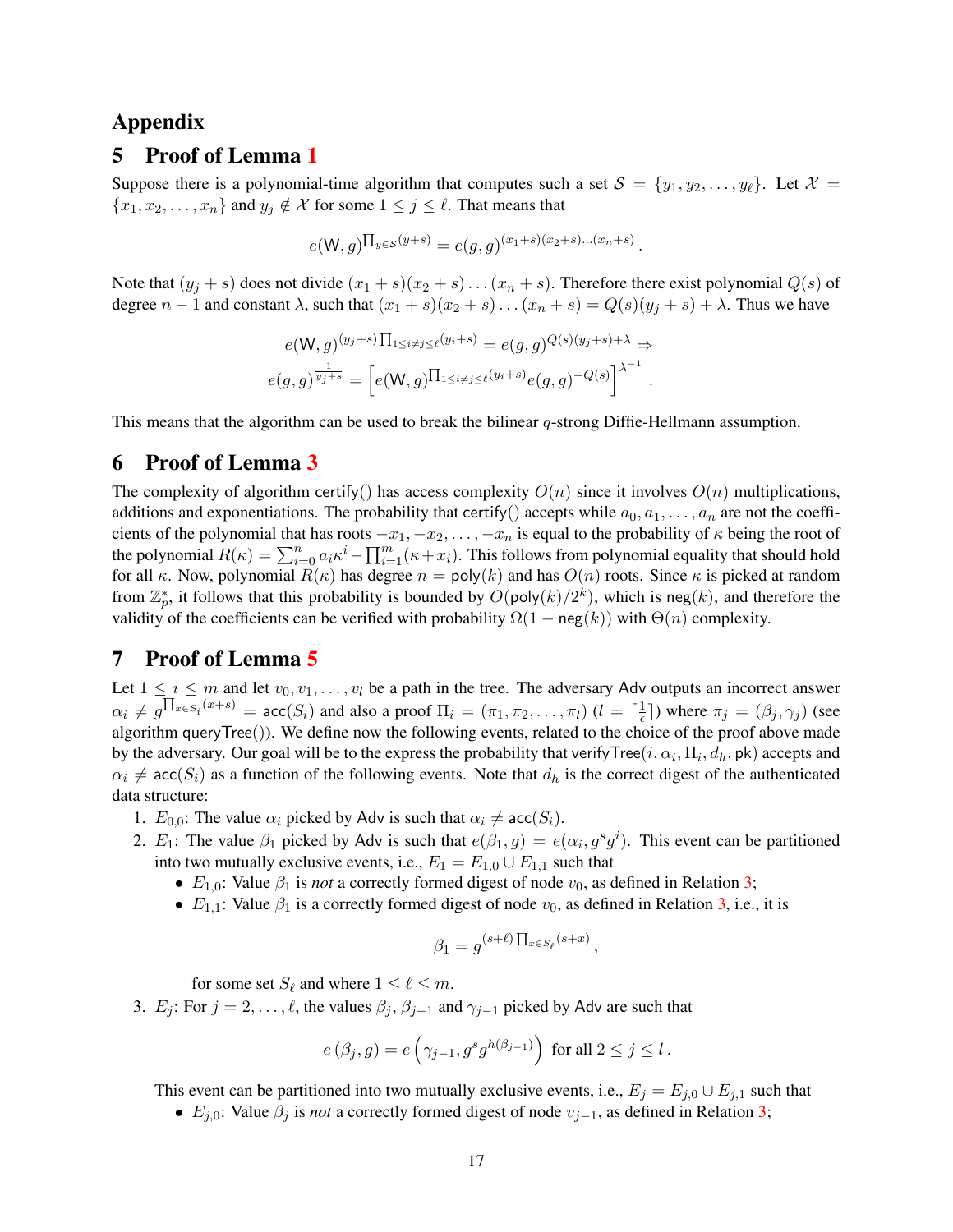•  $E_{j,1}$ : Value  $\beta_j$  is the is a correctly formed digest of node  $v_{j-1}$ , as defined in Relation [3.](#page-5-2)

4.  $E_{\ell,1}$ : The values  $\beta_l$  and  $\gamma_l$  picked by Adv are such that

$$
e(d_h, g) = e\left(\gamma_l, g^s g^{h(\beta_l)}\right)
$$

.

The probability that verifyTree() accepts, while  $\alpha_i \neq acc(S_i)$  is the probability

$$
\begin{array}{rcl}\Pr[E_{0,0} \cap E_1 \cap E_2 \cap \ldots \cap E_{l,1}] & = & \Pr[E_{0,0} \cap (E_{1,0} \cup E_{1,1}) \cap (E_{2,0} \cup E_{2,1}) \cap \ldots \cap E_{l,1}] \\
& \leq & \Pr[E_{0,0}|E_{1,1}] + \Pr[E_{1,0}|E_{2,1}] + \Pr[E_{2,0}|E_{3,1}] + \ldots + \Pr[E_{l-1,0}|E_{l,1}] \\
& = & \Pr[E_{0,0}|E_{1,1}] + \sum_{j=2}^{l} \Pr[E_{j-1,0}|E_{j,1}].\n\end{array}
$$

First we examine the event  $E_{0,0}|E_{1,1}$ . The event  $E_{1,1}$  implies that the adversary has found a value  $\alpha_i$  such that

$$
e\left(g^{(s+\ell)\prod_{x\in S_{\ell}}(s+x)},g\right)=e(\alpha_i,g^sg^i).
$$

By Lemma [1,](#page-4-3) with probability  $\Omega(1 - \text{neg}(k))$ , it has to be  $i \in \{\ell\} \cup S_i$ . However, since  $1 \leq \ell \leq m$  and  $1 \leq i \leq m$  and for all  $x \in S_{\ell}$  it is  $x > m$ , we conclude that that  $i = \ell$ . Therefore  $\alpha_i = \text{acc}(S_i)$ , with probability  $\Omega(1 - \text{neg}(k))$ . As such  $\Pr[E_{0,0}|E_{1,1}] \leq \text{neg}(k)$ .

For the remaining events  $E_{j-1,0}|E_{j,1}$  ( $j \ge 2$ ), note that by the one-to-one property of the function h(.),  $E_{j-1,0}$  is equivalent with the event "value  $h(\beta_{j-1})$  is *not* the h(.) value of the digest of node  $v_{j-2}$ , as defined in Relation [3"](#page-5-2). However, by the definition of the digest  $\beta_j$  (the digest of the father of  $v_{j-2}$  is the accumulation value of the h(.) values of the digests of all of it children, see Relation [3\)](#page-5-2), the event  $E_{i-1,0}|E_{i,1}$ implies breaking the bilinear  $q$ -strong Diffie-Hellman assumption (Assumption [1\)](#page-3-4), by Lemma [1.](#page-4-3) Therefore for all  $j = 1, \ldots, l$ ,  $Pr[E_{j-1,0}|E_{j,1}]$  is neg(k). Since  $l = O(1)$ , the total probability is also neg(k). This concludes the proof.

## 8 Proof of Lemma [6](#page-8-1)

 $(\Rightarrow)$  This direction follows by the fact that we can use the extended Euclidean algorithm and find polynomials  $q_1(s), \ldots, q_t(s)$  such that

$$
q_1(s)P_1(s) + \ldots + q_t(s)P_t(s) = \text{GCD}(P_1(s), P_2(s), \ldots, P_t(s)).
$$

Since  $P_1(s), P_2(s), \ldots, P_t(s)$  share no common factors, it follows that  $GCD(P_1(s), P_2(s), \ldots, P_t(s)) = 1$ .

(←) Suppose there exist polynomials  $q_1(s), q_2(s), \ldots, q_t(s)$  that satisfy relation  $q_1(s)P_1(s) + q_2(s)P_2(s) +$  $\ldots + q_t(s)P_t(s) = 1$  but I is not the intersection. This means that polynomials  $P_1(s), P_2(s), \ldots, P_t(s)$ share at least one common factor, e.g.,  $(s + r)$ . Therefore there exists some polynomial  $A(s)$  such that  $(s + r)A(s) = 1$ , i.e., the polynomials  $(s + r)A(s)$  and 1 are *equal*, which is a contradiction (note that we want the polynomials to be equal for every  $s \in \mathbb{Z}_p$ ).

In order to compute these coefficients, we use the extended Euclidean algorithm recursively, based on the fact that the greatest common divisor  $GCD(P_1(s), \ldots, P_t(s))$  equals  $GCD(P_1(s), GCD(P_2(s), \ldots, P_t(s)))$ . To compute the greatest common divisor of two  $O(n)$ -degree polynomials, we can use the algorithm de-scribed in [\[16\]](#page-13-15) that has  $O(n \log^2 n \log \log n)$  complexity. Since we are using this algorithm t times, the time complexity is  $O(tn\log^2 n \log \log n)$ . Moreover, by the property that  $x \log x + y \log y \le (x+y) \log(x+y)$ and since the size of the sets participating in the intersection is N this equals  $O(N \log^2 N \log \log N)$ . This algorithm also outputs the required coefficients. If we arrange our data (i.e., t polynomials) on a binary tree, after all the coefficients of the internal nodes have been computed, the final coefficients for all elements at the leaves can be computed in  $O(t)$  multiplications (we can avoid the  $O(t \log t)$  cost) of  $O(n_i)$  degree polynomials, where  $n_i$  are the degrees of the polynomials of the leaves. Therefore the result holds.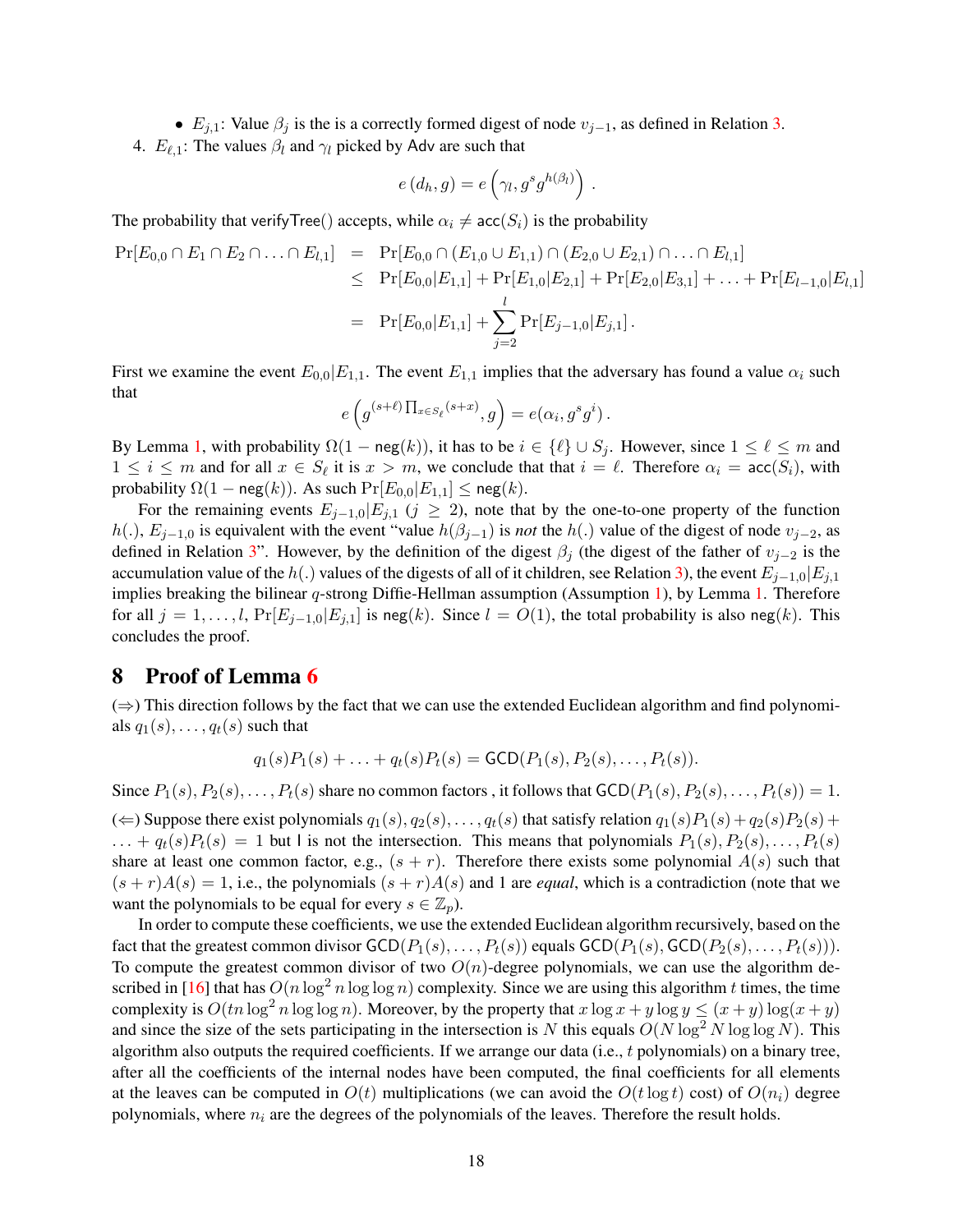# <span id="page-18-0"></span>9 Subset and set difference query

**Subset.** Here we use the property  $S_i \subseteq S_j \Leftrightarrow \forall y \in S_i : y \in S_j$ .

Algorithm  $\{\Pi(q), \alpha(q)\} \leftarrow$  query $(q, D_h, \text{auth}(D_h), \text{pk})$ : (*subset*)

The proof contains the following elements: (1) Accumulation values  $\operatorname{acc}(S_i)$  and  $\operatorname{acc}(S_j)$  associated with the sets  $S_i$  and  $S_j$ , along with their respective proofs  $\Pi_i$  and  $\Pi_j$ , output by query Tree $(i, D_h)$ , auth $(D_h)$ , pk) and queryTree(j, D<sub>h</sub>, auth(D<sub>h</sub>), pk) ( $O(m<sup>\epsilon</sup>m)$  complexity by Lemma [4\)](#page-7-2); (2) For a positive answer (i.e.,  $S_i \subseteq$  $S_j$ ), the proof contains a subset witness of  $S_i$  with respect to  $S_j$ , i.e., the value  $W_{S_i,S_j}$  as defined in Relation [1](#page-3-3)  $(O(N \log N)$  complexity by Lemma [2\)](#page-6-3). For a negative answer  $(S_i \nsubseteq S_j)$ , the algorithm picks a  $y \in S_i$  such that  $y \notin S_j$ , returns a membership proof of y in  $S_i$ , i.e., the witness  $W_{y,S_i}$  as defined in Relation [1.](#page-3-3) Also it returns a proof for an *empty* intersection of the sets  $\{y\}$  and  $S_j$ , i.e., the *completeness witnesses*  $F_y = g^{q_y(s)}$ and  $F_j = g^{q_j(s)}$  such that  $(y + s)q_y(s) + P_j(s)q_j(s) = 1^{13}$  $(y + s)q_y(s) + P_j(s)q_j(s) = 1^{13}$  $(y + s)q_y(s) + P_j(s)q_j(s) = 1^{13}$  (only the proof for the completeness condition is needed, i.e., Relation [9\)](#page-9-1). The total complexity is  $O(N \log^2 N \log \log N + m^{\epsilon} \log m)$  (Lemmata [4](#page-7-2) and [6\)](#page-8-1) and the group complexity of the proof is  $O(1)$ .

Algorithm {accept, reject}  $\leftarrow$  verify $(q, \alpha(q), \Pi(q), d_h, \text{pk})$ : (*subset*)

The verification for query "is  $S_i \subseteq S_i$ ?" is as follows: (1) Verify the integrity of  $\operatorname{acc}(S_i)$  and  $\operatorname{acc}(S_j)$ by using verifyTree $(i, \mathsf{acc}(S_i), \Pi_i, d_h, \mathsf{pk})$  and verifyTree $(j, \mathsf{acc}(S_j), \Pi_j, d_h, \mathsf{pk})$  with  $O(1)$  complexity, by Lemma [4](#page-7-2) (else output reject); (2) For a positive answer, output reject if  $e(\mathsf{W}_{S_i,S_j}, \mathsf{acc}(S_i)) \neq e(\mathsf{acc}(S_j), g).$ Otherwise output reject if either (a)  $e(W_{y,S_i},g^yg^s) \neq e(\mathsf{acc}(S_i),g)$  or (b)  $e(g^yg^s,\mathsf{F}_y)e(\mathsf{acc}(S_j),\mathsf{F}_j) \neq$  $e(g, g)$ . Else output accept. The whole test has  $O(1)$  complexity.

Set difference query. Let  $D = S_i - S_j$ . It is  $D = S_i - S_j \Leftrightarrow D \subseteq S_i \wedge S_i - D = S_i \cap S_j$ .

Algorithm  $\{\Pi(q), \alpha(q)\} \leftarrow$  query $(q, D_h, \text{auth}(D_h), \text{pk})$ : (*set difference*)

The proof contains the following pieces: The query q is the set of indices  $\{i, j\}$ , requiring the difference  $D = S_i - S_j$ . Let  $\alpha(q) = \{y_1, y_2, \dots, y_\delta\}$  be the difference D. The proof  $\Pi(q)$  consists of the following parts: (1) *Coefficients*  $b_{\delta}, b_{\delta-1}, \ldots, b_0$  of polynomial  $(s + y_1)(s + y_2) \ldots (s + y_{\delta})$  associated with the difference  $D = \{y_1, y_2, \ldots, y_\delta\}$ , computed with  $O(\delta \log \delta)$  complexity (Lemma [2\)](#page-6-3), and of total group complexity  $O(\delta)$ ; (2) *Accumulation values*  $\operatorname{acc}(S_i)$  and  $\operatorname{acc}(S_j)$  associated with the sets  $S_i$  and  $S_j$ , along with their respective proofs  $\Pi_i$  and  $\Pi_j$ , output by calling algorithm queryTree(i,  $D_h$ , auth( $D_h$ ), pk) and queryTree $(j, D_h, \textsf{auth}(D_h), \textsf{pk})$ , the computation of which has  $O(m^{\epsilon} \log m)$  complexity (Lemma [4\)](#page-7-2). Moreover the group complexity of both  $\Pi_i$  and  $\Pi_j$  is  $O(1)$  (Lemma [4\)](#page-7-2); (3) A subset witness  $W_{D,S_i}$ ; (4) A proof that  $S_i$  − D is the intersection of  $S_i$  and  $S_j$ , i.e., the values  $(\mathsf{W}_{1,i}, \mathsf{W}_{1,j}, \mathsf{F}_{1,i}, \mathsf{F}_{1,j})$  for the intersection  $I = S_i \cap S_j$ , as computed before. Note that the intersection itself is not returned. Summing up, contructing the proof has  $O(N \log^2 N \log \log N + m^{\epsilon} \log^2 m)$  complexity (Lemmata [4](#page-7-2) and [6\)](#page-8-1) and the proof has  $O(\delta)$ group complexity.

### **Algorithm** {accept, reject}  $\leftarrow$  verify $(q, \alpha(q), \Pi(q), d_h, \text{pk})$ : (*set difference*)

The verification algorithm performs the following steps: (1) First it uses  $\mathbf{b} = [b_{\delta}, b_{\delta-1}, \ldots, b_0]$  and the answer  $\alpha(q) = \{y_1, y_2, \dots, y_\delta\}$ , and calls certify(**b**,  $\alpha(q)$ , **pk**) in order to certify the validity of  $b_\delta, b_{\delta-1}, \dots, b_0$ . This step, by Lemma [3,](#page-7-3) has  $O(\delta)$  complexity. If certify() rejects, the algorithm outputs reject; (2) The algorithm verifies the integrity of  $\mathsf{acc}(S_i)$  and  $\mathsf{acc}(S_j)$  by using the algorithm verifyTree $(i, \mathsf{acc}(S_i), \Pi_i, d_h, \mathsf{pk})$ and the algorithm verify Tree(j,  $acc(S_j)$ ,  $\Pi_j$ ,  $d_h$ ,  $pk$ ) with  $O(1)$  complexity, by Lemma [4](#page-7-2) (else output reject); (3) The algorithm outputs reject if either (a)  $e(W_{D,S_i}, acc(D)) \neq e(acc(S_i), g)$ ; or (b) The completeness proof  $(W_{1,i}, W_{1,j}, F_{1,i}, F_{1,j})$  for the intersection  $I = S_i \cap S_j$  does not verify (note we are not using the explicit intersection elements in this verification, but  $W_{D,S_i}$ . Summing up, the algorithm has  $O(\delta)$  complexity.

<span id="page-18-1"></span><sup>&</sup>lt;sup>13</sup>We recall  $P_j(s) = \prod_{x \in S_j} (x + s)$ .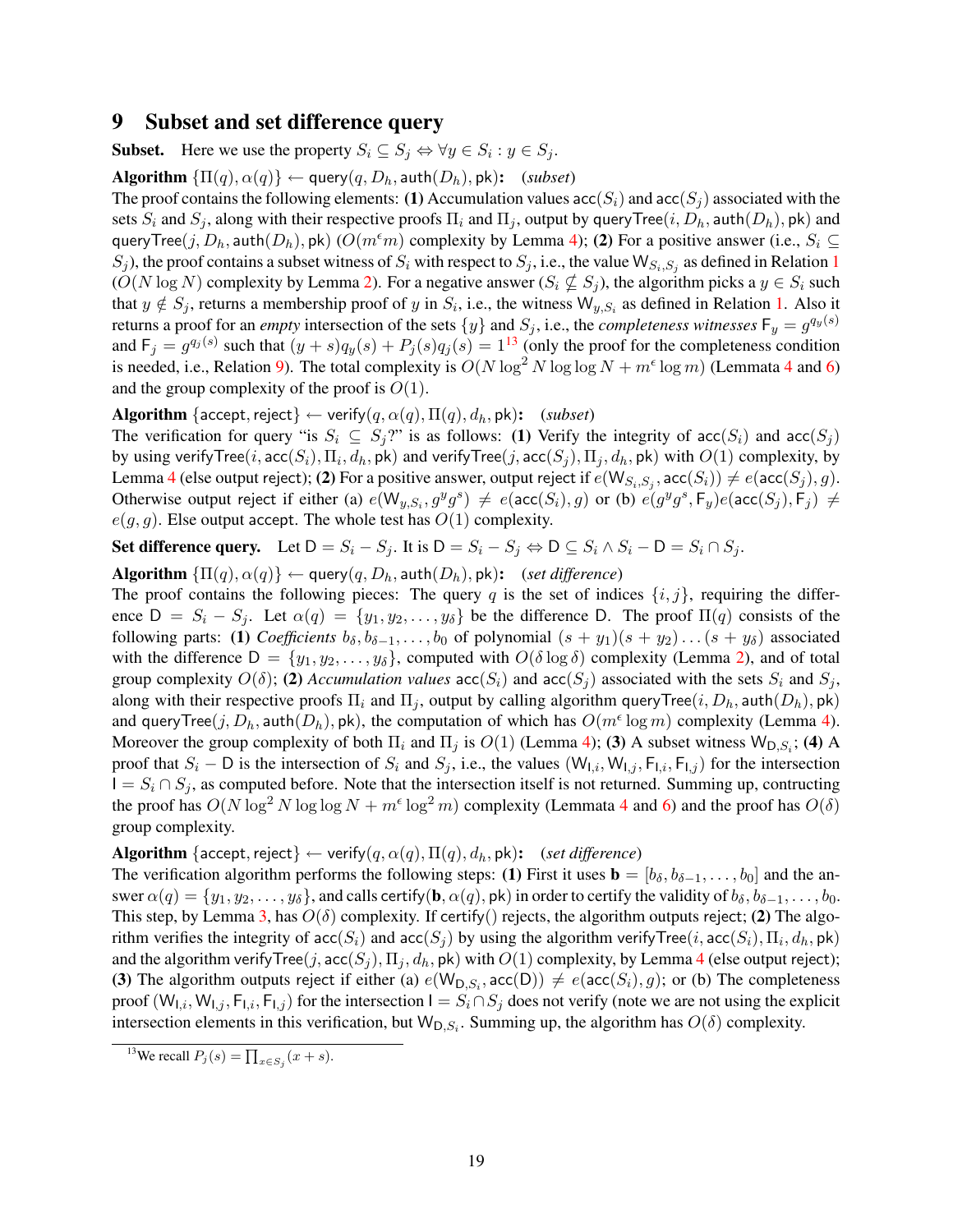# 10 Proof of Theorem [1](#page-9-0)

### 10.1 Correctness

Let  $D_0$  be any sets collection data structure containing m sets. Fix the security parameter k and output  $pk = \{h(.), (p, \mathbb{G}, \mathcal{G}, e, g), g^s, g^{s^2}, \ldots, g^{s^q}\}\$ and sk = s by calling algorithm genkey(). Then output an authenticated data structure auth $(D_0)$  and the respective digest  $d_0$ , by calling algorithm setup(). Pick a polynomial number of updates—namely, pick a polynomial number of elements for insertion (or deletion) into (or from) a set  $S_r$ —and update auth( $D_0$ ) and  $d_0$  by calling algorithm refresh(). Let  $D_h$  be the final sets collection data structure, auth $(D_h)$  be the produced authenticated data structure and  $d_h$  be the final digest. By the way refresh() works (see Relation [4\)](#page-6-4), at every time, the digest  $d(v)$  of a node v of the tree T is maintaining the following property: If  $v_i$  is a leaf corresponding to number  $1 \le i \le m$  (i.e., to set  $S_i$ ), it always is  $d(v_i) = \text{acc}(S_i)^{(s+i)}$ . Otherwise, for every other node v of T, it always is

$$
d(v) = g^{\prod_{w \in \mathcal{N}(v)} (s + h(d(w)))}
$$

,

where  $\mathcal{N}(v)$  denotes the set of children of node v. We prove correctness for all four query operations, i.e., for intersection, union, subset and difference.

**Intersection.** Let our query q be  $\{1, 2, \ldots, t\}$  (wlog), i.e., a set of indices that refer to the intersection of sets  $S_1, S_2, \ldots, S_t$ . Algorithm query() outputs the proof  $\Pi(q)$  and the *correct* answer  $I = \{y_1, y_2, \ldots, y_\delta\}$  $S_1 \cap S_2 \cap \ldots \cap S_t$ . The proof  $\Pi(q)$  for the intersection contains the following parts:

- <span id="page-19-0"></span>1. The coefficients  $b_\delta, b_{\delta-1}, \ldots, b_0$  of polynomial  $(s + y_1)(s + y_2) \ldots (s + y_\delta)$  associated with the intersection  $I = \{y_1, y_2, \dots, y_\delta\}$ . Since for every  $\kappa \in \mathbb{Z}_p$  it is  $\sum_{i=0}^{\delta} b_i \kappa^i = \prod_{i=1}^m (\kappa + y_i)$ , Algorithm certify() accepts;
- <span id="page-19-1"></span>2. The accumulation values  $\operatorname{acc}(S_j) = g^{\prod_{x \in S_j}(x+s)}$  associated with the sets  $S_j$ , using their respective proofs  $\Pi_i$ , output by queryTree $(j, D_h, \text{auth}(D_h), \text{pk})$ , for  $j = 1, \ldots, t$ . We recall that each  $\Pi_i$  is the ordered sequence  $\pi_1, \pi_2, \ldots, \pi_l$  ( $l = \lceil 1/\epsilon \rceil$ ), where  $\pi_i$  is the tuple  $(d(v_{i-1}), W_{v_{i-1}(v_i)})$ , where

$$
W_{v_{i-1}(v_i)} = g^{\prod_{w \in \mathcal{N}(v_i) - \{v_{i-1}\}(s + h(d(w)))}},
$$

is the witness for a subset of *one* element (i.e., the element  $h(d(v_{i-1})))$ , as defined in Section [2.](#page-3-2) By Relation [3,](#page-5-2) verify Tree(j,  $\operatorname{acc}(S_i)$ ,  $\Pi_i$ ,  $d_h$ ,  $\operatorname{pk}$ ), on such inputs, always accepts;

- 3. The subset witnesses  $W_{1,j} = g^{P_j(s)} = g^{\prod_{x \in S_j-1}(x+s)}$  for  $j = 1, \ldots, t$ . It is  $e(W_{1,j}, \text{acc}(I)) =$  $e(\textsf{acc}(S_i), g)$ , by the properties of the bilinear map, therefore Algorithm verify() does not reject in this item either;
- 4. The completeness witnesses  $F_{1,j} = g^{q_j(s)}$  for  $j = 1, ..., t$ . It is

$$
\prod_{j=1}^t e(\mathsf{W}_{\mathsf{I},j},\mathsf{F}_{\mathsf{I},j}) = e(g,g)^{\sum_{j=1}^t q_j(s)P_j(s)} = e(g,g),
$$

since by the construction of the completeness witnesses it should be  $\sum_{j=1}^{t} q_j(s) P_j(s) = 1$ . This completes the proof of correctness for the case of intersection, since we proved that for every intersection query q and for every correct answer and proof output by query(), verify() always accepts.

**Union.** Let our query q be  $\{1, 2, \ldots, t\}$  (wlog), i.e., a set of indices that refer to the union of sets  $S_1, S_2, \ldots, S_t$ . Algorithm query() outputs the proof  $\Pi(q)$  and the *correct* answer  $U = \{y_1, y_2, \dots, y_\delta\} = S_1 \cup S_2 \cup \dots \cup S_t$ . The proof  $\Pi(q)$  for a union contains the following parts:

1. The coefficients  $b_\delta, b_{\delta-1}, \ldots, b_0$  and the accumulation values  $\operatorname{acc}(S_j) = g^{\prod_{x \in S_j}(x+s)}$ . These are always verified as in the case of intersection. See Items [1](#page-19-0) and [2](#page-19-1) above;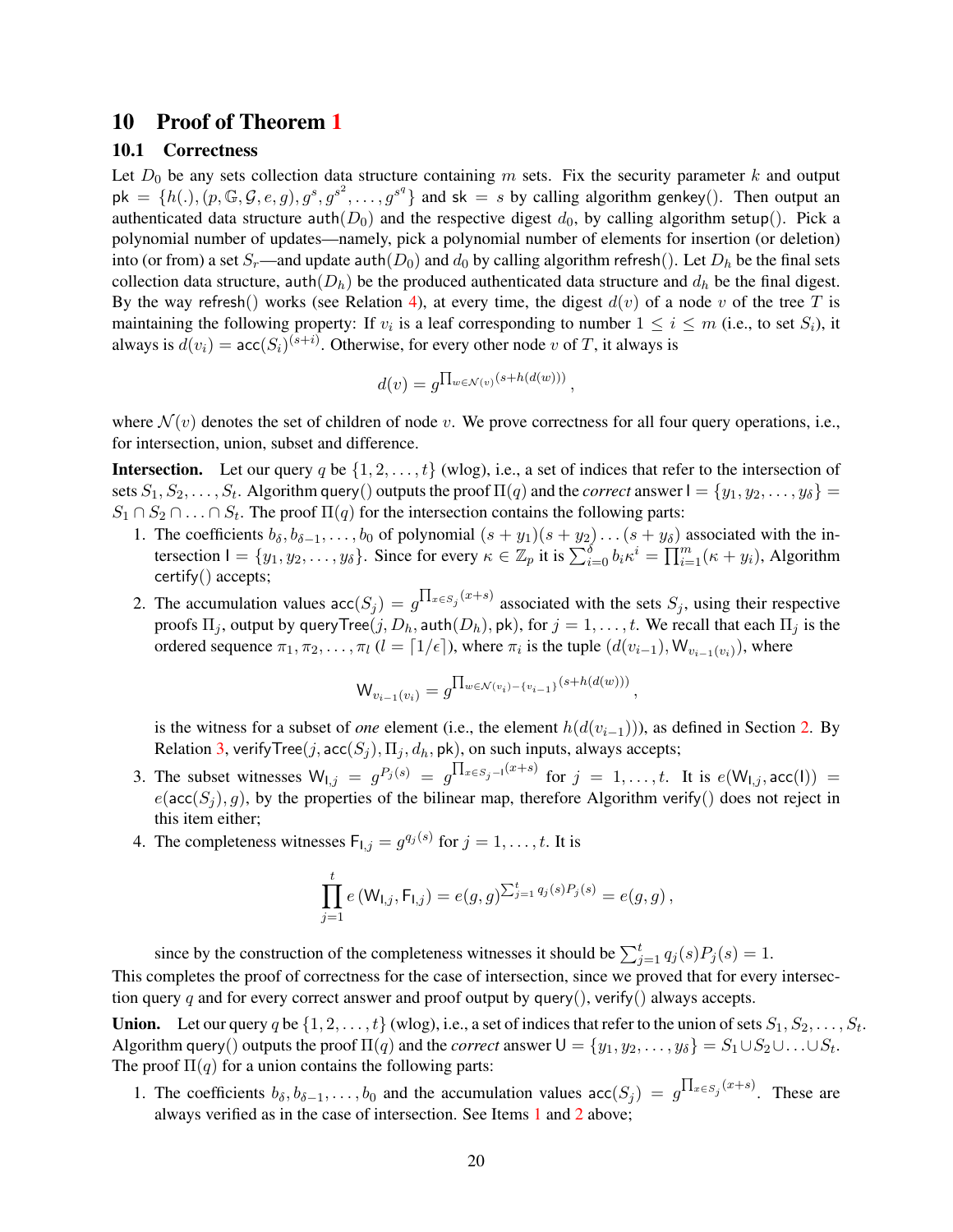- 2. The membership witnesses  $W_{y_i, S_k}$  for some  $k = 1, \ldots, t$ , for each element  $y_i$   $(i = 1, \ldots, \delta)$ . For  $i = 1, \ldots, \delta$ , it is  $e(W_{y_i, S_k}, g^{y_i}g^s) = e(\text{acc}(S_k), g)$ , since  $W_{y_i, S_k}$  is the subset witness as defined in Relation [1;](#page-3-3)
- 3. The subset witnesses  $W_{S_i, U}$ , for all  $j = 1, \ldots, t$ . For all  $j = 1, \ldots, t$  it is

$$
e(\mathsf{W}_{S_j,\mathsf{U}}, \mathsf{acc}(S_j)) = e(\mathsf{acc}(\mathsf{U}), g)\,,
$$

where  $W_{S_i, U}$  is the subset witness of  $S_j$  with respect to U, as defined in Relation [1](#page-3-3) and  $U \supseteq S_j$  for all  $j=1,\ldots,t;$ 

This completes the proof of correctness for the case of union, since we proved that for every union query q and for every correct answer and proof output by query(), verify() always accepts.

**Subset.** Let our query be "is  $S_i \subseteq S_j$ ?. Algorithm query() outputs the proof  $\Pi(q)$  and the *correct* answer, i.e., either true or false. The proof  $\Pi(q)$  for a subset query contains the following parts:

- 1. The accumulation values  $\text{acc}(S_i)$  and  $\text{acc}(S_j)$ . These are always verified as in the case of intersection. See Item [2](#page-19-1) above;
- <span id="page-20-0"></span>2. Depending on whether we have a positive or a negative answer, we distinguish the following cases:
	- Positive answer, i.e.,  $S_i$  is a subset of  $S_j$ . The proof contains the subset witness  $W_{S_i, S_j}$ . Then it is  $e(W_{S_i, S_j}, acc(S_i)) = e(acc(S_j), g)$ , by the definition of  $W_{S_i, S_j}$  (see Relation [1\)](#page-3-3) and since  $S_i \subseteq S_j$ ;
	- Negative answer, i.e.,  $S_i$  is not a subset of  $S_j$ . The proof contains an element y such that  $y \in S_i$ but  $y \notin S_j$ , the respective membership witness  $W_{y,S_i}$  and two completeness witnesses  $F_y$  and  $F_j$ . It is  $e(W_{y,S_i}, g^y g^s) = e(\text{acc}(S_i), g)$ , by definition of  $W_{y,S_i}$  in Relation [1](#page-3-3) and since  $y \in S_i$ . Also it holds  $e(g^yg^s, F_y)e(\text{acc}(S_j), F_j) = e(g, g)$ , since  $F_y = g^{q_y(s)}$  and  $F_j = g^{q_j(s)}$  are such that  $(y + s)q_y(s) + q_j(s) \prod_{x \in S_j} (x + s) = 1$  and  $y \notin S_j$ .

This completes the proof of correctness for the case of the subset query, since we proved that for every subset query q and for every correct answer and proof output by query(), verify() always accepts.

Set difference. Let our query q be the indices i and j that refer to the difference of sets  $S_i$  and  $S_j$ . Algorithm query() outputs the proof  $\Pi(q)$  and the *correct* answer  $D = S_i - S_j = \{y_1, y_2, \ldots, y_\delta\}$ . The proof  $\Pi(q)$  for a difference query contains the following parts:

- 1. The coefficients  $b_\delta, b_{\delta-1}, \ldots, b_0$  (that relate to the difference  $\{y_1, y_2, \ldots, y_\delta\}$ ) and the accumulation values  $\text{acc}(S_i)$  and  $\text{acc}(S_j)$ . These are always verified as in the case of intersection. See Items [1](#page-19-0) and [2](#page-19-1) above;
- 2. The completeness witnesses  $F_D$  and  $F_j$ ), for proving an empty intersection of D and  $S_j$ . It is  $e(\text{acc}(D), F_D)e(\text{acc}(S_i), F_j) = e(g, g)$ , by the same argument as in Item [2](#page-20-0) in the subset query;
- 3. The proof for the intersection  $I = S_i \cap S_j$ . We are using the proof as in the intersection case;
- 4. The value  $\mathsf{L} = g^{\prod_{x \in \mathsf{I}} (x+s)} = \mathsf{acc}(\mathsf{I})$ . Since  $(S_i \cap S_j) \cup (S_i S_j) = S_i$ , it follows that  $e(\mathsf{L}, \mathsf{acc}(\mathsf{D})) =$  $e(\mathsf{acc}(S_i), g)$ .

This completes the proof of correctness for *all* the queries supported by sets collection, since we proved that for every query q (intersection/union/subset/difference) and for every correct answer and proof output by query(), verify() always accepts.

### 10.2 Security

Let Adv be a computationally-bounded adversary,  $D_0$  be a sets collection data structure consisting of m sets  $S_1, S_2, \ldots, S_m$ ,  $\mathcal{A}\mathcal{S}\mathcal{C} = \{\text{genkey}, \text{setup}, \text{update}, \text{refresh}, \text{query}, \text{verify}\}\$  be our authenticated data structure scheme, k be the security parameter and  $\{sk, pk\} \leftarrow$  genkey $(1^k)$ . The adversary Adv is given the public key pk, nameley the values  $\{h(.), (p, \mathbb{G}, \mathcal{G}, e, g), g^s, g^{s^2}, \ldots, g^{s^q}\}\$  and unlimited access to all the algorithms of  $\mathcal{A}\mathcal{S}\mathcal{C}$ , except for setup() and update() to which he only has oracle access. The adversary initially outputs the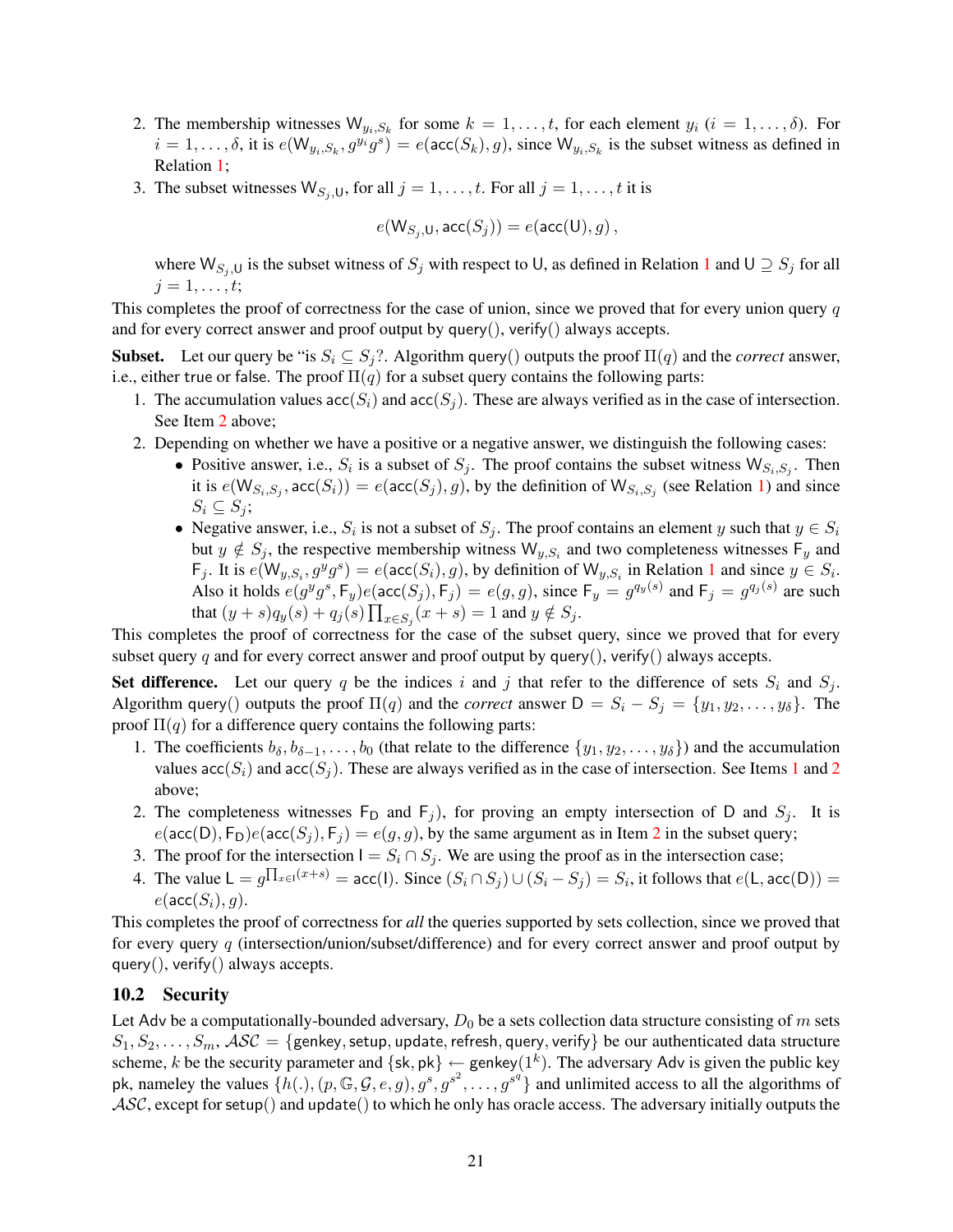authenticated data structure auth( $D_0$ ) and the digest  $d_0$ , through an oracle call to algorithm setup(). Then the adversary picks a polynomial number of updates (e.g., insert an element x into a set  $S_r$ ) and eventually outputs the data structure  $D_h$ , the authenticated data structure auth $(D_h)$  and the digest  $d_h$  through oracle access to update(). Note that since  $d<sub>h</sub>$ , the digest of the authenticated data structure, is produced through oracle access to setup() and update(), it follows that it is the correct one. We now prove the security of each operation separately.

**Intersection.** Let the intersection query be a set of indices  $\{1, 2, \ldots, t\}$  (wlog). The adversary Adv outputs an incorrect answer  $I = \{e_1, e_2, \ldots, e_\delta\} \neq S_1 \cap S_2 \cap \ldots \cap S_t$  and also a proof that consists of the following elements:

- 1. Coefficients  $\gamma_{\delta}, \gamma_{\delta-1}, \ldots, \gamma_0;$
- 2. Accumulation values  $acc_1, acc_2, \ldots, acc_t$ , along with proofs  $\pi_1, \pi_2, \ldots, \pi_t$ ;
- 3. Subset witnesses  $W_1, W_2, \ldots, W_t$ ;
- 4. Completeness witnesses  $F_1, F_2, \ldots, F_t$ .

We define now the following events, related to the choice of the proof above made by the adversary. Our goal will be to the express the probability of the security definition (Definition [3\)](#page-4-2) in Relation [2](#page-4-4) as a function of the following events.

- $\mathcal{E}_1$ : The values  $\gamma = [\gamma_{\delta}, \gamma_{\delta-1}, \dots, \gamma_0]$  and the answer  $\mathbf{e} = \{e_1, e_2, \dots, e_{\delta}\}$  picked by Adv are such that accept  $\leftarrow$  certify( $\gamma$ , e, pk). Event  $\mathcal{E}_1$  can be partitioned into two mutually exclusive events  $\mathcal{E}_{1,0}$ and  $\mathcal{E}_{1,1}$ , i.e,  $\mathcal{E}_1 = \mathcal{E}_{1,0} \cup \mathcal{E}_{1,1}$ :
	- $\mathcal{E}_{1,0}$ : The coefficients  $\gamma_{\delta}, \gamma_{\delta-1}, \ldots, \gamma_0$  are not the coefficients of the polynomial  $(s + e_1)(s +$  $(e_2) \ldots (s + e_\delta);$
	- $\mathcal{E}_{1,1}$ : The coefficients  $\gamma_{\delta}, \gamma_{\delta-1}, \ldots, \gamma_0$  are the coefficients of the polynomial  $(s + e_1)(s +$  $(e_2) \ldots (s + e_\delta).$
- $\mathcal{E}_2$ : The values  $acc_1, acc_2, \ldots, acc_t$  and  $\pi_1, \pi_2, \ldots, \pi_t$  picked by Adv are such that they are accepted by algorithm verifyTree(), i.e., it is accept  $\leftarrow$  verifyTree(j, acc<sub>j</sub>,  $\pi_j$ ,  $d_h$ , pk), for all  $j = 1, ..., t$ . Event  $\mathcal{E}_2$  can be partitioned into two mutually exclusive events  $\mathcal{E}_{2,0}$  and  $\mathcal{E}_{2,1}$ , i.e,  $\mathcal{E}_2 = \mathcal{E}_{2,0} \cup \mathcal{E}_{2,1}$ .
	- $\mathcal{E}_{2,0}$ : There exists  $j \in \{1, 2, \ldots, t\}$  such that  $\mathsf{acc}_j \neq \mathsf{acc}(S_j)$ ;
	- $-\mathcal{E}_{2,1}$ : For all  $j=1,\ldots,t$  it is acc<sub>j</sub> = acc( $S_j$ ).
- $\mathcal{E}_3$ : The values  $\gamma_{\delta}, \gamma_{\delta-1}, \ldots, \gamma_0, W_1, W_2, \ldots, W_t$  and  $acc_1, acc_2, \ldots, acc_t$  picked by Adv satisfy

$$
e\left(\prod_{i=0}^{\delta}\left(g^{s^i}\right)^{\gamma_i}, \mathsf{W}_j\right)=e\left(\mathsf{acc}_j, g\right) \text{ for } j=1,\ldots,t\,.
$$

Event  $\mathcal{E}_3$  can be partitioned into two mutually exclusive events  $\mathcal{E}_{3,0}$  and  $\mathcal{E}_{3,1}$ , i.e,  $\mathcal{E}_3 = \mathcal{E}_{3,0} \cup \mathcal{E}_{3,1}$ .

- $-\mathcal{E}_{3,0}$ : There exists  $j \in \{1, 2, \ldots, t\}$  such that the opposites of the roots of the polynomial  $\sum_{i=0}^{\delta} \gamma_i s^i$  are not a subset of  $S_j$ ;
- $\mathcal{E}_{3,1}$ : The opposites of the roots of the polynomial  $\sum_{i=0}^{\delta} \gamma_i s^i$  are a subset of  $S_j$  for all  $j =$  $1, \ldots, t$ .

.

- $\mathcal{E}_4$ : The values  $W_1, W_2, \ldots, W_t$  and  $F_1, F_2, \ldots, F_t$  picked by Adv satisfy  $\prod_{j=1}^t e(W_j, F_j) = e(g, g)$ ;
- F: The answer (intersection) I picked by Adv is not correct, i.e.,  $I = \{e_1, e_2, \ldots, e_\delta\} \neq S_1 \cap S_2 \cap I$  $\ldots \cap S_t$ .

Let now  $P$  be the probability of Definition [3](#page-4-2) (Relation [2\)](#page-4-4), i.e., it is

$$
\mathcal{P} = \Pr\left[\begin{array}{cc} \{Q,\Pi(Q),\alpha(Q),i\} \leftarrow \mathsf{Adv}(1^k,\mathsf{pk}); & \mathsf{accept} \leftarrow \mathsf{verify}(Q,\alpha(Q),\Pi(Q),d_h,\mathsf{pk}); \\ \mathsf{reject} = \mathsf{check}(Q,\alpha(Q),D_i).\end{array}\right] \right]
$$

We recall that the authenticated data structure scheme  $\mathcal{ASC}$  is secure if  $\mathcal{P} \leq \nu(k)$ , where  $\nu(k)$  is neg(k). We observe that for the case of the intersection query,  $P$  can be expressed as the probability of the intersection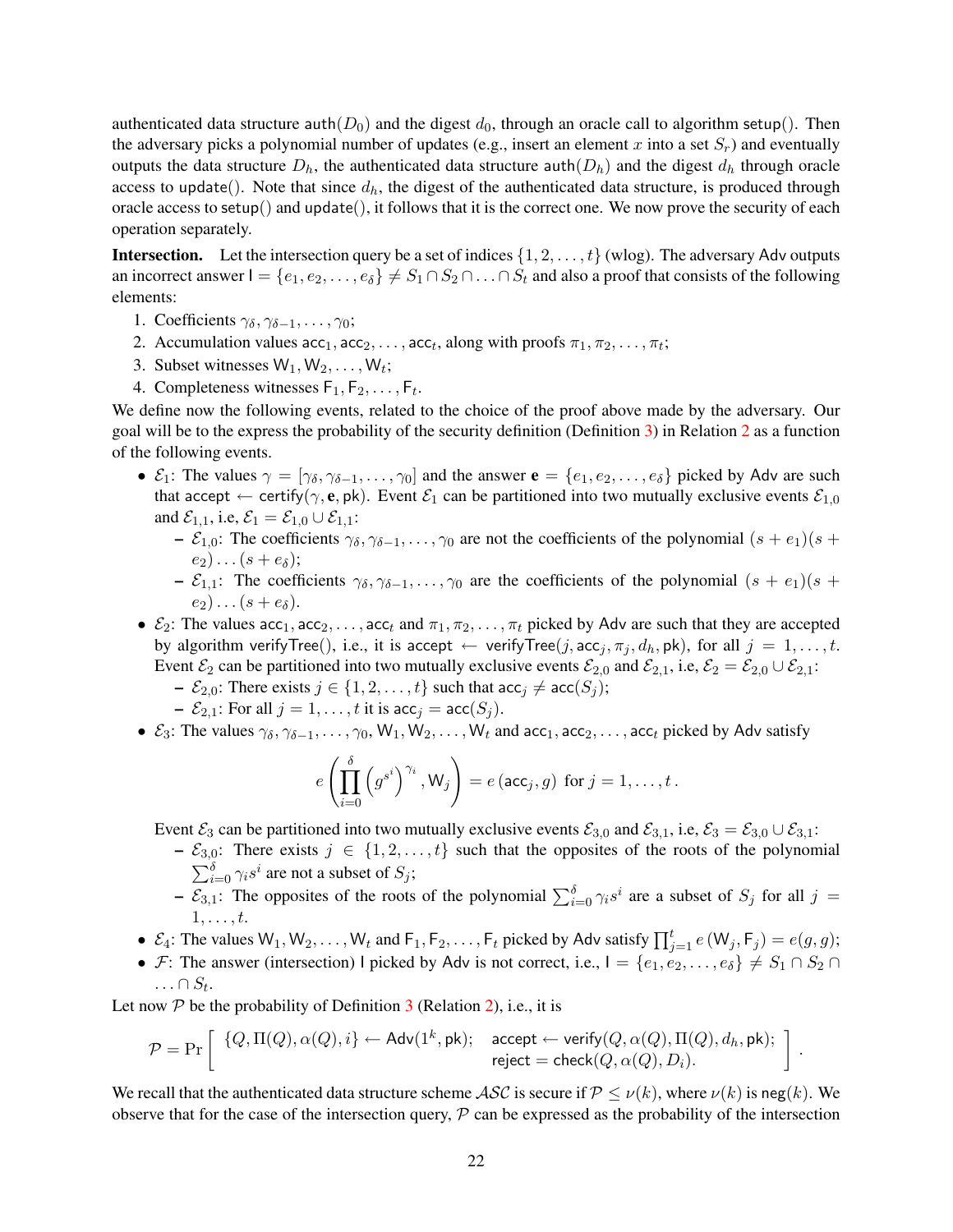of the events  $\mathcal{E}_1, \mathcal{E}_2, \mathcal{E}_3, \mathcal{E}_4, \mathcal{F}$ . By using simple probability calculus, this can be written as

$$
\mathcal{P} = \Pr\left[\mathcal{E}_1 \cap \mathcal{E}_2 \cap \mathcal{E}_3 \cap \mathcal{E}_4 \cap \mathcal{F}\right] = \Pr\left[\left(\mathcal{E}_{1,0} \cup \mathcal{E}_{1,1}\right) \cap \left(\mathcal{E}_{2,0} \cup \mathcal{E}_{2,1}\right) \cap \left(\mathcal{E}_{3,0} \cup \mathcal{E}_{3,1}\right) \cap \mathcal{E}_4 \cap \mathcal{F}\right]
$$

- $\leq$  Pr $[\mathcal{E}_{1,0}]$  + Pr $[\mathcal{E}_{1,1} \cap (\mathcal{E}_{2,0} \cup \mathcal{E}_{2,1}) \cap (\mathcal{E}_{3,0} \cup \mathcal{E}_{3,1}) \cap \mathcal{E}_4 \cap \mathcal{F}]$
- $\leq$  Pr $[\mathcal{E}_{1,0}]$  + Pr $[\mathcal{E}_{2,0}]$  + Pr $[\mathcal{E}_{1,1} \cap \mathcal{E}_{2,1} \cap (\mathcal{E}_{3,0} \cup \mathcal{E}_{3,1}) \cap \mathcal{E}_4 \cap \mathcal{F}]$
- $\leq$  Pr $[\mathcal{E}_{1,0}]$  + Pr $[\mathcal{E}_{2,0}]$  + Pr $[\mathcal{E}_{3,0} \cap \mathcal{E}_{2,1} \cap \mathcal{E}_{1,1}]$  + Pr $[\mathcal{E}_{1,1} \cap \mathcal{E}_{2,1} \cap \mathcal{E}_{3,1} \cap \mathcal{E}_4 \cap \mathcal{F}]$
- $\leq \Pr[\mathcal{E}_{1,0}] + \Pr[\mathcal{E}_{2,0}] + \Pr[\mathcal{E}_{3,0}|\mathcal{E}_{2,1} \cap \mathcal{E}_{1,1}] + \Pr[\mathcal{E}_4|\mathcal{E}_{3,1} \cap \mathcal{E}_{2,1} \cap \mathcal{E}_{1,1} \cap \mathcal{F}].$

We compute each such probability separately:

- 1.  $Pr[\mathcal{E}_{1,0}]$  is neg(k) by Lemma [3;](#page-7-3)
- 2.  $Pr[\mathcal{E}_{2,0}]$  is neg(k) by Lemma [5;](#page-7-1)
- 3. Pr[ $\mathcal{E}_{3,0}|\mathcal{E}_{2,1} \cap \mathcal{E}_{1,1}$ ]: For this event we note that the event  $\mathcal{E}_{3,0}$  is conditioned on the event  $\mathcal{E}_{2,1} \cap \mathcal{E}_{1,1}$ . This condition allows us to replace  $\operatorname{acc}_j$  with  $\operatorname{acc}(S_j)$  (due to  $\mathcal{E}_{2,1}$ ) and  $\sum_{i=0}^{\delta} \gamma_i s^i$  with  $\prod_{x \in I} (x + s)$ (due to  $\mathcal{E}_{1,1}$ ) in the event  $\mathcal{E}_{3,0}$ . Therefore the event  $\mathcal{E}_{3,0}|\mathcal{E}_{2,1} \cap \mathcal{E}_{1,1}$  is the event

$$
e\left(g^{\prod_{x\in I}(x+s)}, \mathsf{W}_j\right)=e\left(\mathsf{acc}(S_j), g\right) \wedge \mathsf{I} \nsubseteq S_j \text{ for some } j\in\{1,2,\ldots,t\}\,.
$$

This event implies breaking the bilinear  $q$ -strong Diffie-Hellman assumption (Assumption [1\)](#page-3-4), by Lemma [1.](#page-4-3) Therefore the probability  $Pr[\mathcal{E}_{3,0}|\mathcal{E}_{2,1} \cap \mathcal{E}_{1,1}]$  is neg(k);

4.  $Pr[\mathcal{E}_4|\mathcal{E}_{3,1} \cap \mathcal{E}_{2,1} \cap \mathcal{E}_{1,1} \cap \mathcal{F}]$ : For this event we note that the event  $\mathcal{E}_4$  is conditioned on the event  $\mathcal{E}_{3,1} \cap \mathcal{E}_{2,1} \cap \mathcal{E}_{1,1} \cap \mathcal{F}$ . This condition allows us to replace acc<sub>j</sub> with acc(S<sub>j</sub>) (due to  $\mathcal{E}_{2,1}$ ) and  $\sum_{i=0}^{\delta} \gamma_i s^i$  with  $\prod_{x \in I} (x+s)$  (due to  $\mathcal{E}_{1,1}$ ) in the event  $\mathcal{E}_{3,1}$ . Therefore, the event  $\mathcal{E}_{3,1} \cap \mathcal{E}_{2,1} \cap \mathcal{E}_{1,1}$  is the event

$$
e\left(g^{\prod_{x\in I}(x+s)}, \mathsf{W}_j\right)=e\left(\mathsf{acc}(S_j), g\right) \wedge \mathsf{I} \subseteq S_j \text{ for all } j=1,2,\ldots,t\,.
$$

This is equivalent to writing  $W_j$  as the subset witness  $W_{1,S_j}$ , i.e.,

<span id="page-22-0"></span>
$$
\mathsf{W}_{j} = g^{\prod_{x \in S_{j}-1}(x+s)} = g^{P_{j}(s)}.
$$
\n(12)

Note now that  $\mathcal{E}_4$  is also conditioned on F. Therefore I is has to be incorrect. Specifically, since  $I \subseteq S_i$  for all  $j = 1, \ldots, t$ , it follows that I does not contain all the elements of the intersection, i.e., it is *incomplete*. Thus the polynomials  $P_1(s), P_2(s), \ldots, P_t(s)$  (Relation [12\)](#page-22-0) have at least one common factor, say  $(s + r)$ and it holds  $P_j(s) = (s + r)Q_j(s)$  for some polynomials  $Q_j(s)$ —computable in polynomial time—, for all  $j = 1, \ldots, t$ . Therefore the event  $\mathcal{E}_4 | \mathcal{E}_{3,1} \cap \mathcal{E}_{2,1} \cap \mathcal{E}_{1,1} \cap \mathcal{F}$  implies that

$$
e(g,g) = \prod_{j=1}^{t} e(W_j, F_j) = \prod_{j=1}^{t} e(g^{P_j(s)}, F_j) = \prod_{j=1}^{t} e(g^{(s+r)Q_j(s)}, F_j)
$$
  
= 
$$
\prod_{j=1}^{t} e(g^{Q_j(s)}, F_j)^{(s+r)} = \left(\prod_{j=1}^{t} e(g^{Q_j(s)}, F_j)\right)^{(s+r)}
$$

Therefore we can derive an  $1/(s + r)$ -th of  $e(g, g)$  as

$$
e(g,g)^{\frac{1}{s+r}} = \prod_{j=1}^t e(g^{Q_j(s)}, \mathsf{F}_j) .
$$

This implies breaking the bilinear q-strong Diffie-Hellman assumption for the setting  $(p, \mathbb{G}, \mathcal{G}, e, g)$  (As-sumption [1\)](#page-3-4). By Assumption [1,](#page-3-4) this probability is neg(k), and therefore  $Pr[\mathcal{E}_4 | \mathcal{E}_{3,1} \cap \mathcal{E}_{2,1} \cap \mathcal{E}_{1,1} \cap \mathcal{F}]$  is neg(k). Thus the total probability  $P$  is neg(k). This concludes the proof for the security of an intersection query.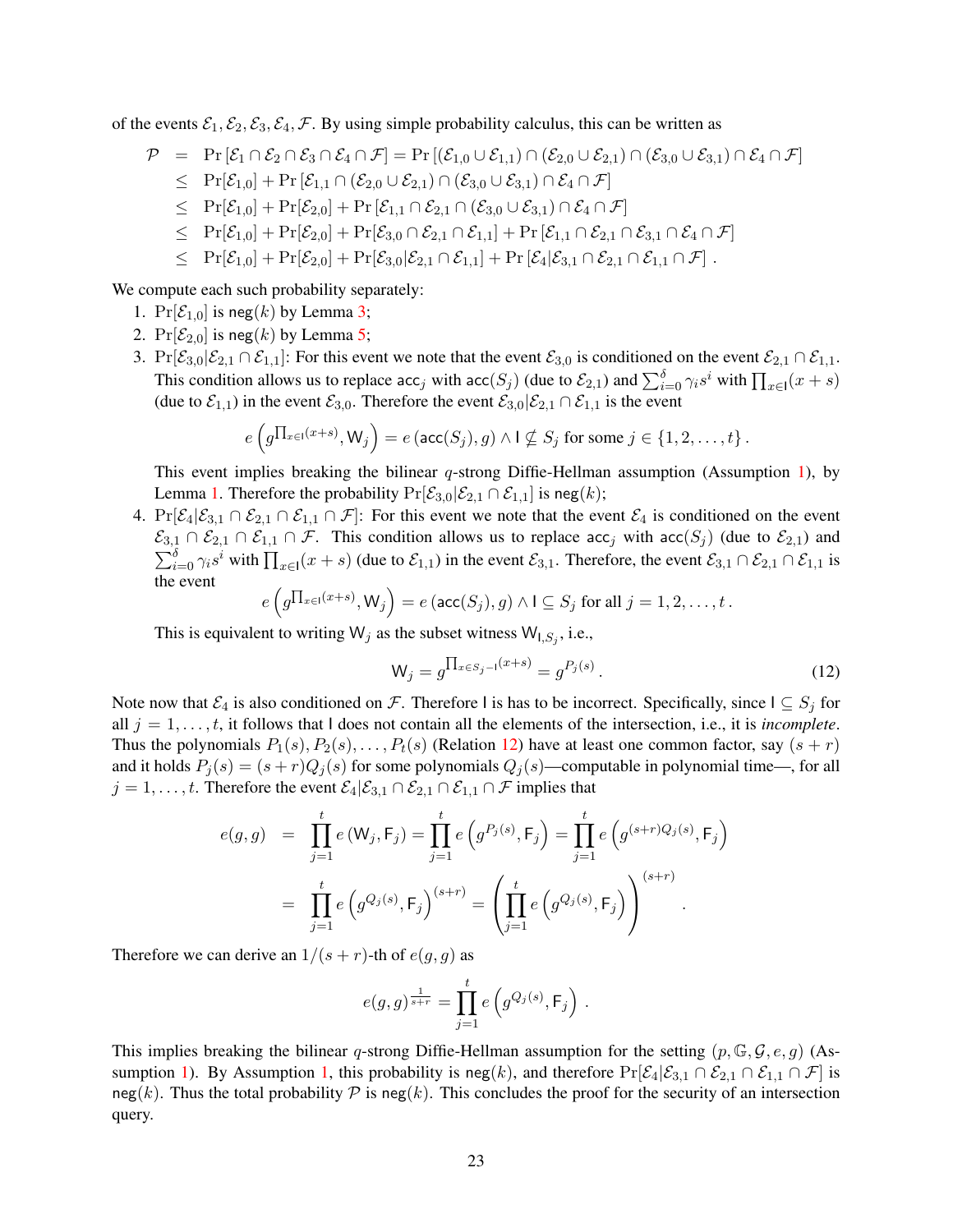**Union.** Let the union query be a set of indices  $\{1, 2, \ldots, t\}$  (wlog). The adversary Adv outputs an incorrect answer  $\mathsf{U} = \{e_1, e_2, \ldots, e_\delta\} \neq S_1 \cup S_2 \cup \ldots \cup S_t$  and also a proof that consists of the following elements:

- 1. Coefficients  $\gamma_{\delta}, \gamma_{\delta-1}, \ldots, \gamma_0;$
- 2. Accumulation values  $acc_1, acc_2, \ldots, acc_t$ , along with proofs  $\pi_1, \pi_2, \ldots, \pi_t$ ;
- 3. For each element  $e_i \in U$ , membership witnesses  $W_{i,j}$  with reference to some set  $S_j$ , where  $1 \leq j \leq t$ ;
- 4. Subset witnesses  $W_1, W_2, \ldots, W_t$  that prove that U is a subset of  $S_j$ , for all  $j = 1, 2, \ldots, t$ .

We define now the following events, related to the choice of the proof above made by the adversary. Our goal will be to the express the probability of the security definition (Definition [3\)](#page-4-2) in Relation [2](#page-4-4) as a function of the following events.

- $\mathcal{E}_1, \mathcal{E}_{1,0}, \mathcal{E}_{1,0}$ : Same as in intersection;
- $\mathcal{E}_2, \mathcal{E}_{2,0}, \mathcal{E}_{2,0}$ : Same as in intersection;
- $\mathcal{E}_3$ : The values  $\{e_1, e_2, \ldots, e_\delta\}$ ,  $W_{1,j_1}, W_{1,j_2}, \ldots, W_{1,j_\delta}$  picked by Adv satisfy

$$
e\left(\mathsf{W}_{i,j_i}, g^s g^{e_i}\right) = e(\mathsf{acc}_{j_i}, g) \text{ for all } i = 1,\ldots,\delta \text{ and } j_i \in \{1,2,\ldots,t\}.
$$

Event  $\mathcal{E}_3$  can be partitioned into two mutually exclusive events  $\mathcal{E}_{3,0}$  and  $\mathcal{E}_{3,1}$ , i.e,  $\mathcal{E}_3 = \mathcal{E}_{3,0} \cup \mathcal{E}_{3,1}$ .

- $\mathcal{E}_{3,0}$ : There exists  $i \in \{1, 2, \ldots, \delta\}$  such that  $e_i \notin S_{j_i}$ ;
- $\mathcal{E}_{3,1}$ : For all  $i = 1, 2, \ldots, \delta$  it is  $e_i \in S_{j_i}$ .
- $\mathcal{E}_4$ : The values  $W_1, W_2, \ldots, W_t$ , acc<sub>1</sub>, acc<sub>2</sub>, . . . , acc<sub>t</sub> and  $\gamma_\delta, \gamma_{\delta-1}, \ldots, \gamma_0$  picked by Adv satisfy

$$
e\left(\mathsf{W}_{j}, \mathsf{acc}_{j}\right)=e\left(\prod_{i=0}^{\delta}\left(g^{s^{i}}\right)^{\gamma_{i}}, g\right).
$$

• F: The answer (union) U picked by Adv is not correct, i.e.,  $U = \{e_1, e_2, \ldots, e_\delta\} \neq S_1 \cup S_2 \cup \ldots \cup S_t$ . Similarly with the intersection security proof, let  $P$  be the probability of Definition [3](#page-4-2) (Relation [2\)](#page-4-4). We observe that for the case of the union query,  $\mathcal P$  can be expressed as the probability of the intersection of the events  $\mathcal{E}_1, \mathcal{E}_2, \mathcal{E}_3, \mathcal{E}_4, \mathcal{F}$ . By using simple probability calculus (and similarly with the intersection security proof), this can be written as

$$
\mathcal{P} = \Pr\left[\mathcal{E}_1 \cap \mathcal{E}_2 \cap \mathcal{E}_3 \cap \mathcal{E}_4 \cap \mathcal{F}\right] = \Pr\left[\left(\mathcal{E}_{1,0} \cup \mathcal{E}_{1,1}\right) \cap \left(\mathcal{E}_{2,0} \cup \mathcal{E}_{2,1}\right) \cap \left(\mathcal{E}_{3,0} \cup \mathcal{E}_{3,1}\right) \cap \mathcal{E}_4 \cap \mathcal{F}\right] \\ \leq \Pr[\mathcal{E}_{1,0}] + \Pr[\mathcal{E}_{2,0}] + \Pr[\mathcal{E}_{3,0}|\mathcal{E}_{2,1}] + \Pr\left[\mathcal{E}_4|\mathcal{E}_{3,1} \cap \mathcal{E}_{2,1} \cap \mathcal{E}_{1,1} \cap \mathcal{F}\right].
$$

We compute each such probability separately:

- 1.  $Pr[\mathcal{E}_{1,0}]$  is neg(k) by Lemma [3;](#page-7-3)
- 2.  $Pr[\mathcal{E}_{2,0}]$  is neg(k) by Lemma [5;](#page-7-1)
- 3.  $Pr[\mathcal{E}_{3,0}|\mathcal{E}_{2,1}]$ : For this event we note that the event  $\mathcal{E}_{3,0}$  is conditioned on the event  $\mathcal{E}_{2,1}$ . This condition allows us to replace  $\text{acc}_i$  with  $\text{acc}(S_i)$  in the event  $\mathcal{E}_{3,0}$ . Therefore the event  $\mathcal{E}_{3,0}|\mathcal{E}_{2,1}$  is the event

$$
e\left(\mathsf{W}_{i,j_i}, g^s g^{e_i}\right) = e(\mathsf{acc}(S_{j_i}), g) \land \exists i \in \{1, 2, \ldots, \delta\} \land j_i \in \{1, 2, \ldots, t\} : e_i \notin S_{j_i}.
$$

This event implies breaking the bilinear  $q$ -strong Diffie-Hellman assumption (Assumption [1\)](#page-3-4), by Lemma [1.](#page-4-3) Therefore the probability  $Pr[\mathcal{E}_{3,0}|\mathcal{E}_{2,1}]$  is neg(k);

4.  $Pr[\mathcal{E}_4|\mathcal{E}_{3,1} \cap \mathcal{E}_{2,1} \cap \mathcal{E}_{1,1} \cap \mathcal{F}]$ : For this event we note that the event  $\mathcal{E}_4$  is conditioned on the event  $\mathcal{E}_{3,1} \cap \mathcal{E}_{2,1} \cap \mathcal{E}_{1,1} \cap \mathcal{F}$ . This condition allows us to replace acc<sub>j</sub> with acc(S<sub>j</sub>) (due to  $\mathcal{E}_{2,1}$ ) and  $\sum_{i=0}^{\delta} \gamma_i s^i$  with  $\prod_{x \in U} (x + s)$  (due to  $\mathcal{E}_{1,1}$ ) in the event  $\mathcal{E}_4$ . Therefore, the event  $\mathcal{E}_4 | \mathcal{E}_{3,1} \cap \mathcal{E}_{2,1} \cap \mathcal{E}_{1,1}$ is the event

<span id="page-23-0"></span>
$$
e(\mathsf{W}_j,\mathsf{acc}(S_j)) = e\left(g^{\prod_{x \in \mathsf{U}}(x+s)},g\right).
$$
 (13)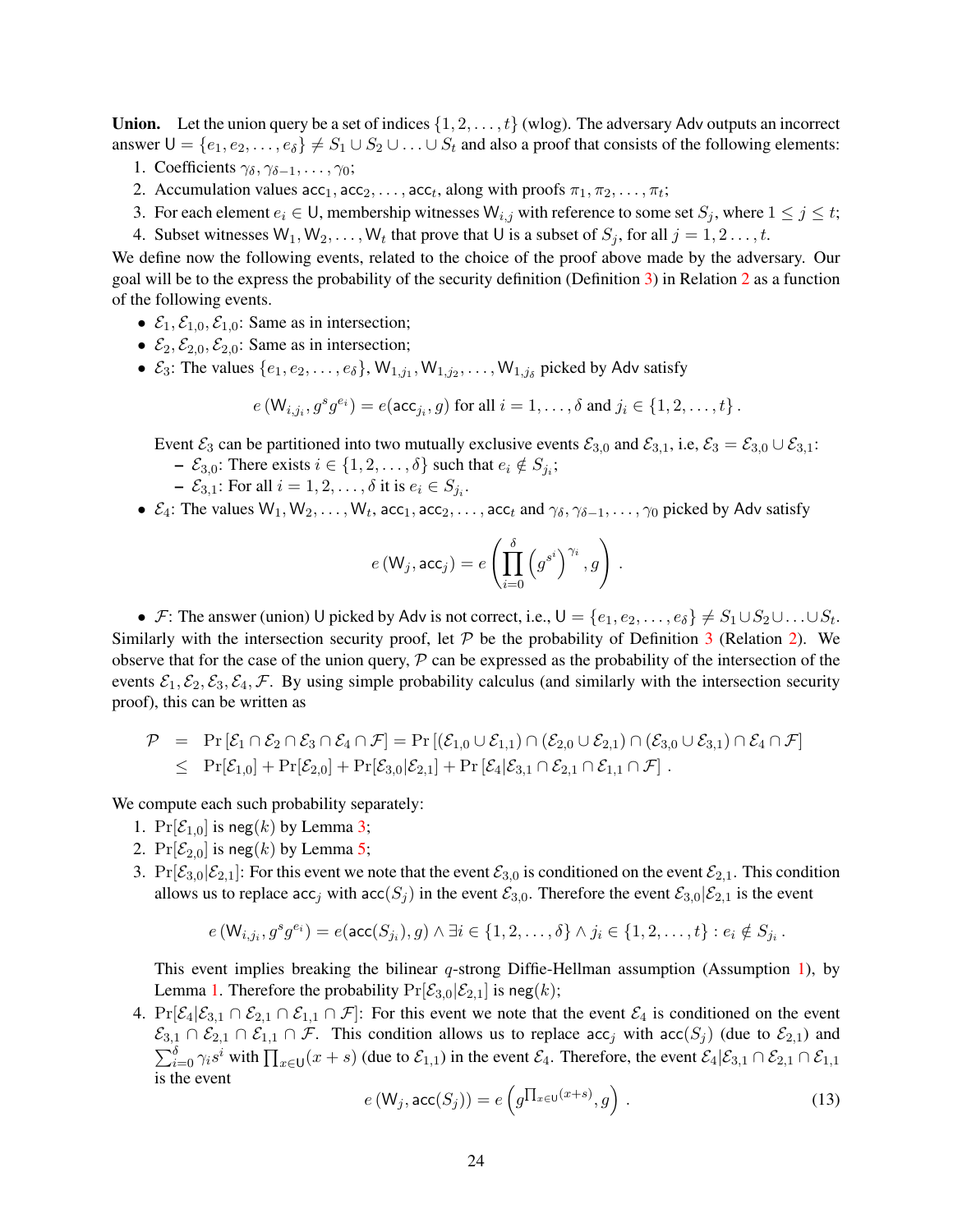Note now that  $\mathcal{E}_4$  is also conditioned on  $\mathcal{E}_{3,1}$ . Thus it holds that all elements  $e_i \in \mathsf{U}$  belong to some  $S_{j_i}$ . Therefore the reported union cannot contain extra elements. Also,  $\mathcal{E}_4$  is conditioned on  $\mathcal F$  (incorrect union). Therefore the reported union must contain less elements and there should be an  $S_i$  ( $1 \leq j \leq t$ ) that contains an r such that  $r \notin U$ . Therefore since Relation [13](#page-23-0) holds, we can find  $P(s)$ ,  $Q(s)$  and  $\alpha$ such that

$$
e(W_j, \mathsf{acc}(S_j)) = e(W_j, g)^{(s+r)P(s)} = e\left(g\Pi_{x \in U}(x+s), g\right) = e(g, g)^{(s+r)Q(s)+\alpha}.
$$

Therefore we can derive an  $1/(s + r)$ -th of  $e(g, g)$  as

$$
e(g,g)^{\frac{1}{s+r}} = e(g,{\sf W}_{S_j})^{P(s)/\alpha} e(g,g)^{-Q(s)/\alpha}.
$$

This implies breaking the bilinear q-strong Diffie-Hellman assumption for the setting  $(p, \mathbb{G}, \mathcal{G}, e, g)$ (Assumption [1\)](#page-3-4). By Assumption [1,](#page-3-4) this probability is neg(k), and therefore  $Pr[\mathcal{E}_4|\mathcal{E}_{3,1} \cap \mathcal{E}_{2,1} \cap \mathcal{F}_1]$ is neg(k). Thus the total probability  $P$  is neg(k). This concludes the proof for the security of a union query.

**Subset.** Let the subset query be "is  $S_i \subseteq S_j$ ?". For a positive answer, the adversary Adv outputs an incorrect answer "false" and also a proof that consists of the following elements:

- 1. Accumulation values acc<sub>i</sub> and acc<sub>j</sub> along with proofs  $\pi_i$  and  $\pi_j$ ;
- 2. A membership witness  $W_{i,j}$  with reference to set  $S_j$ .

We define now the following events, related to the choice of the proof above made by the adversary. Our goal will be to the express the probability of the security definition (Definition [3\)](#page-4-2) in Relation [2](#page-4-4) as a function of the following events.

•  $\mathcal{E}_2$ : The values acc<sub>i</sub>, acc<sub>j</sub>,  $\pi_i$  and  $\pi_j$  picked by Adv are such that they are accepted by algorithm verifyTree(), i.e., accept  $\leftarrow$  verifyTree $(i,\texttt{acc}_i,\pi_i,d_h,\textsf{pk})$  and accept  $\leftarrow$  verifyTree( $j,\texttt{acc}_j,\pi_j,d_h,\textsf{pk})$ . Event  $\mathcal{E}_2$  can be partitioned into two mutually exclusive events  $\mathcal{E}_{2,0}$  and  $\mathcal{E}_{2,1}$ , i.e,  $\mathcal{E}_2 = \mathcal{E}_{2,0} \cup \mathcal{E}_{2,1}$ :

$$
- \mathcal{E}_{2,0}: \mathsf{acc}_i \neq \mathsf{acc}(S_j) \text{ or } \mathsf{acc}_j \neq \mathsf{acc}(S_i);
$$

$$
- \mathcal{E}_{2,1}: \mathsf{acc}_i = \mathsf{acc}(S_i) \text{ and } \mathsf{acc}_j = \mathsf{acc}(S_j).
$$

•  $\mathcal{E}_3$ : The values acc<sub>i</sub>, acc<sub>j</sub> and  $\mathsf{W}_{i,j}$  picked by Adv satisfy  $e(\mathsf{W}_{i,j}, \text{acc}_i) = e(\text{acc}_j, g)$ .

• 
$$
\mathcal{F}: S_i \nsubseteq S_j
$$
.

Similarly with the intersection security proof, let  $P$  be the probability of Definition [3](#page-4-2) (Relation [2\)](#page-4-4). We observe that for the case of the positive subset query,  $P$  can be expressed as the probability of the intersection of the events  $\mathcal{E}_2, \mathcal{E}_3, \mathcal{F}$ . By using simple probability calculus (and similarly with the intersection security proof), this can be written as

$$
\mathcal{P} = \Pr\left[\mathcal{E}_2 \cap \mathcal{E}_3 \cap \mathcal{F}\right] = \Pr\left[\left(\mathcal{E}_{2,0} \cup \mathcal{E}_{2,1}\right) \cap \mathcal{E}_3 \cap \mathcal{F}\right] \leq \Pr[\mathcal{E}_{2,0}] + \Pr\left[\mathcal{E}_3 | \mathcal{E}_{2,1} \cap \mathcal{F}\right].
$$

We compute each such probability separately:

- 1.  $Pr[\mathcal{E}_{2,0}]$  is neg(k) by Lemma [5;](#page-7-1)
- 2. Pr[ $\mathcal{E}_3|\mathcal{E}_{2,1} \cap \mathcal{F}$ ]: For this event we note that the event  $\mathcal{E}_3$  is conditioned on the event  $\mathcal{E}_{2,1} \cap \mathcal{F}$ . This condition allows us to replace  $acc_i$  with  $acc(S_i)$  and  $acc_j$  with  $acc(S_j)$  in the event  $\mathcal{E}_3$ . Therefore the event  $\mathcal{E}_3|\mathcal{E}_{2,1} \cap \mathcal{F}$  is the event

$$
e(\mathsf{W}_{i,j}, \mathsf{acc}(S_i)) = e(\mathsf{acc}(S_j), g) \wedge S_i \nsubseteq S_j.
$$

This event implies breaking the bilinear  $q$ -strong Diffie-Hellman assumption (Assumption [1\)](#page-3-4), by Lemma [1.](#page-4-3) Therefore the probability  $Pr[\mathcal{E}_3|\mathcal{E}_{2,1} \cap \mathcal{F}]$  is neg(k);

This concludes the security proof for the case of the positive subset query. For a negative answer, the adversary Adv outputs an incorrect answer "true" and also a proof that consists of the following elements: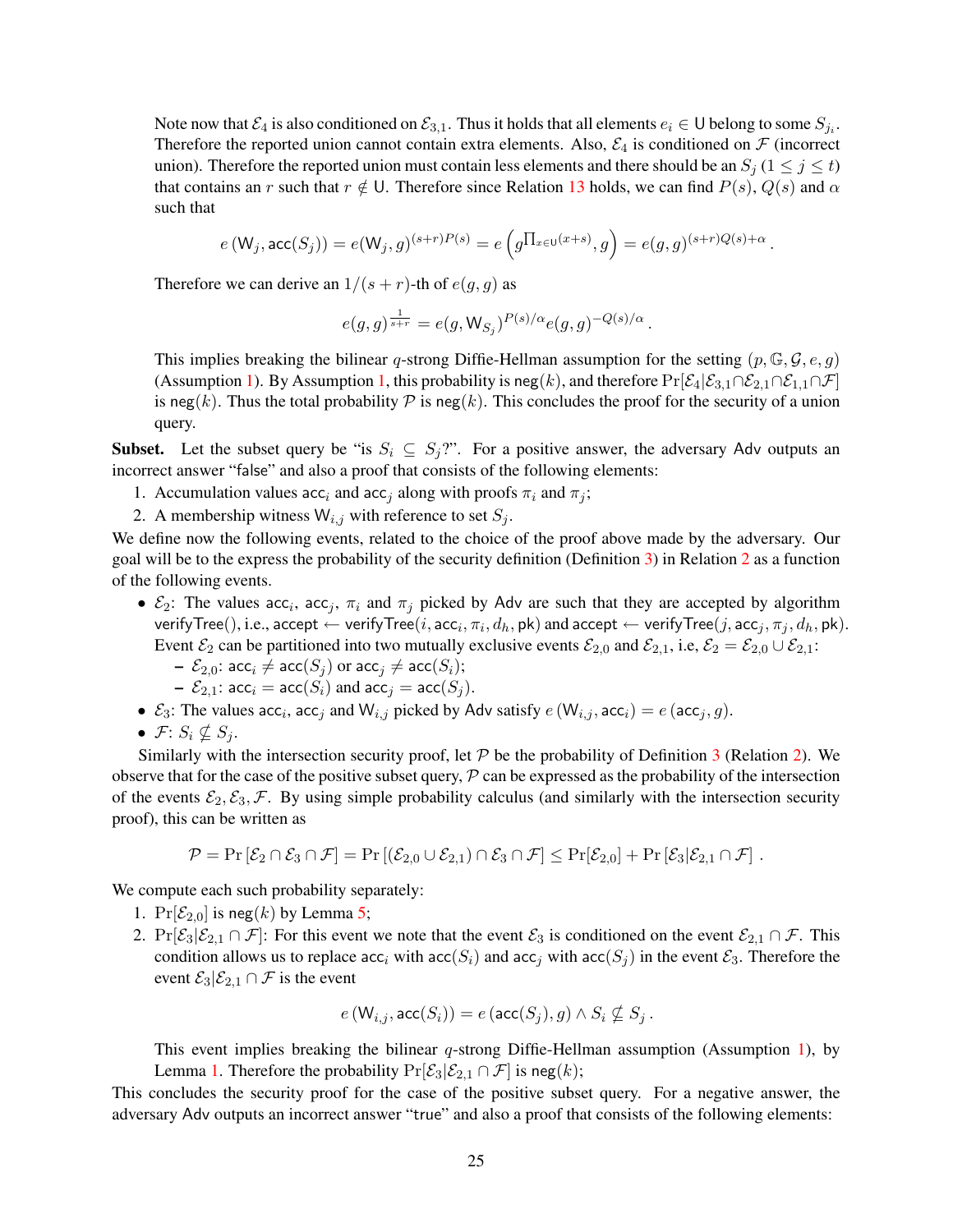- 1. Accumulation values acc<sub>i</sub> and acc<sub>j</sub> along with proofs  $\pi_i$  and  $\pi_j$ ;
- 2. An element  $y$ ;
- 3. A membership witness  $W_y$  for element y;
- 4. Completeness witnesses  $F_y$  and  $F_j$  for element y.

We define now the following events, related to the choice of the proof above made by the adversary. Our goal will be to the express the probability of the security definition (Definition [3\)](#page-4-2) in Relation [2](#page-4-4) as a function of the following events.

- $\mathcal{E}_2$ : Same as in the positive answer;
- $\mathcal{E}_3$ : The values acc<sub>i</sub>, W<sub>y</sub> and y picked by Adv are such that  $e(W_y, g^s g^y) = e(\text{acc}_i, g)$ . Event  $\mathcal{E}_3$  can be partitioned into two mutually exclusive events  $\mathcal{E}_{3,0}$  and  $\mathcal{E}_{3,1}$ , i.e,  $\mathcal{E}_3 = \mathcal{E}_{3,0} \cup \mathcal{E}_{3,1}$ :

$$
-y \in S_i
$$

;

.

$$
- y \notin S_i
$$

- $\mathcal{E}_4$ : The values y,  $F_y$ , acc<sub>j</sub> and  $F_j$  picked by Adv are such that  $e(g^y g^s, F_y)e(\text{acc}_j, F_j) = e(g, g);$
- $\mathcal{F}: S_i \subseteq S_j$ .

Similarly with the intersection security proof, let  $P$  be the probability of Definition [3](#page-4-2) (Relation [2\)](#page-4-4). We observe that for the case of the negative subset query,  $P$  can be expressed as the probability of the intersection of the events  $\mathcal{E}_2, \mathcal{E}_3, \mathcal{E}_4, \mathcal{F}$ . By using simple probability calculus (and similarly with the intersection security proof), this can be written as

$$
\mathcal{P} = \Pr \left[ \mathcal{E}_4 \cap \mathcal{E}_3 \cap \mathcal{E}_2 \cap \mathcal{F} \right] = \Pr \left[ \mathcal{E}_4 \cap (\mathcal{E}_{3,0} \cup \mathcal{E}_{3,1}) \cap (\mathcal{E}_{2,0} \cup \mathcal{E}_{2,1}) \cap \mathcal{F} \right]
$$
  
\n
$$
\leq \Pr[\mathcal{E}_{2,0}] + \Pr[\mathcal{E}_{3,0} | \mathcal{E}_{2,1}] + \Pr \left[ \mathcal{E}_4 | \mathcal{E}_{3,1} \cap \mathcal{E}_{2,1} \cap \mathcal{F} \right].
$$

We compute each such probability separately:

- 1.  $Pr[\mathcal{E}_{2,0}]$  is neg(k) by Lemma [5;](#page-7-1)
- 2.  $Pr[\mathcal{E}_{3,0}|\mathcal{E}_{2,1}]$ : For this event we note that the event  $\mathcal{E}_{3,0}$  is conditioned on the event  $\mathcal{E}_{2,1}$ . This condition allows us to replace acc<sub>i</sub> with acc(S<sub>i</sub>) in the event  $\mathcal{E}_{3,0}$ . Therefore the event  $\mathcal{E}_{3,0}|\mathcal{E}_{2,1}$  is the event

$$
e\left(\mathsf{W}_{y}, g^{s}g^{y}\right) = e\left(\mathsf{acc}(S_{i}), g\right) \wedge y \notin S_{i}.
$$

This event implies breaking the bilinear  $q$ -strong Diffie-Hellman assumption (Assumption [1\)](#page-3-4), by Lemma [1.](#page-4-3) Therefore the probability  $Pr[\mathcal{E}_{3,0}|\mathcal{E}_{2,1}]$  is neg(k);

3. Pr  $[\mathcal{E}_4|\mathcal{E}_{3,1} \cap \mathcal{E}_{2,1} \cap \mathcal{F}]$ . Due to the condition on  $\mathcal{E}_{3,1} \cap \mathcal{E}_{2,1} \cap \mathcal{F}$  this is the event

$$
e(g^yg^s, \mathsf{F}_y) e(\mathsf{acc}(S_j), \mathsf{F}_j) = e(g, g) \wedge S_i \subseteq S_j.
$$

Since we have the condition on  $\mathcal{E}_{3,1} \cap \mathcal{F}$  ( $y \in S_i$  and  $S_i \subseteq S_j$ ), it must be that  $y \in S_j$ . Therefore there exists a polynomial  $Q(s)$  such that

$$
e(g^y g^s, F_y) e(g^{Q(s)(y+s)}, F_j) = e(g, g).
$$

Therefore we can derive an  $1/(s + r)$ -th of  $e(g, g)$  as

$$
e(g,g)^{\frac{1}{s+r}}=e\left(g,\mathsf{F}_{y}\right)e\left(g^{Q(s)},\mathsf{F}_{j}\right)\,.
$$

This implies breaking the bilinear q-strong Diffie-Hellman assumption for the setting  $(p, \mathbb{G}, \mathcal{G}, e, g)$ (Assumption [1\)](#page-3-4). By Assumption [1,](#page-3-4) this probability is neg(k), and therefore  $Pr[\mathcal{E}_4|\mathcal{E}_{3,1}\cap \mathcal{E}_{2,1}\cap \mathcal{F}]$  is  $neg(k)$ . Thus the total probability  $\mathcal P$  is neg(k). This concludes the proof for the security of a negative subset query.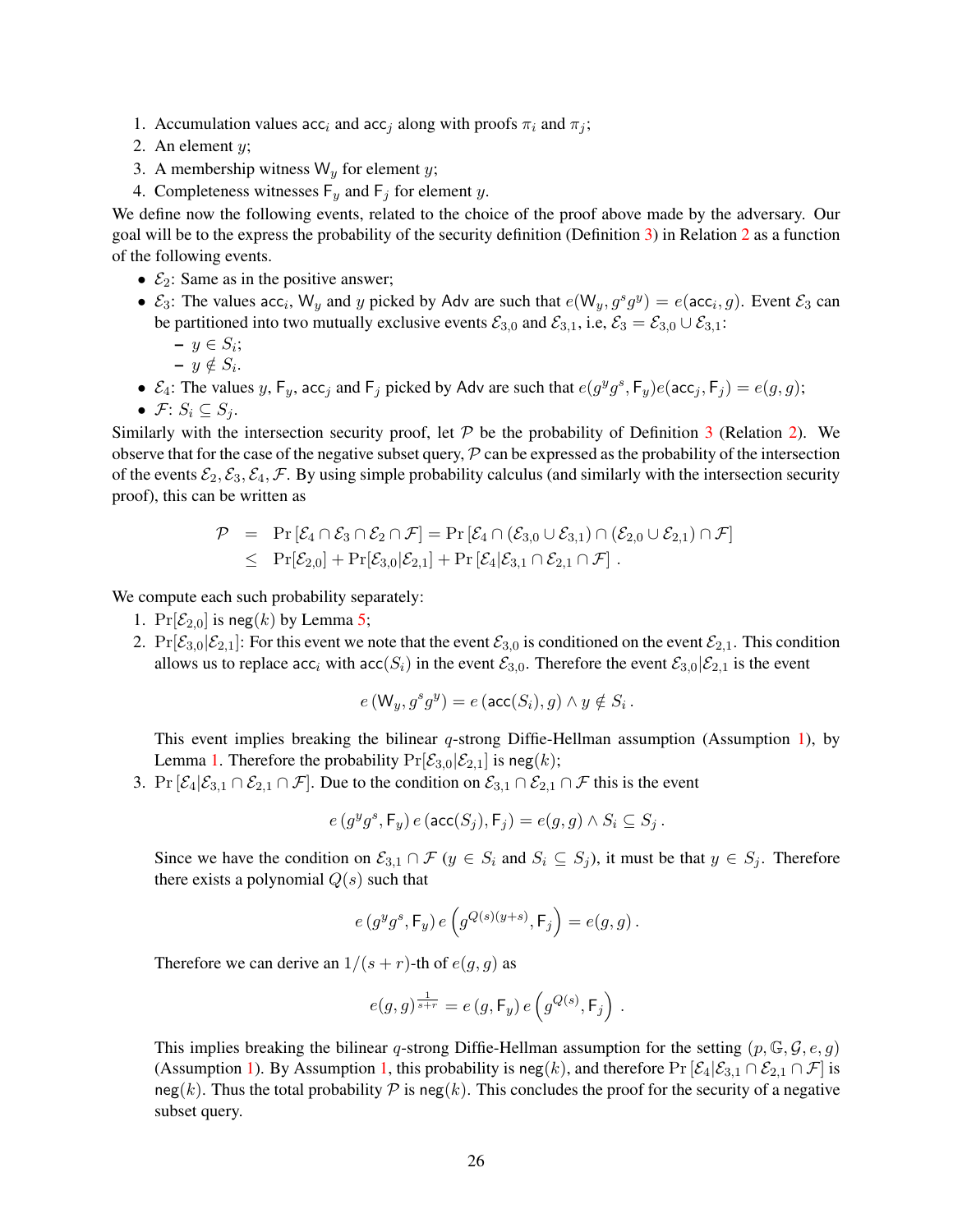**Set difference.** Let the difference query be  $D = S_i - S_j$ . The adversary Adv outputs an incorrect answer  $D = \{e_1, e_2, \ldots, e_\delta\} \neq S_i - S_j$  and also a proof that consists of the following elements:

- 1. Coefficients  $\gamma_{\delta}, \gamma_{\delta-1}, \ldots, \gamma_0;$
- 2. Accumulation values acc<sub>i</sub> and acc<sub>j</sub> along with proofs  $\pi_i$  and  $\pi_j$ ;
- 3. A subset witness  $W_{D,S_i}$ ;
- 4. A proof  $(W_i, W_j, F_i, F_j)$  for the intersection  $S_i \cap S_j$ .

We define now the following events, related to the choice of the proof above made by the adversary. Our goal will be to the express the probability of the security definition (Definition [3\)](#page-4-2) in Relation [2](#page-4-4) as a function of the following events.

- $\mathcal{E}_1$ : Same as in intersection;
- $\mathcal{E}_2$ : Same as in subset;
- $\mathcal{E}_3$ : The values  $\gamma_{\delta}, \gamma_{\delta-1}, \ldots, \gamma_0, W_{D,S_i}$  and acc<sub>i</sub> picked by Adv satisfy

$$
e\left(\mathsf{W}_{\mathsf{D},S_i},\prod_{i=0}^{\delta}\left(g^{s^i}\right)^{\gamma_i}\right)=e(\mathsf{acc}_i,g).
$$

Event  $\mathcal{E}_3$  can be partitioned into two mutually exclusive events  $\mathcal{E}_{4,0}$  and  $\mathcal{E}_{4,1}$ , i.e,  $\mathcal{E}_4 = \mathcal{E}_{4,0} \cup \mathcal{E}_{4,1}$ .

- $\mathcal{E}_{3,0}$ : D $\nsubseteq S_i$ ;
- $\mathcal{E}_{3,1}$ : D $\subseteq S_i$ ;
- $\mathcal{E}_4$ : The values  $W_{D,S_i}$ , acc<sub>i</sub>, acc<sub>j</sub>,  $W_i$ ,  $W_j$ ,  $F_i$  and  $F_j$  picked by Adv are such that the respective tests for the intersection of  $S_i$  and  $S_j$  are satisfied, i.e.,

$$
e(\mathsf{W}_i,\mathsf{W}_{\mathsf{D},S_i})=e(\mathsf{acc}_i,g)\wedge e(\mathsf{W}_j,\mathsf{W}_{\mathsf{D},S_i})=e(\mathsf{acc}_j,g)\wedge e(\mathsf{W}_i,\mathsf{F}_i)e(\mathsf{W}_j,\mathsf{F}_j)=e(g,g)\,.
$$

• F: The difference D is incorrect, i.e.,  $D \neq S_i - S_j$ .

Similarly with the intersection security proof, let  $P$  be the probability of Definition [3](#page-4-2) (Relation [2\)](#page-4-4). We observe that for the case of the difference query,  $P$  can be expressed as the probability of the intersection of the events  $\mathcal{E}_1, \mathcal{E}_2, \mathcal{E}_3, \mathcal{E}_4, \mathcal{F}$ . By using simple probability calculus (and similarly with the intersection security proof), this can be written as

$$
\begin{array}{rcl}\n\mathcal{P} & = & \Pr\left[\mathcal{E}_4 \cap \mathcal{E}_3 \cap \mathcal{E}_2 \cap \mathcal{E}_1 \cap \mathcal{F}\right] \\
& = & \Pr\left[\mathcal{E}_4 \cap (\mathcal{E}_{3,0} \cup \mathcal{E}_{3,1}) \cap (\mathcal{E}_{2,0} \cup \mathcal{E}_{2,1}) \cap (\mathcal{E}_{1,0} \cup \mathcal{E}_{1,1}) \cap \mathcal{F}\right] \\
& \leq & \Pr[\mathcal{E}_{1,0}] + \Pr[\mathcal{E}_{2,0}] + \Pr[\mathcal{E}_{3,0} | \mathcal{E}_{2,1} \cap \mathcal{E}_{1,1}] + \Pr[\mathcal{E}_4 | \mathcal{E}_{3,1} \cap \mathcal{E}_{2,1} \cap \mathcal{F}].\n\end{array}
$$

We compute each such probability separately:

- 1.  $Pr[\mathcal{E}_{1,0}]$  is neg(k) by Lemma [3;](#page-7-3)
- 2.  $Pr[\mathcal{E}_{2,0}]$  is neg(k) by Lemma [5;](#page-7-1)
- 3. Pr $[\mathcal{E}_{3,0}|\mathcal{E}_{2,1} \cap \mathcal{E}_{1,1}]$ . For the event  $\mathcal{E}_{3,0}|\mathcal{E}_{2,1} \cap \mathcal{E}_{1,1}$ , by replacing the values of the conditions, we get

$$
e\left(\mathsf{W}_{\mathsf{D},S_i}, g^{\prod_{x \in \mathsf{D}} (x+s)}\right) = e(\mathsf{acc}(S_i), g) \land \mathsf{D} \nsubseteq S_i.
$$

This event implies breaking the bilinear  $q$ -strong Diffie-Hellman assumption (Assumption [1\)](#page-3-4), by Lemma [1.](#page-4-3) Therefore the probability  $Pr[\mathcal{E}_{3,0}|\mathcal{E}_{2,1} \cap \mathcal{E}_{1,1}]$  is neg(k);

4.  $Pr[\mathcal{E}_4 | \mathcal{E}_{3,1} \cap \mathcal{E}_{2,1} \cap \mathcal{F}]$ . By the conditions, since  $D \subseteq S_i$  we can write  $W_{D,S_i} = g^{\prod_{x \in S_i - D}(x+s)}$ . Therefore the event is equivalent to

$$
e\left(\mathsf{W}_{i}, g^{\prod_{x \in S_{i}-\mathsf{D}}(x+s)}\right) = e\left(\mathsf{acc}(S_{i}), g\right) \quad \wedge \quad e\left(\mathsf{W}_{j}, g^{\prod_{x \in S_{i}-\mathsf{D}}(x+s)}\right) = e\left(\mathsf{acc}(S_{j}), g\right) \quad \wedge \quad e\left(\mathsf{W}_{i}, \mathsf{F}_{i}\right) = e(g, g) .
$$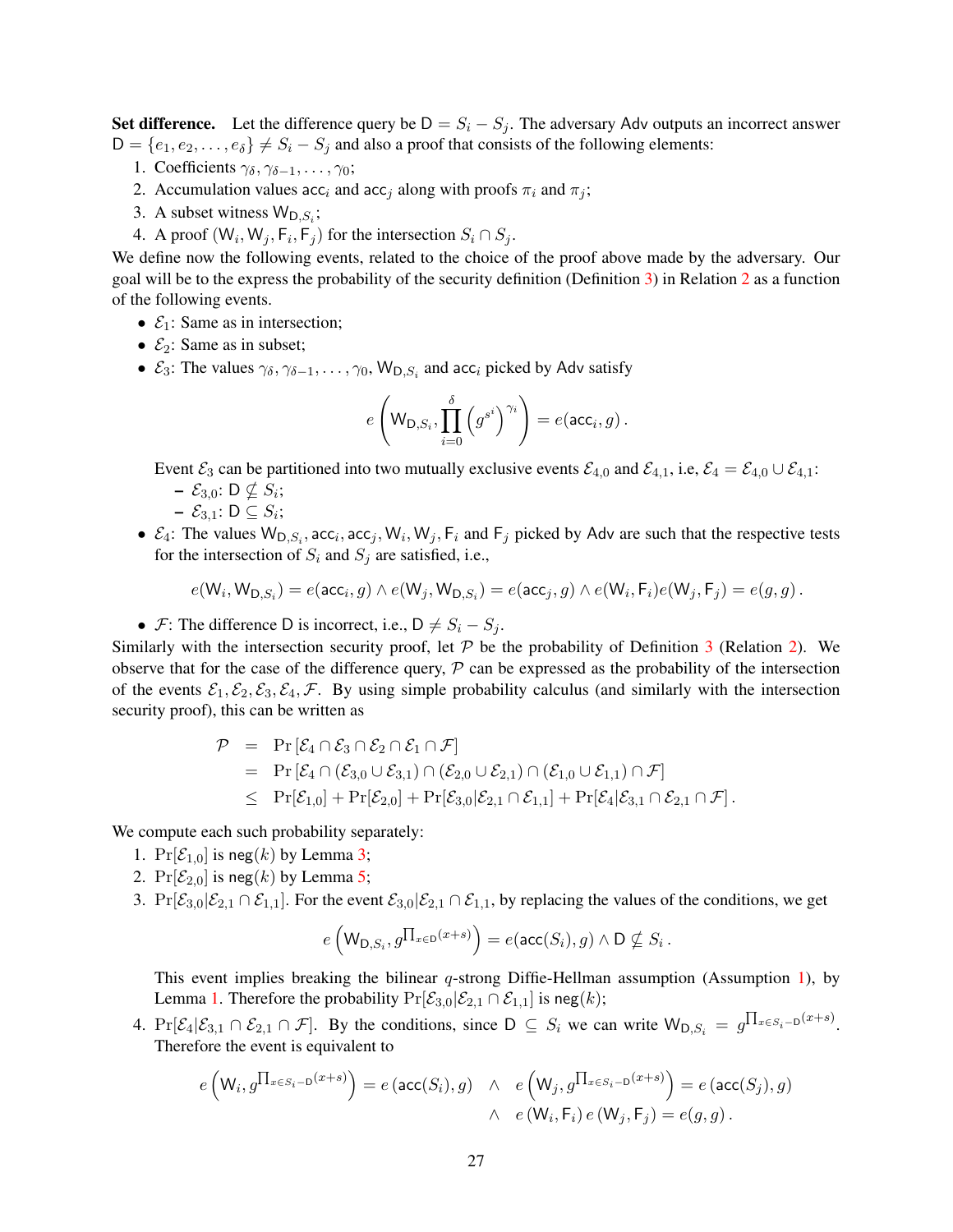We have already proved (intersection proof) that the probability that the above event holds and  $S_i$  –  $D \neq S_i \cap S_j$  is neg(k). However, the event  $S_i - D \neq S_i \cap S_j$  is equivalent with the event  $D \neq S_i - S_j$ , which is our event F. Therefore the probability  $Pr[\mathcal{E}_4 | \mathcal{E}_{3,1} \cap \mathcal{E}_{2,1} \cap \mathcal{F}]$  is neg(k).

This completes the proof of security for all the queries of the sets collection data structure.

Complexity. The complexity proofs are given in the *description of the algorithms*.

# <span id="page-27-0"></span>11 Applications

Timestamped keyword-search. As we saw, in timestamped keyword-search, the embedded timestamp technique cannot work since the intersection can be a lot bigger than the set resulted after the application of the local filtering, making this straightforward solution inefficient. We now describe an algorithmic construction to solve this problem. Let  $t_1, t_2, \ldots, t_r$  be the discrete timestamps that we are interested in  $(t<sub>i</sub>$  can be viewed as a certain day of the month). We define a new sets collection data structure as follows: Imagine  $t_1, t_2, \ldots, t_r$  are the leaves of a binary tree. We build a *segment tree* [\[38\]](#page-15-5) on top of these timestamps as follows: Each leaf storing timestamp  $t_i$  contains the documents (e.g., email messages) that were received at time  $t_i$ . Moreover, the internal nodes of the binary tree contain the documents that correspond to the union (note that this union does not have any common elements) of the documents contained in the children's nodes, recursively defining in this way sets of documents for all the nodes of the tree. Therefore we end up with a new sets collection data structure that is built on top of these  $2r - 1$  sets (one set per internal tree node of the tree), namely the sets  $T_1, T_2, \ldots, T_{2r-1}$ . The timestamped keyword-search is therefore verified by two sets collection data structures, one built on the text terms, namely the sets  $S_1, S_2, \ldots, S_m$ , and one built on top of the sets of the timestamps, namely the sets  $T_1, T_2, \ldots, T_{2r-1}$ . Define now the extension of two timestamps  $ext(t_1, t_2)$  to be the *set of sets*  $T_i$  that "cover" the interval  $[t_1, t_2]$ , i.e., namely the set that contains sets the union of which equals the set of all timestamps in  $[t_1, t_2]$ . One can easily see that for every  $1 \le t_1 \le t_2 \le r$ , it is  $|\text{ext}(t_1, t_2)| = O(\log r)$ .

Suppose now we want to verify the documents that contain terms  $m_1$  and  $m_2$  and which were received between  $t_1$  and  $t_2$ . All we have to do is to verify the intersection of the following sets: (a) the union of sets in ext(t<sub>1</sub>, t<sub>2</sub>), (b) S<sub>1</sub> (set that refers to term  $m_1$ ) and, (c) S<sub>2</sub> (set that refers to term  $m_2$ ). Let  $T_1, T_2, \ldots, T_\ell$ be the disjoint sets that are contained in  $ext(t_1, t_2)$ , where  $\ell = O(\log r)$ . The answer to the query is the set  $(S_1 \cap S_2) \cap (T_1 \cup T_2 \cup \ldots \cup T_\ell)$  which can be written as  $(S_1 \cap S_2 \cap T_1) \cup (S_1 \cap S_2 \cap T_2) \cup \ldots \cup (S_1 \cap S_2 \cap T_\ell)$ . Since  $T_i$  are disjoint, each term of the union contributes at least one new term to the answer, and therefore we can verify this query in a nearly *operation-sensitive* way by authenticating  $\log r$  intersections separately (note there is an extra  $O(\log r)$  multiplicative factor in the complexities of Theorem [2\)](#page-27-1). Therefore:

<span id="page-27-1"></span>**Theorem 2** Consider a collection of m sets  $S_1, \ldots, S_m$  and let  $M = \sum_{i=1}^m |S_i|$  and  $0 < \epsilon < 1$ . For a *query operation involving in a time interval*  $[t_1, t_2]$ , let t be the number of involved sets, N be the sum of *the sizes of the involved sets, and* δ *be the answer size. There exists an authenticated data structure scheme*  $TKS = \{$ genkey, setup, update, refresh, query, verify  $\}$  *for a timestamped keyword-search data structure* D *with the following properties: (1) it is correct and secure according to Definitions [2](#page-4-1) and [3](#page-4-2) and based on the bilinear* q*-strong Diffie-Hellman assumption; (2) The access complexity of algorithm (i)* genkey() is  $O(1)$ ; (ii) setup() is  $O(m + r + M)$ ; (iii) update() is  $O(1)$  *outputting information* upd *of*  $O(1)$  *group complexity; (iv)* refresh() *is* O(1)*; (3) For a time-stamped keyword-search query, algorithm* query() *has*  $O(N \log r \log^2 N \log \log N + t(m+r)^{\epsilon} \log (m+r))$  *access complexity, algorithm* verify() has  $O(t \log r + \delta)$ *access complexity and the proof*  $\Pi(q)$  *has*  $O(t \log r + \delta)$  *group complexity; (4) The group complexity of the authenticated data structure*  $\text{auth}(D)$  *is*  $O(m + r + M)$ *.* 

Note that in the above theorem we do not have a result concerning the verification of union with timestamps. This is due to the following: Using the same notation as we did for the intersection, the answer to the union query, would be the set  $(S_1 \cup S_2) \cap (T_1 \cup T_2 \cup \ldots \cup T_\ell)$ . The nature of the answer does not allow for any further algebraic processing and therefore in order to authenticate the whole expression, one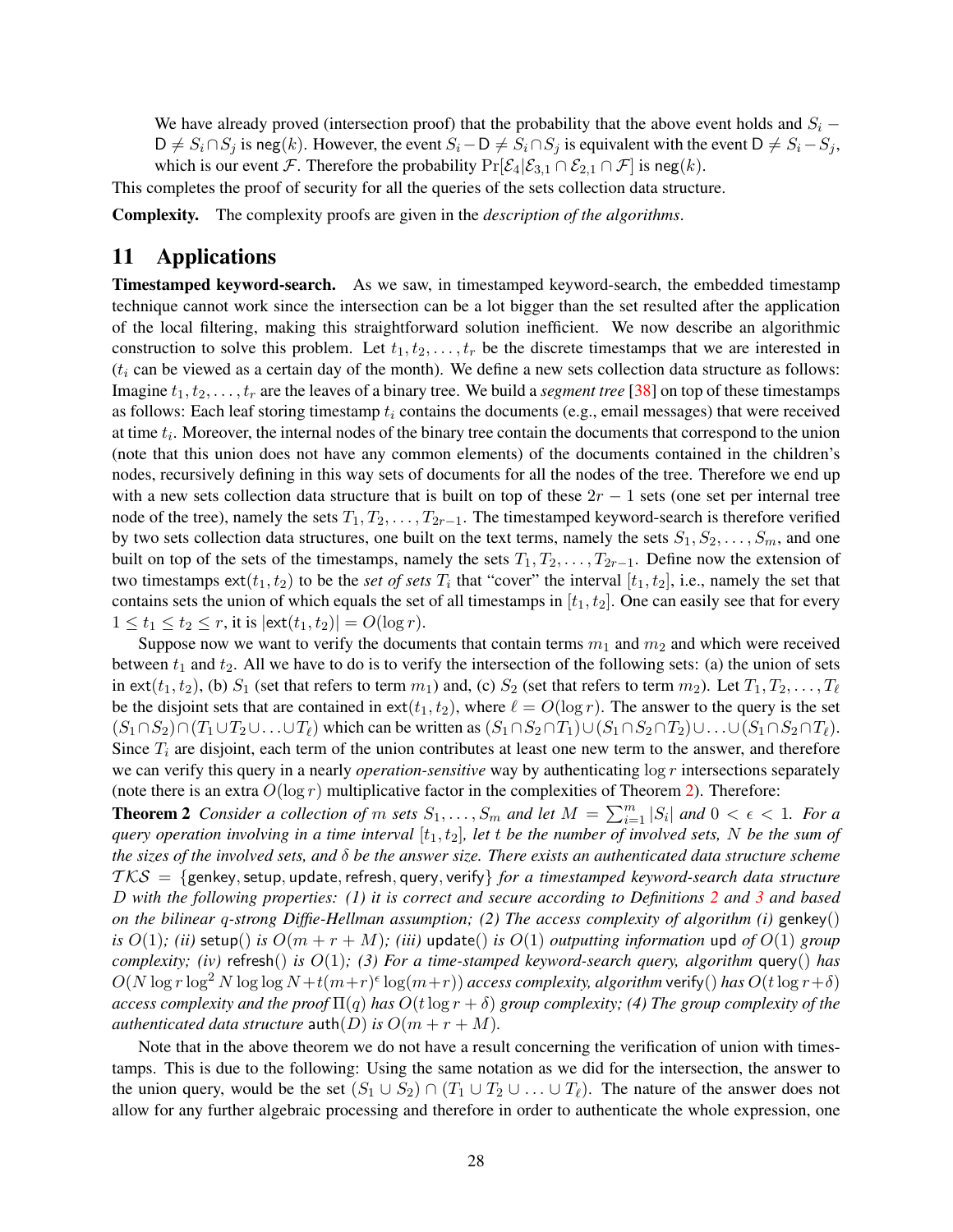needs to verify the two unions separately. This leads to a solution that is not operation-sensitive, therefore the operation-sensitive verification of this type of queries cannot be achieved with our method—at least in a way similar to the techniques we have used so far. The same applies for the difference queries.

Equi-join queries. Finally, we show how our technique can be used in efficient verification of *database queries*, such as *equi-join*. Let  $R_1(\alpha, r_1, \ldots, r_{1w}), \ldots, R_m(\alpha, r_{m1}, \ldots, r_{mw})$  be m relational tables, that have up to n tuples each, and which share a common attribute  $\alpha$ . We now want to compute the equi-join query on the common attribute  $\alpha$  on any subset of t of them. This is basically an intersection that can be authenticated by building our scheme on top of the attributes  $\alpha$ , for all relations  $R_1, R_2, \ldots, R_m$ .

To handle duplicate values for the attribute  $\alpha$ , we build our authentication scheme on top of distinct  $\alpha$ values for all the relations  $R_i$ ,  $i = 1, ..., m$  and we keep a separate structure that maps  $\alpha$  to all the related records, for all relations  $R_i$ ,  $i = 1, \ldots, m$ . This authenticated structure can be a bilinear-map accumulated value that adds (i.e., the respective witness) only constant overhead per relation (1024 bits in practice) to the proof size, for each element that appears in the equi-join answer. We note that the verification of these type of queries have also been studied in  $[41]$ . Therefore we have the following theorem:

<span id="page-28-1"></span>**Theorem 3** Consider a collection of m relational tables  $R_i$  for  $i = 1, ..., m$  and let  $M = \sum_{i=1}^{m} |R_i|$ . *For an equi-join query, let* t *be the number of involved relational tables,* N *be the sum of the sizes of the involved relational tables, and* δ *be the answer size. There exists an authenticated data structure scheme*  $\mathcal{EQJ} = \{\text{genkey}, \text{setup}, \text{update}, \text{refresh}, \text{query}, \text{verify}\}\$  *for a data structure answering equi-join queries* D *with the following properties: (1) it is correct and secure according to Definitions [2](#page-4-1) and [3](#page-4-2) and based on the bilinear* q*-strong Diffie-Hellman assumption; (2) The access complexity of algorithm (i)* genkey() *is* O(1)*; (ii)* setup() *is*  $O(m + M)$ *; (iii)* update() *is*  $O(1)$  *outputting information* upd *of*  $O(1)$  *group complexity; (iv)* refresh() *is*  $O(1)$ ; (3) For an equi-join query, algorithm query() has  $O(N \log^2 N \log \log N + t m^{\epsilon} \log m)$ *access complexity, algorithm* verify() *has*  $O(t+\delta)$  *access complexity and the proof*  $\Pi(q)$  *has*  $O(t+\delta)$  *group complexity; (4) The group complexity of the authenticated data structure* auth(D) is  $O(m + M)$ .

# <span id="page-28-0"></span>12 Analysis

In this section we analyze the costs needed by our solution and compare with experimental results from other works. For bilinear maps and generic-group operations in the bilinear-map accumulator, we used the PBC library [\[1\]](#page-13-16), a library for pairing-based cryptography, interfaced with C.

### 12.1 System setup

We choose our system parameters as follows. First of all, type A pairings are used, as described in [\[24\]](#page-14-16). These pairings are constructed on the curve  $y^2 = x^3 + x$  over the base field  $\mathbb{F}_q$ , where q is a prime number. The multiplicative cyclic group G we are using is a subgroup of points in  $E(\mathbb{F}_q)$ , namely a subset of those points of  $\mathbb{F}_q$  that belong to the elliptic curve E. Therefore this pairing is symmetric. The order of  $E(\mathbb{F}_q)$  is  $q + 1$  and the order of the group G is some prime factor p of  $q + 1$ . The group of the output of the bilinear map G is a subgroup of  $\mathbb{F}_{q^2}$ .

In order to instantiate type A pairings in the PBC library, we have to choose the size of the primes  $q$ and  $p$ . The main constraint in choosing the bit-sizes of  $q$  and  $p$  is that we want to make sure that discrete logarithm is difficult in  $\mathbb G$  (that has order p) and in  $\mathbb F_{q^2}$ . Typical values are 160 bits for p and 512 bits for q. We use the typical value for the size of  $q$ , i.e., 512 bits. Note that with this choice of parameters the size of the elements in  $\mathbb G$  (which have the form  $(x, y)$ , i.e., points on the elliptic curve) is 1024 bits. Finally, let's assume that the accumulation tree that is built on top of the set digests, has two levels, i.e.,  $\epsilon = 0.5$ .

#### 12.2 Communication cost

Here we analyze the communication cost that our scheme has for an intersection of *two* sets. Let's assume that the size of the reported intersection is  $\delta$ . Then as we saw in Section [3,](#page-5-3) the proof (apart from the answer itself), consists of the following values: (a) Two subset witnesses, two completeness witnesses, two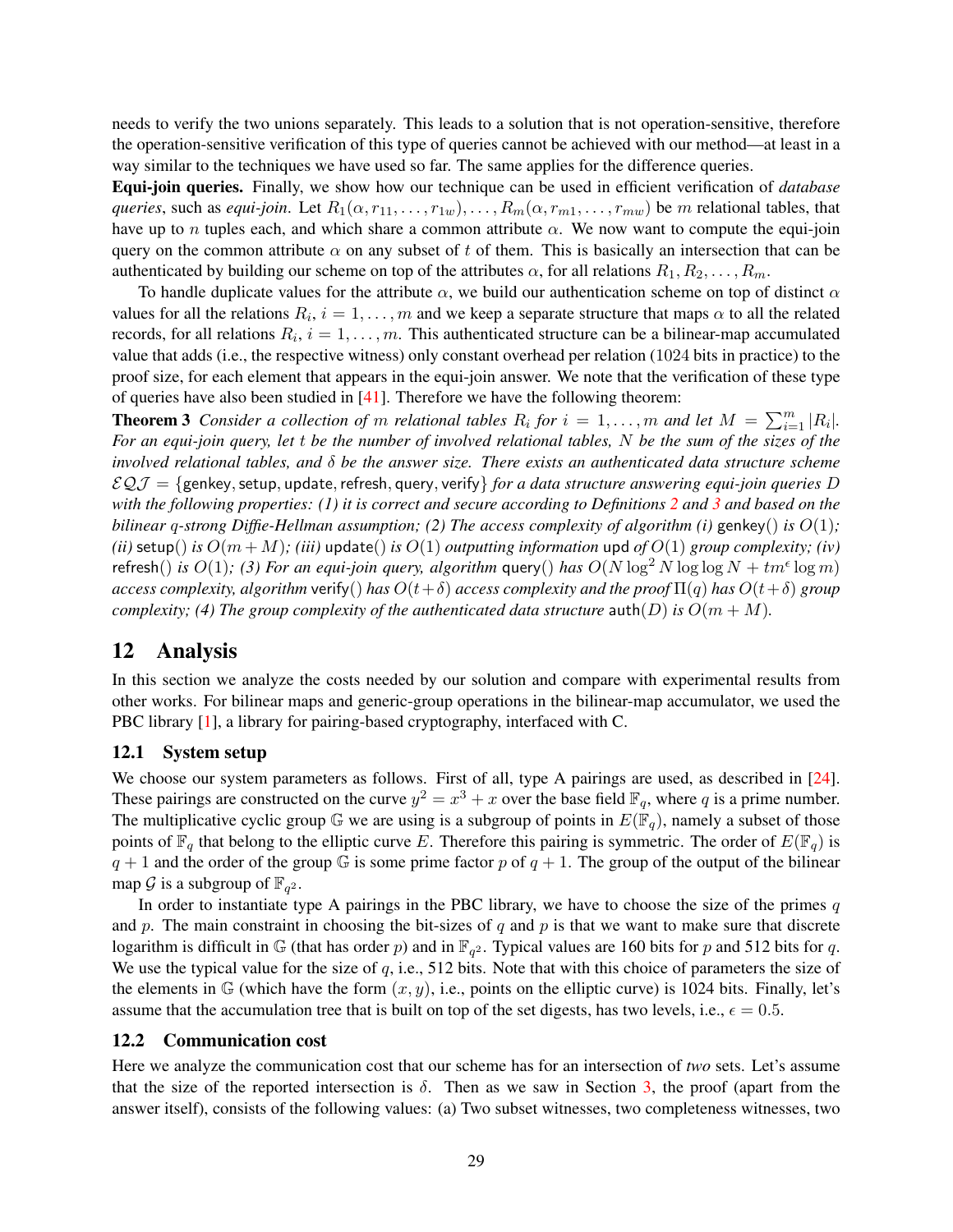accumulation values (each one of the accumulation values comes with two proof elements of two group elements each that serve as a proof for it). Therefore the size of all these elements, which are all elements of group  $\mathbb{G}$ , is not dependent on the size of the intersection and is equal to  $2 \times (1024 + 1024 + 1024 + 1024)$  $4 \times 1024)/8 = 1792$  bytes; (b) The coefficients  $b_i \in \mathbb{Z}_p$  (we recall p is 160 bits long) of the intersection, for  $i = 1, \ldots, \delta$ . These have size  $160\delta/8 = 20\delta$  bytes. Therefore the total communication cost is a linear function of  $\delta$ , i.e., the function  $1792 + 20\delta$  (in bytes).

We now compare the communication cost of our scheme with the analysis made in [\[29\]](#page-14-3). In Table [2](#page-29-0) we compare with the results presented in Table IV of  $[29]$  where various set sizes  $n_1$  and  $n_2$  are used and the size of the intersection  $\delta$  is always  $0.01n<sub>2</sub>$ . Note that in most cases, our communication cost is a lot less than the one reported in [\[29\]](#page-14-3). More importantly, it is *not* dependent on the size of the sets participating in the intersection. In cases that our cost is worse, it is due to the big constants enforced by the use of bilinear pairings and accumulators.

<span id="page-29-0"></span>Table 2: Comparison of a 2-intersection communication overhead (proof size) of the scheme presented in [\[29\]](#page-14-3) with our scheme. Here  $n_1$  and  $n_2$  are the sets sizes that are intersected and  $\delta$  is the size of the intersection.

| n <sub>1</sub> | n <sub>2</sub> | $\delta$ | KB [29] | KB (this work) |
|----------------|----------------|----------|---------|----------------|
| 1000           | 1000           | 10       | 3.34    | 1.94           |
| 1000           | 100            | 1        | 1.68    | 1.76           |
| 1000           | 10             | 0        | 1.01    | 1.75           |
| 1000           | 1              | 0        | 0.46    | 1.75           |
| 10000          | 10000          | 100      | 26.88   | 3.70           |
| 10000          | 1000           | 10       | 12.15   | 1.94           |
| 10000          | 100            | 1        | 6.86    | 1.76           |
| 10000          | 10             | 0        | 3.08    | 1.75           |
| 100000         | 100000         | 1000     | 263.25  | 21.28          |
| 100000         | 10000          | 100      | 116.13  | 3.70           |
| 100000         | 1000           | 10       | 63.18   | 1.94           |
| 100000         | 100            |          | 26.69   | 1.76           |

<span id="page-29-1"></span>Table 3: Comparison of an equi-join communication overhead (proof size) of the scheme presented in [\[29\]](#page-14-3) with our scheme. Tuple size is in bytes.

| tuple size     | 32                | 64    | 128   | 256   |       |
|----------------|-------------------|-------|-------|-------|-------|
| MB [41]        |                   | 18.33 | 30    | 43.33 | 66.66 |
| MB (this work) | $\vert 9.1 \vert$ | 10.05 | 11.94 | 19.51 | 34.65 |

Finally, we compare our solution, in terms of communication cost, with the cost required for authenticating equi-joins with the most efficient algorithm presented in [\[41\]](#page-15-3), i.e., algorithm AIM (see Table [3\)](#page-29-1). In Figure 17 of  $[41]$  two relations R and S are equi-joined and the size of the verification object (VO) is displayed, for multiple tuple sizes (a tuple is a row in the relations) tup  $= 32, 64, 128, 256, 512$  bytes. For this experiment, the size of the answer is  $31 \times 10^3$  tuples and therefore if we use our scheme the cost is  $1792 + 20\delta + \delta$ tup +  $2\delta \times 128$  bytes, for  $\delta = 31 \times 10^3$  (the cost  $2\delta \times 128$  is due to dealing with duplicate values—see description of equi-join verification before Theorem [3\)](#page-28-1). Note that, especially for large tuple sizes, there are considerable savings with our scheme.